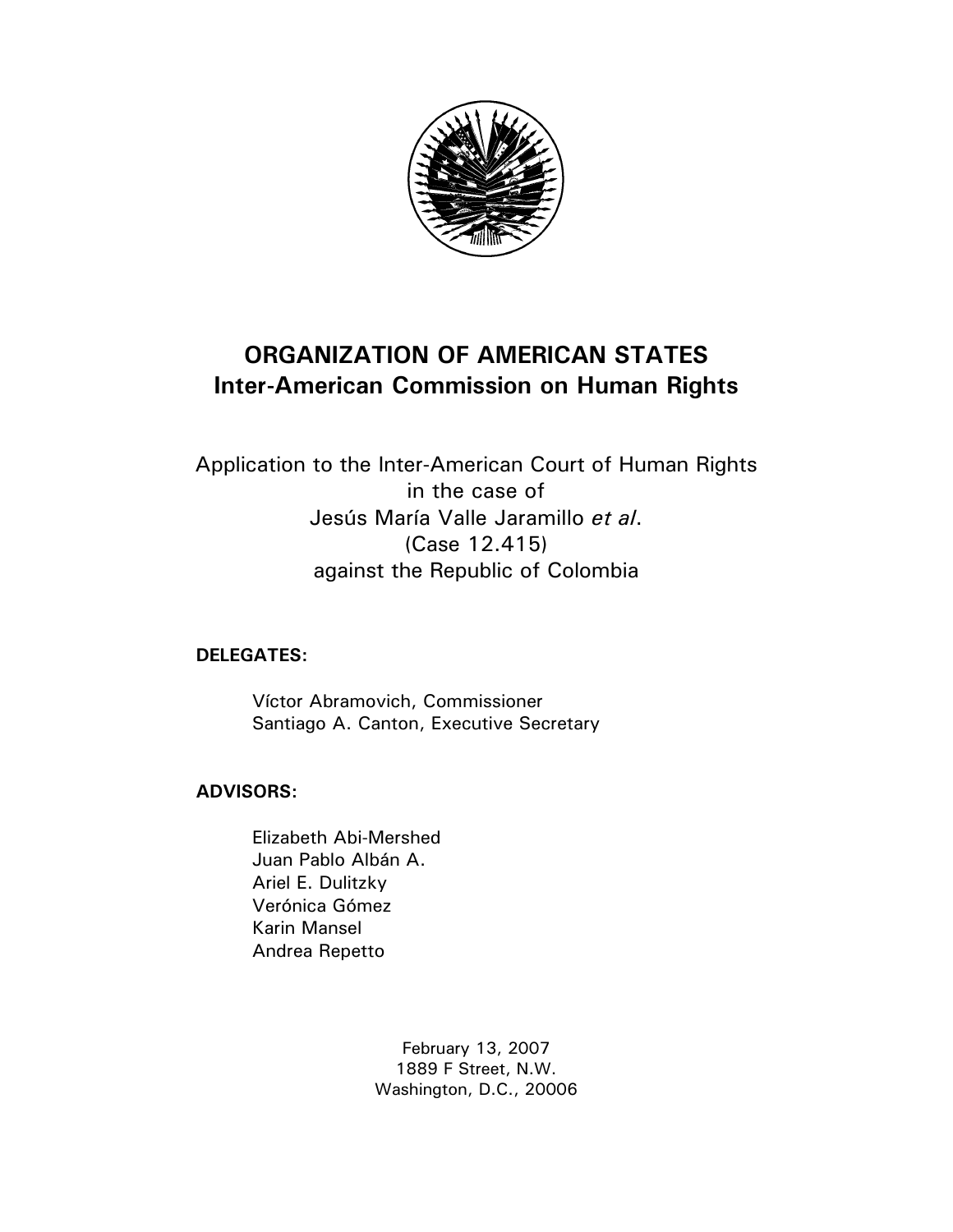## **TABLE OF CONTENTS**

|       |             |                                                                                    |                                                                           | Page |  |  |
|-------|-------------|------------------------------------------------------------------------------------|---------------------------------------------------------------------------|------|--|--|
| Τ.    |             |                                                                                    |                                                                           |      |  |  |
| Ш.    |             |                                                                                    |                                                                           |      |  |  |
| III.  |             |                                                                                    |                                                                           |      |  |  |
| IV.   |             |                                                                                    |                                                                           |      |  |  |
| V.    |             |                                                                                    |                                                                           |      |  |  |
| VI.   |             |                                                                                    |                                                                           |      |  |  |
|       | Α.          |                                                                                    |                                                                           |      |  |  |
|       |             | 1.                                                                                 |                                                                           |      |  |  |
|       |             | 2.                                                                                 | Context surrounding the execution of the human rights defender            |      |  |  |
|       | <b>B.</b>   | The detention of the victims and the extrajudicial killing of Jesús María Valle  8 |                                                                           |      |  |  |
|       | C.          |                                                                                    |                                                                           |      |  |  |
| VII.  |             |                                                                                    |                                                                           |      |  |  |
|       | A.          |                                                                                    |                                                                           |      |  |  |
|       |             | 1.                                                                                 |                                                                           |      |  |  |
|       |             | 2.                                                                                 |                                                                           |      |  |  |
|       | <b>B.</b>   |                                                                                    |                                                                           |      |  |  |
|       | C.          |                                                                                    |                                                                           |      |  |  |
|       | D.          |                                                                                    |                                                                           |      |  |  |
|       | Ε.          | Violation of the right to freedom of movement and residence22                      |                                                                           |      |  |  |
|       | F.          | Violation of the right to a fair trial and to judicial protection 24               |                                                                           |      |  |  |
|       | G.          |                                                                                    | Noncompliance with the general obligation of respecting and ensuring      |      |  |  |
| VIII. |             |                                                                                    |                                                                           |      |  |  |
|       | Α.          | 30                                                                                 |                                                                           |      |  |  |
|       | В.          |                                                                                    |                                                                           |      |  |  |
|       |             | 1.                                                                                 |                                                                           |      |  |  |
|       |             | 1.1.                                                                               |                                                                           |      |  |  |
|       |             | 1.2.                                                                               |                                                                           |      |  |  |
|       |             | 2.                                                                                 | Measures of cessation and satisfaction and guarantees of nonrepetition 35 |      |  |  |
|       | $C_{\cdot}$ |                                                                                    |                                                                           |      |  |  |
|       | D.          |                                                                                    |                                                                           |      |  |  |
| IX.   |             |                                                                                    |                                                                           |      |  |  |
| Х.    |             |                                                                                    |                                                                           |      |  |  |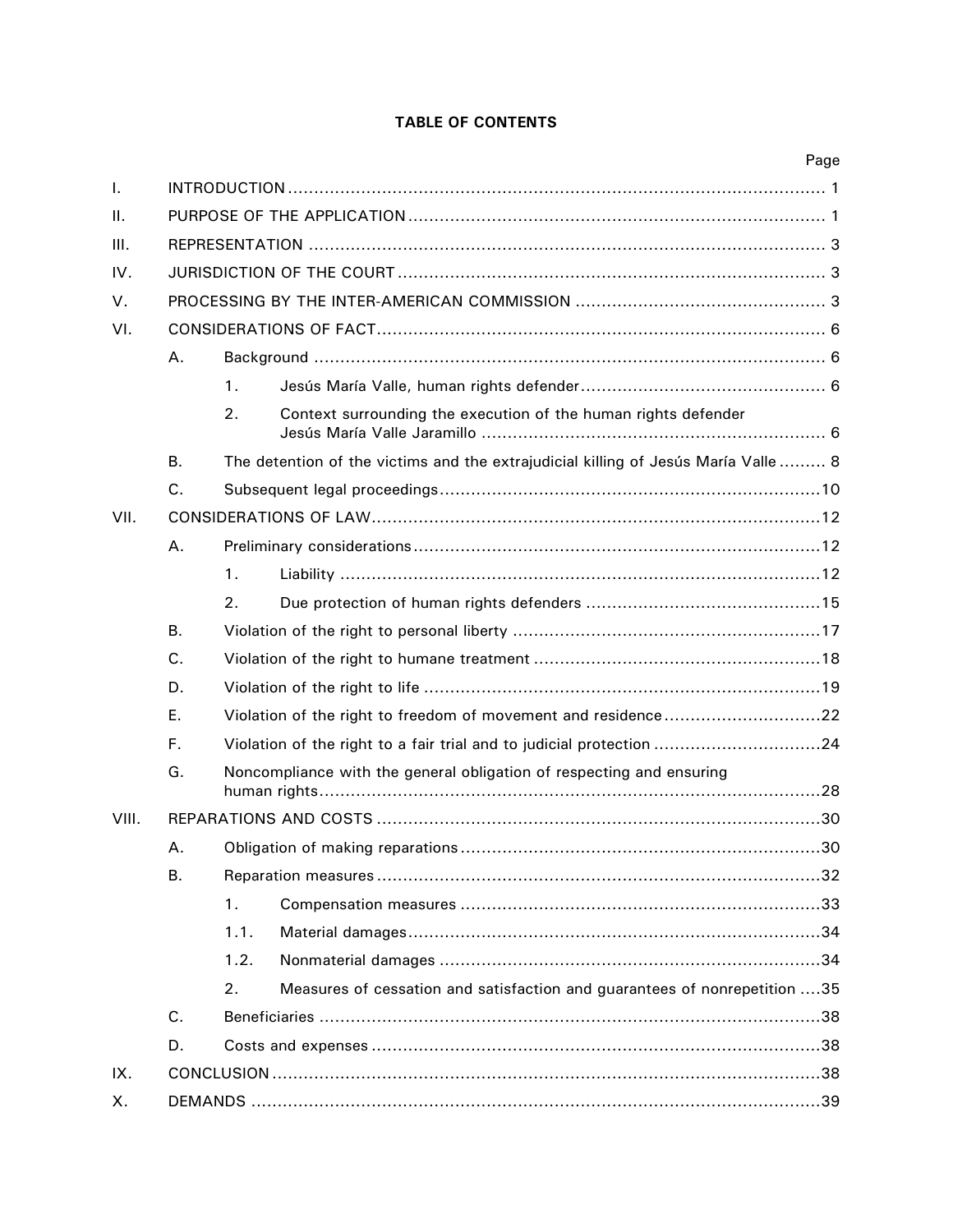|      |                                                             |  | Page |  |
|------|-------------------------------------------------------------|--|------|--|
|      |                                                             |  |      |  |
|      |                                                             |  |      |  |
|      | R –                                                         |  |      |  |
| XII. | INFORMATION ABOUT THE ORIGINAL PETITIONERS AND THE VICTIMS' |  |      |  |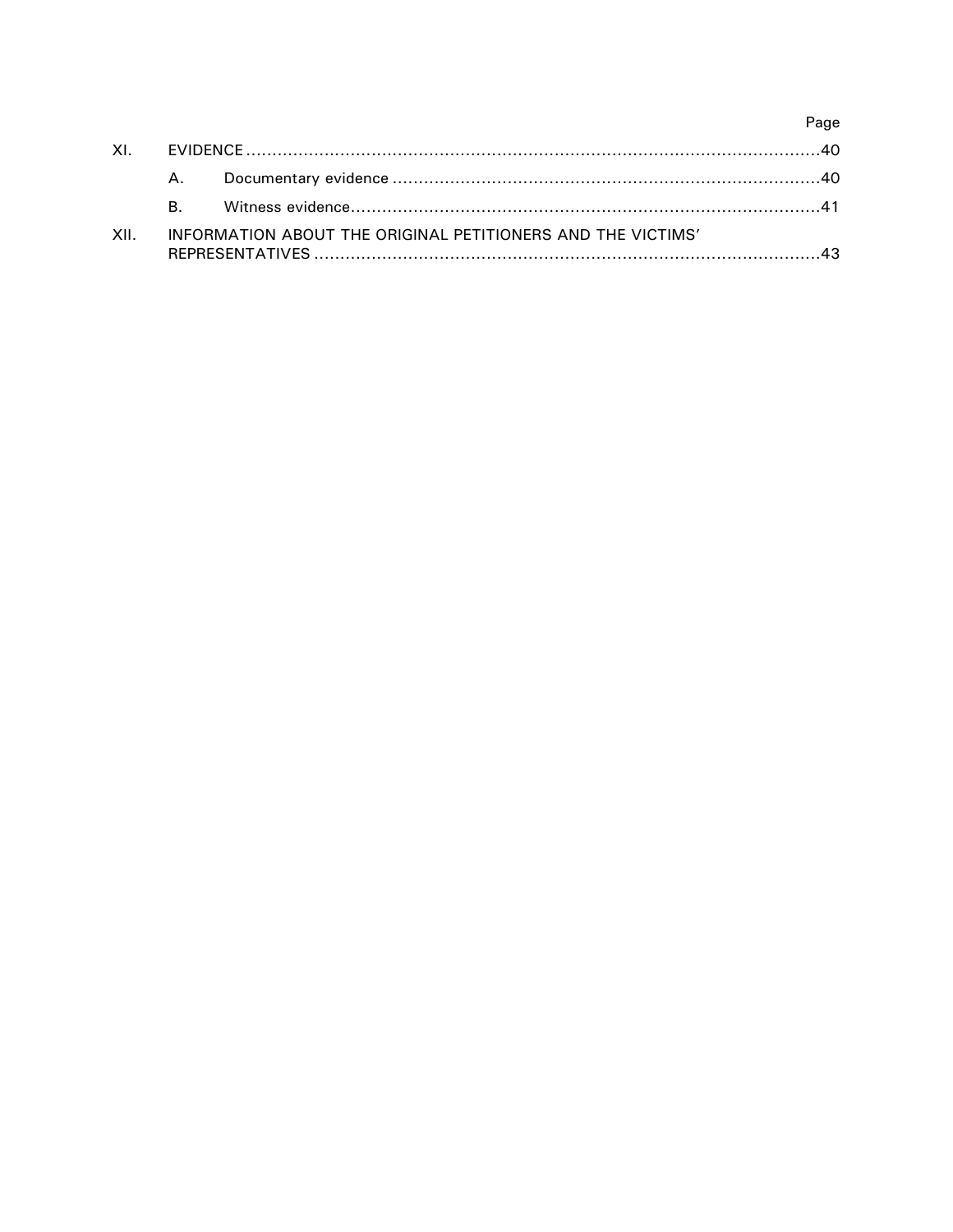## **APPLICATION FROM THE INTER-AMERICAN COMMISSION ON HUMAN RIGHTS TO THE INTER-AMERICAN COURT OF HUMAN RIGHTS AGAINST THE REPUBLIC OF COLOMBIA**

## **CASE 12.415 JESÚS MARÍA VALLE JARAMILLO ET AL.**

## **I. INTRODUCTION**

1. The Inter-American Commission on Human Rights (hereinafter the "Inter-American Commission" or "the Commission") hereby submits to the Inter-American Court of Human Rights (hereinafter "the Inter-American Court" or "the Court") this application in Case No. 12.415, *Jesús María Valle Jaramillo et al.*, against the Republic of Colombia (hereinafter "the State," "the Colombian State," or "Colombia") for its responsibility in the extrajudicial killing of Jesús María Valle Jaramillo, a human rights defender; the detention and inhuman and degrading treatment of Mr. Valle Jaramillo, his sister Nelly Valle Jaramillo, and Mr. Carlos Fernando Jaramillo Correa (hereinafter "the victims") that preceded the killing;<sup>1</sup> the failure to investigate and punish the perpetrators of those deeds; the failure to provide the victims and their next-of-kin with due redress; and the forced displacement that Mr. Jaramillo Correa suffered following the incident.

2. The Commission requests that the Court rule that the Colombian State failed to abide by its international obligations by violating Articles 4 (right to life), 5 (right to humane treatment), 7 (right to personal liberty), 8 (right to a fair trial), 22 (freedom of movement and residence), and 25 (judicial protection) of the American Convention on Human Rights (hereinafter "the American Convention" or "the Convention"), in conjunction with the general obligation of respecting and ensuring human rights set out in Article 1(1) thereof.

3. This case has been processed in accordance with the terms of the American Convention and is submitted to the Court in compliance with Article 33 of its Rules of Procedure. Attached hereto, in the appendixes, is a copy of report No. 75/06, drawn up according to Article 50 of the Convention.<sup>2</sup>

4. The Commission believes it is justified in referring this case because of the need to ensure justice and to secure redress for the victims and their next-of-kin. Additionally, the Commission believes that this case offers an opportunity for developing inter-American jurisprudence regarding the protection of individuals, nongovernmental organizations, and other groups that work to protect human rights and fundamental freedoms, and regarding respect for the tasks they carry out, taking into consideration the fact that they represent a positive and additional contribution to the efforts made by the State in its capacity as the guarantor of human rights.

## **II. PURPOSE OF THE APPLICATION**

 $\overline{a}$ 

5. The purpose of this application is to respectfully request that the Court conclude and declare that:

<sup>&</sup>lt;sup>1</sup> As explained below, the next-of-kin of Mr. Jesús María Valle Jaramillo are also victims in this case, through the violation of Articles 8 and 25 of the Convention, in connection with Article 1(1) thereof. However, they will be referred to as the "victim's next-of-kin" or "Mr. Valle Jaramillo's family."

<sup>2</sup> IACHR, Report No. 75/06 (merits), Case 12.415, *Jesús María Valle Jaramillo,* Colombia, October 16, 2006; Appendix 1.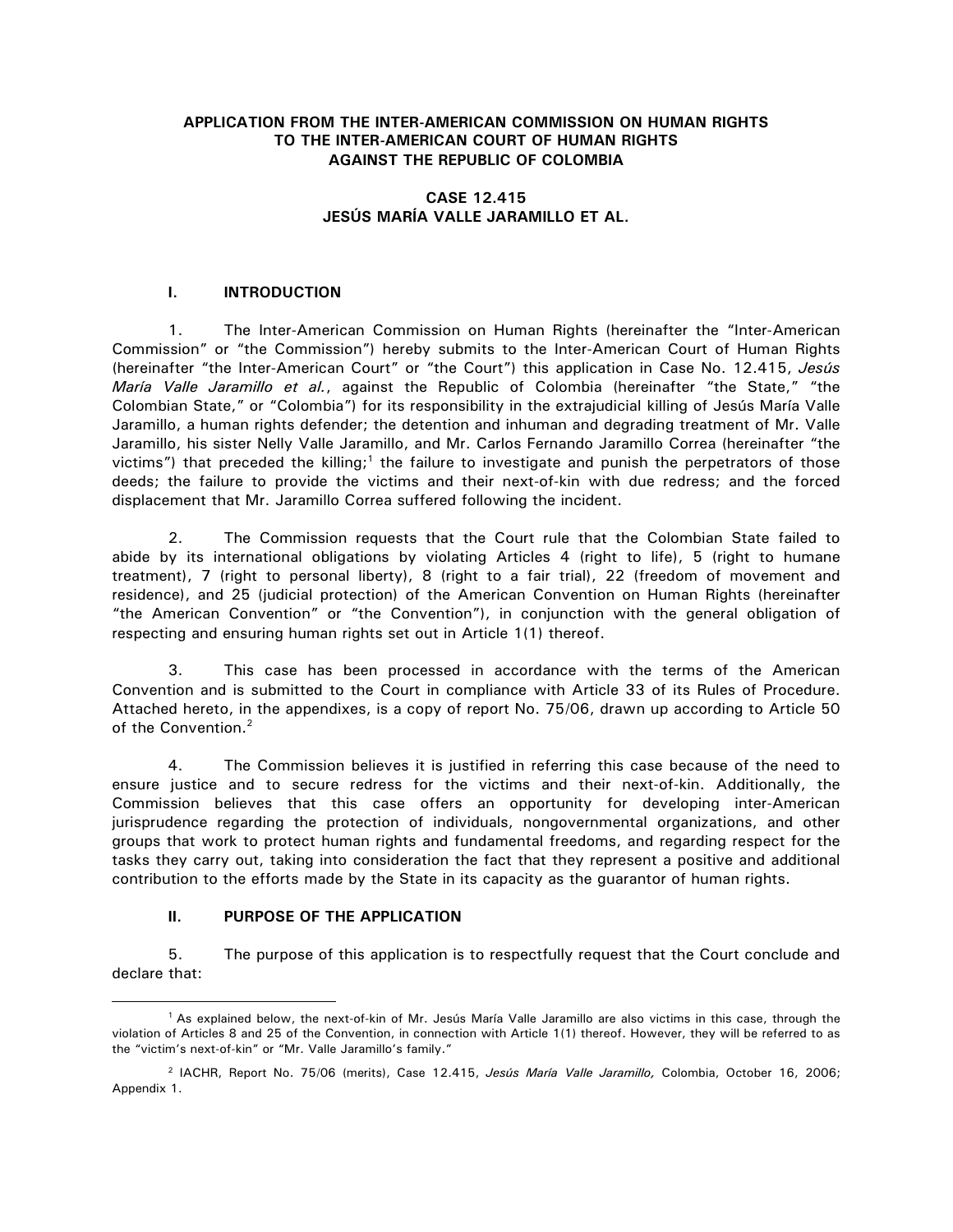- (a) the Colombian State is responsible for violating, with respect to Mr. Jesús María Valle Jaramillo, the rights to life, to humane treatment, and to personal liberty set out in Articles 4, 5, and 7 of the American Convention, in conjunction with the general obligation of respecting and ensuring human rights enshrined in Article 1(1) thereof;
- (b) the Colombian State is responsible for violating, with respect to Messrs. Nelly Valle Jaramillo and Carlos Fernando Jaramillo Correa, the rights to humane treatment and to personal liberty set out in Articles 5 and 7 of the American Convention, in conjunction with the general obligation of respecting and ensuring human rights enshrined in Article 1(1) thereof;
- (c) the Colombian State is responsible for violating, with respect to Mr. Carlos Fernando Jaramillo Correa and his family, the right to freedom of movement and residence set out in Article 22 of the American Convention, in conjunction with the general obligation of respecting and ensuring human rights enshrined in Article 1(1) thereof; and,
- (d) the Colombian State is responsible for violating, with respect to Messrs. Nelly Valle Jaramillo and Carlos Fernando Jaramillo Correa and to the next-of-kin of Mr. Jesús María Valle Jaramillo, the rights to a fair trial and to judicial protection set out in Articles 8(1) and 25 of the American Convention, in conjunction with the general obligation of respecting and ensuring human rights enshrined in Article 1(1) thereof.

6. In consideration of the above, the Inter-American Commission asks the Court to order that the State to:

- (a) carry out an impartial and exhaustive investigation in order to prosecute and punish all those individuals who planned and perpetrated the extrajudicial killing of the human rights defender Jesús María Valle Jaramillo;
- (b) indemnify Jesús María Valle's family for the material and nonmaterial harm they suffered as a result of the violation of his right to life, personal liberty, and human treatment, and as a result of the denial of justice the next-of-kin themselves faced;
- (c) perform actions toward reclaiming the historical memory of Jesús María Valle in his capacity as a human rights defender;
- (d) indemnify Mrs. Nelly Valle for the violation of her rights to personal liberty and humane treatment, and for the denial of justice she suffered;
- (e) indemnify Mr. Carlos Fernando Jaramillo for the violation of his rights to personal liberty and to human treatment, and for the consequences of his displacement and exile, as well as for the denial of justice he suffered;
- (f) take the steps necessary to prevent the occurrence of similar incidents in the future, pursuant to the duty of upholding and guaranteeing basic rights set out in the American Convention; and,
- (g) pay the legal costs and expenses incurred in pursuing this case at the national level, as well as those arising from its processing before the inter-American system.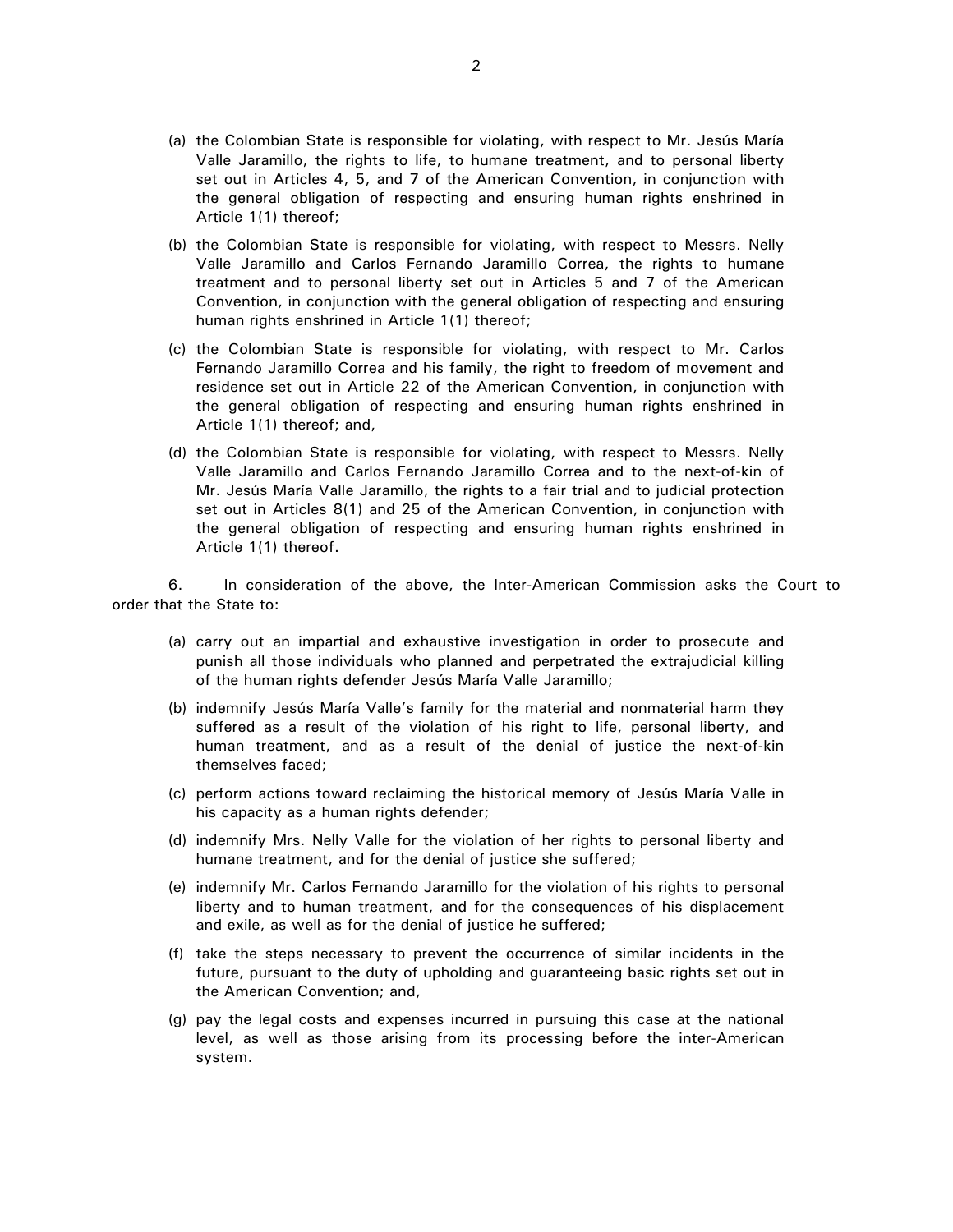#### **III. REPRESENTATION**

 $\overline{a}$ 

7. In accordance with the provisions of Articles 22 and 33 of the Court's Rules of Procedure, the Commission has appointed Commissioner Víctor Abramovich and Executive Secretary Santiago A. Canton to serve as its delegates in this case. The attorneys Ariel E. Dulitzky, Elizabeth Abi-Mershed, Juan Pablo Albán A., Verónica Gómez, Andrea Repetto, and Karin Mansel, specialists with the Executive Secretariat of the Commission, have been appointed to serve as legal advisors.

## **IV. JURISDICTION OF THE COURT**

8. Under Article 62(3) of the American Convention, the Inter-American Court has jurisdiction to hear all cases concerning the interpretation and application of the provisions of the Convention that are submitted to it, provided that the states parties to the case recognize or have recognized that jurisdiction.

9. The Court has jurisdiction to hear this case. The Colombian State ratified the American Convention on July 31, 1973, and it accepted the contentious jurisdiction of the Honorable Court on June 21, 1985.

## **V. PROCESSING BY THE INTER-AMERICAN COMMISSION<sup>3</sup>**

10. On August 2, 2001, the Inter-American Commission received the petition lodged by the Interdisciplinary Group for Human Rights.

11. On September 25, 2001, the IACHR began processing petition No. 519/2001 in accordance with the Rules of Procedure in force as of May 1, 2001, and it forwarded the relevant parts of the complaint to the State, giving it a period of two months in which to submit its comments.

12. On November 23, 2001, the State requested an extension of the deadline for responding, which was granted by the IACHR on November 27, 2001. On December 17, 2001, the State submitted its reply, which was duly conveyed to the petitioners on December 18, 2001, along with a period of 30 days in which to present their comments.

13. On March 5, 2002, during its 114th period of sessions, the IACHR held a hearing on this case.

14. On May 20, 2002, the petitioners submitted their position, in writing, on the admissibility of the case. They also requested that the Colombian Commission of Jurists be registered as a joint petitioner.

15. On June 5, 2002, the IACHR conveyed the petitioners' reply to the State and asked it to submit its comments within the following 30 days. On July 3, 2002, the Colombian State requested a one-month extension, which was duly granted.

16. On July 15, 2002, the IACHR forwarded the petitioners the documents submitted by the State at the hearing held during its 114th session.

<sup>&</sup>lt;sup>3</sup> The procedural steps described in this section are set out in the case file kept by the Commission; Appendix 3.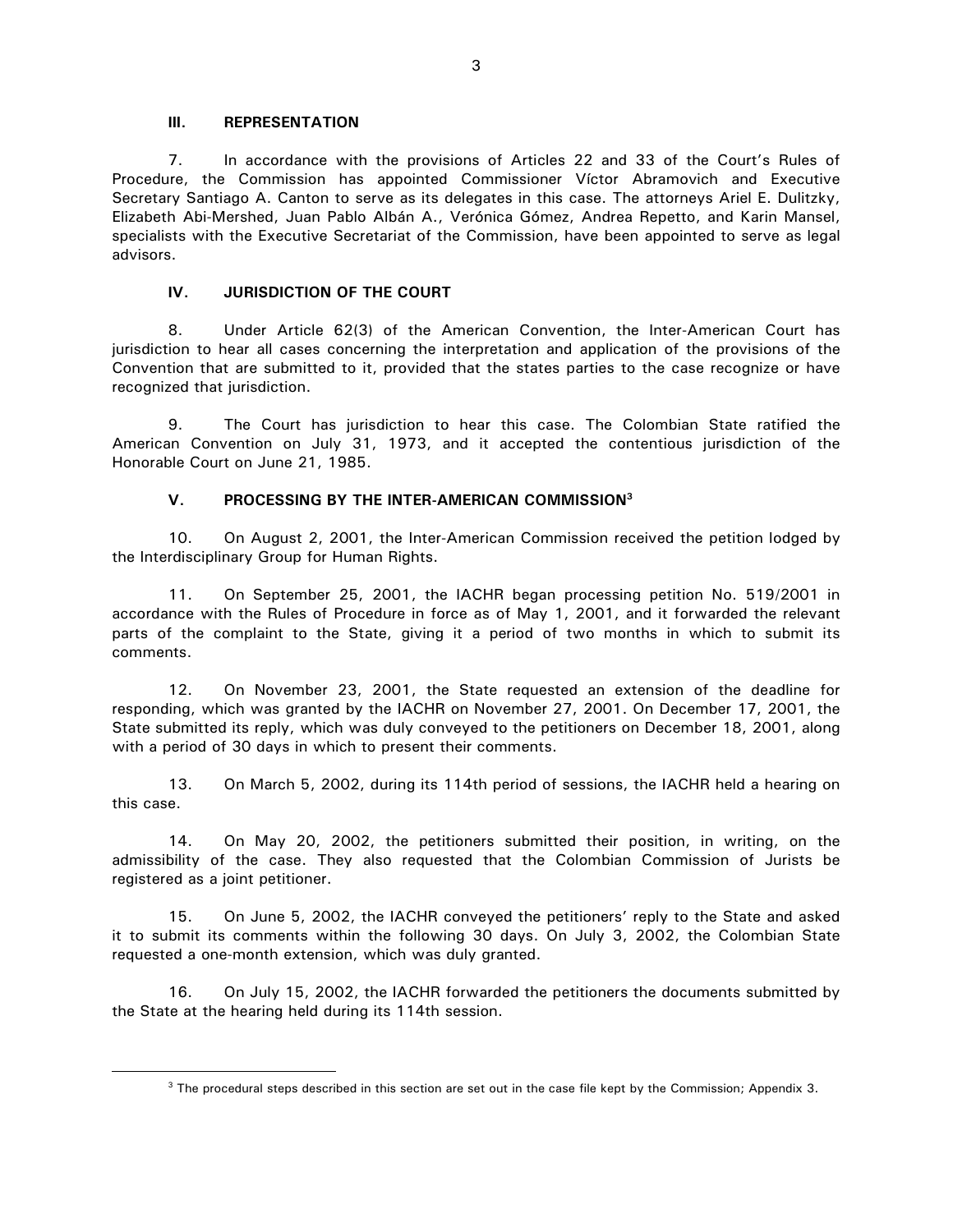17. On August 15, 2002, the Colombian State submitted its comments on the petitioners' filing of May 20, 2002. Those comments were forwarded to the petitioners, who acknowledged receipt of the communication and said they had no desire to make any claims further to those already filed.

18. At its 117 regular session, on February 20, 2003, the Commission declared the petition admissible,<sup>4</sup> and, in compliance with Article 37(2) of its Rules of Procedure, registered it as Case No. 12.415.

19. Notification of the Report on Admissibility was sent to the parties in communications dated March 11, 2003. On that occasion, the Commission asked the petitioners to submit their claims on the merits of the case within a period of two months, in accordance with Article 38(1) of its Rules of Procedure. That deadline passed without the petitioners presenting their claims.

20. In the same communication of March 11, 2003, the Commission made itself available to both parties in order to reach a friendly settlement of this matter in accordance with Article 48(1)(f) of the American Convention, to which end it asked them to respond to the offer as soon as they could. The Commission received no statements from either party regarding that possibility.

21. On September 12, 2003, in response to a request lodged by the petitioners, the Commission called the parties to a hearing that was held on October 15, 2003, during its 118th regular session, at its headquarters in the city of Washington, D.C.

22. On January 30, 2004, the Commission summoned the parties to a hearing that was intended to hear a statement from a witness presented by the petitioners. The hearing was held on March 1, 2004, during the IACHR's 119th regular session.

23. On October 13, 2004, the Commission again asked the petitioners to submit their written claims on the merits of the case in accordance with the terms set out in its communication of March 11, 2003.

24. On October 18, 2005, the petitioners submitted their written claims regarding the merits. On October 24, 2005, the Commission sent the relevant parts of that submission to the State for it to submit its comments within the following two months.

25. The State submitted its claims regarding the merits in a note dated December 28, 2005. A copy of the State's claims was sent to the petitioners for their comments.

26. On March 21, 2006, the petitioners submitted their comments, which were conveyed to the State on March 22, 2006. The State sent its final comments on May 16, 2006.

27. At its 126th session, held on October 16, 2006, the Commission adopted Report on Merits 75/06, drawn up in compliance with Article 50 of the Convention. In that report, it concluded that:

The Republic of Colombia is responsible for violating the right to life, to humane treatment, to personal liberty, and to judicial protection, enshrined in Articles 4(1), 5, 7, 8(1), and 25 of the

<sup>4</sup> IACHR, Report No. 5/03 (admissibility), Petition 519/2001, *Jesús María Valle Jaramillo*, Colombia, February 20, 2003; Appendix 2.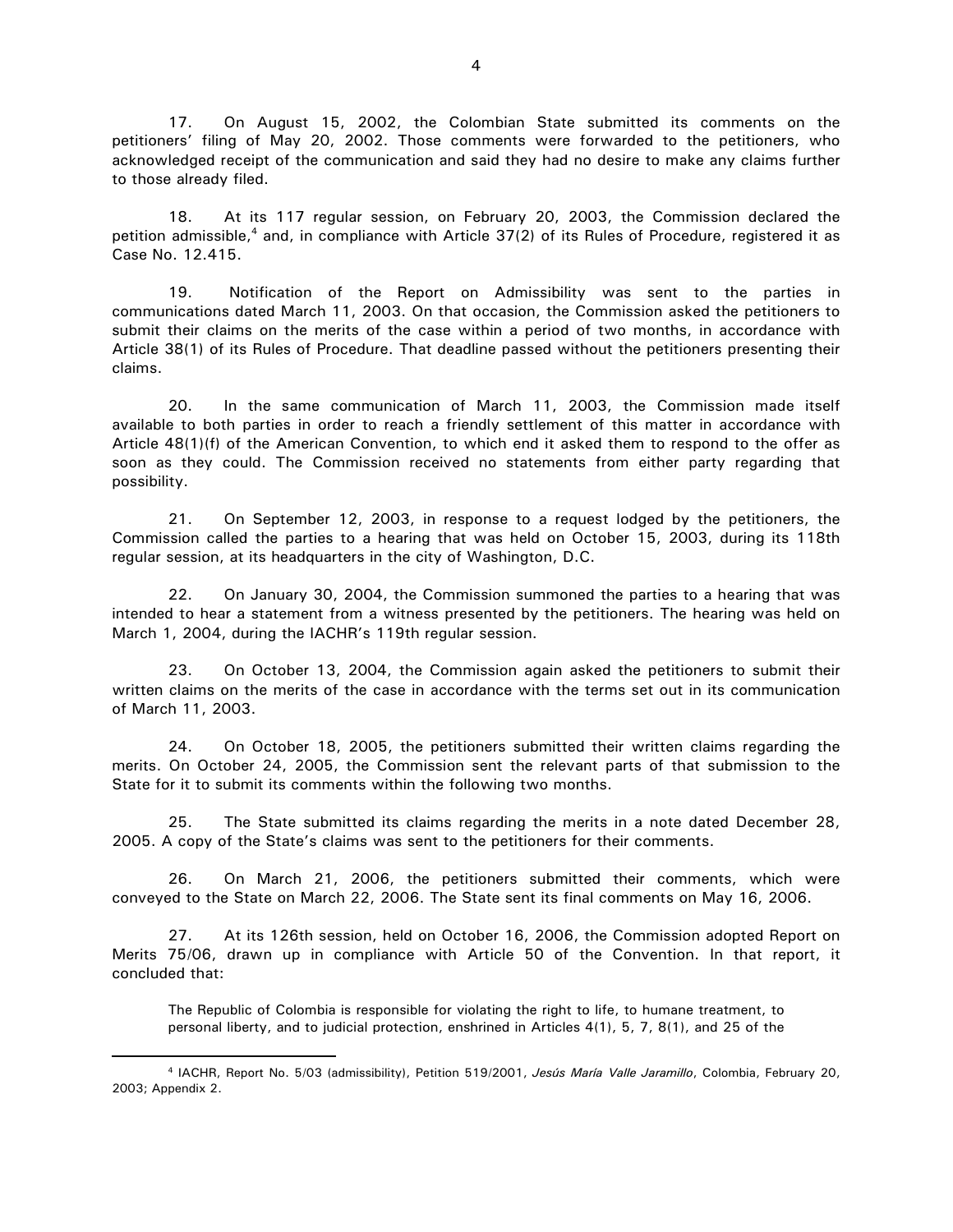American Convention on Human Rights (hereinafter "the American Convention" or "the Convention"), with respect to the victim Jesús María Valle Jaramillo and his next-of-kin, together with the general obligation of respecting and ensuring protected rights set out in Article 1(1) thereof. The Commission also finds that Colombia is responsible for violating Articles 5 and 7 of the American Convention with respect to Nelly Valle. With respect to Mr. Carlos Fernando Jaramillo, the Commission concludes that the State is responsible for violating Articles 5, 7, and 22 of the Convention.

28. In that Report on the Merits, the Commission served the following recommendations on the Colombian State:

- 1. Conduct an impartial and exhaustive investigation in order to prosecute and punish all those individuals who planned and perpetrated the murder of the human rights defender Jesús María Valle Jaramillo.
- 2. Indemnify Jesús María Valle's family for the material and nonmaterial harm they suffered as a result of the violation of the American Convention described in this report.
- 3. Perform actions toward reclaiming the historical memory of Jesús María Valle in his capacity as a human rights defender, in light of the conclusions regarding the State's responsibility set out in the body of this report.
- 4. Redress Mrs. Nelly Valle for the violation of her right to liberty and to freedom from cruel, inhuman, and degrading treatment.
- 5. Redress Mr. Carlos Fernando Jaramillo for the violation of his right to liberty and to freedom from cruel, inhuman, and degrading treatment, and for the consequences of his displacement and exile.
- 6. Take the steps necessary to prevent the occurrence of similar incidents in the future, pursuant to the duty of upholding and guaranteeing basic rights set out in the American Convention.

29. The Report on the Merits was conveyed to the State on November 13, 2006, together with a deadline of two months in which to report back on the steps taken toward implementing the recommendations contained therein, in compliance with Article 43(2) of the Commission's Rules of Procedure.

30. On November 14, 2006, pursuant to the terms of Article 43(3) of its Rules of Procedure, the Commission informed the petitioners that a Report on the Merits had been adopted and had been conveyed to the State; it also asked them to state their position, within the following month, regarding the possible referral of the case to the Inter-American Court.

31. On December 14, 2006, the petitioners told the Commission of their wish, and that of the surviving victims and their next-of-kin, for this case to be referred to the Court.

32. In a submission dated January 12, 2007, the Colombian State sent the Commission its report on the measures it had taken and planned to take in order to comply with the recommendations issued by the Commission in this case.

33. After considering the State's report on its implementation of the recommendations contained in the Report on the Merits and the lack of substantial progress with their effective implementation, on February 13, 2007, the Commission resolved to submit this case to the Inter-American Court.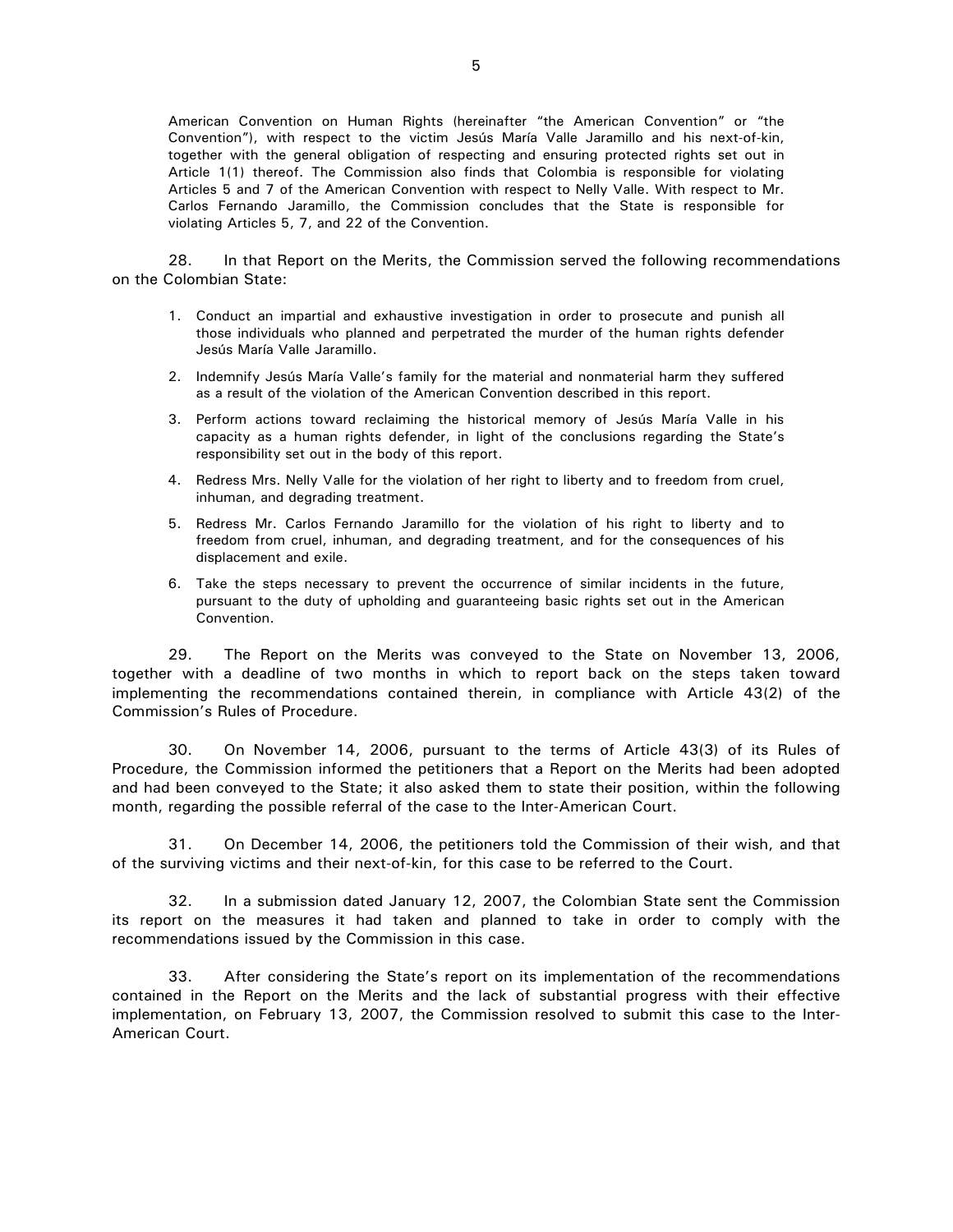#### **VI. CONSIDERATIONS OF FACT**

#### **A. Background**

#### **1. Jesús María Valle, human rights defender**

34. Jesús María Valle Jaramillo was a lawyer from the department of Antioquia, a university professor, and a civic leader devoted to the defense of human rights; at the time of the incident, he was serving as the president of the Héctor Abad Gómez Human Rights Committee.<sup>5</sup> Between 1996 and the time of his death he actively denounced crimes perpetrated by paramilitary forces in collaboration with members of the Colombian army and with their acquiescence.

### **2. Context surrounding the execution of the human rights defender Jesús María Valle Jaramillo**

35. In the mid-1990s, the paramilitary groups that would later establish the United Self-Defense Forces of Colombia (AUC) carried out acts of harassment against the civilian population in the municipality of Ituango, located in the northeast of the department of Antioquia.<sup>6</sup> Jesús María Valle, in his capacity as a municipal councilor for Ituango, alerted various government and departmental authorities about the need to adopt measures to protect the civilian population of that municipality.

36. The Regional Prosecutor's Office in Medellín managed to determine that there was evidence that Dr. Valle Jaramillo was on the list of "targets" following statements he made publicly denouncing joint actions involving the Army, the Fourth Brigade, and the Girardot Battalion with paramilitary groups in Ituango and other neighboring municipalities.<sup>7</sup> The animosity of the members of the army toward Jesús María Valle Jaramillo arose from the human rights defender's allegations regarding ties between members of the security forces and paramilitary groups and instances in which the two had collaborated.

37. On June 11, 1996, paramilitaries acting with the acquiescence of members of the security forces murdered a number of civilians in the town of La Granja in Ituango municipality. The State's responsibility for its agents' acquiescence and collaboration with paramilitary groups in those killings has been established by the Inter-American Court of Human Rights.<sup>8</sup> According to the testimony of Mr. Carlos Fernando Jaramillo, Jesús María Valle was forced to leave the municipality because of the threats made against him for the accusations he made before and after this crime.<sup>9</sup>

38. On July 10, 1997, Jesús María Valle made allegations in the media regarding the joint action of troops belonging to the Fourth Brigade and paramilitary groups. In response, members of the Army filed a defamation suit against him.<sup>10</sup> The testimony of Mr. Carlos Fernando Jaramillo  $\overline{a}$ 

<sup>5</sup> Jesús María Valle was born on February 28, 1942; he would have turned 55 the day after his murder.

<sup>&</sup>lt;sup>6</sup> The information in his reports coincided with the observations made in reports issued by official entities. Evaluative Report 139, File 1144, of the Antioquia Departmental Attorney's Office of October 22, 1996; Annex 6.

<sup>&</sup>lt;sup>7</sup> Office of the Prosecutor Assigned to the Regional Judges of Medellín, Resolution of May 21, 1999, assessing the committal proceedings of case No. 26017; Annex 1.

<sup>8</sup> See: I/A Court H. R., *Case of the Ituango Massacres,* Judgment of July 1, 2006, Series C No. 148.

<sup>&</sup>lt;sup>9</sup> Testimony given by Carlos Fernando Jaramillo Correa, CD containing the recording of the hearing held before the IACHR at its 119th regular session, March 1, 2004, in connection with Case 12.415, *Jesús María Valle;* Annex 13.

<sup>&</sup>lt;sup>10</sup> Office of the Prosecutor Assigned to the Regional Judges of Medellín, Resolution assessing the committal proceedings against the accused in case No. 26017; Annex 1, p. 10. During a hearing on the La Granja massacre, the prosecutor in charge of the investigation explained to the Commission that "Dr. Jesús María Valle denounced the La Granja Continued…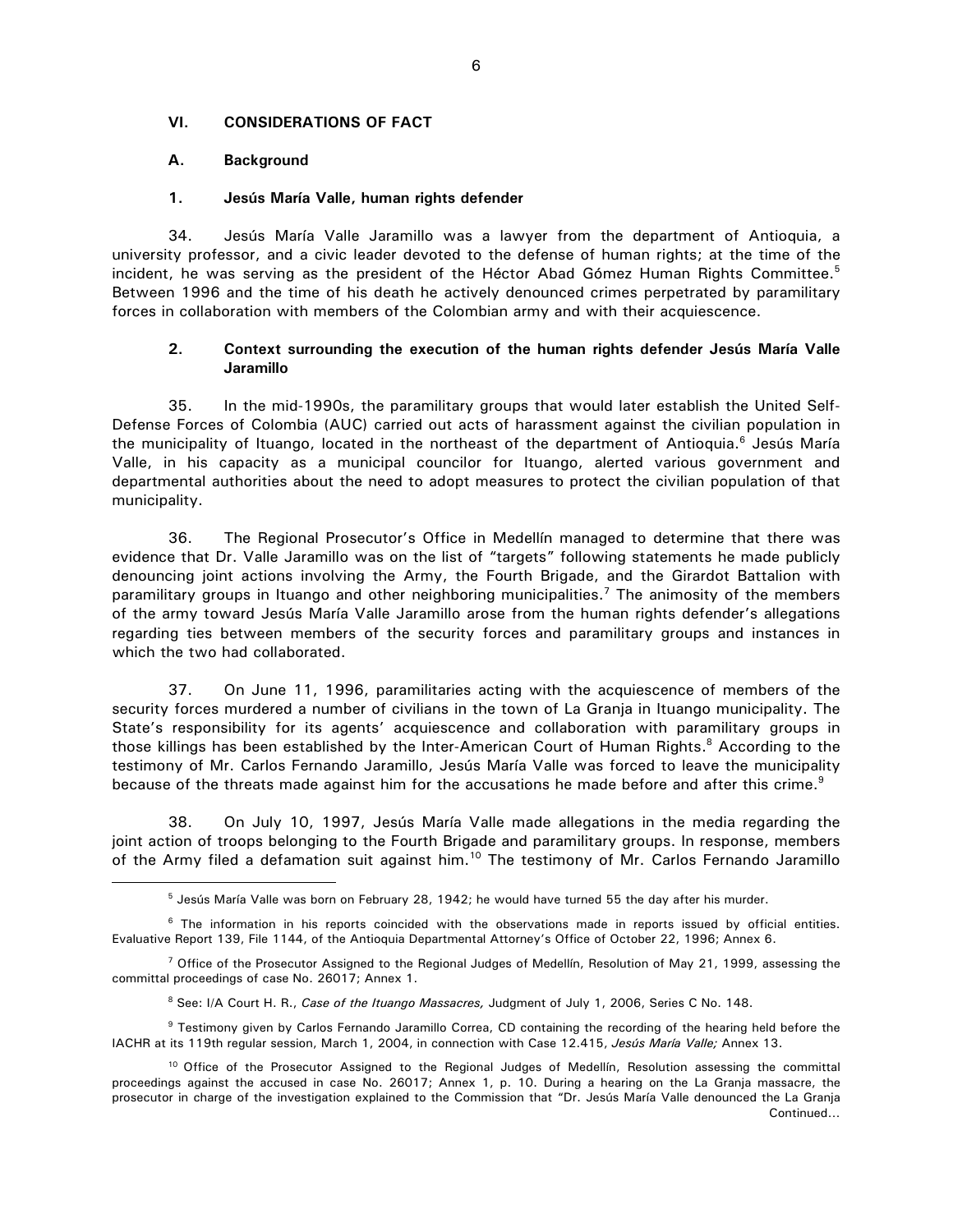Correa states that in this context, the Governor of Antioquia at the time publicly stated that "Dr. Valle appears to be an enemy of the armed forces."<sup>11</sup>

39. Between October 22 and November 12, 1997, paramilitaries acting with the acquiescence and support of members of the security forces carried out a series of killings at the town of El Aro in Ituango municipality. The State's responsibility for its agents' acquiescence and collaboration with paramilitary groups in those killings has been established by the Inter-American Court of Human Rights.<sup>12</sup> In November 1997, Jesús María Valle lodged a complaint with the office of the Disciplinary Delegate Attorney for the Defense of Human Rights; as a result of his filing, a Declaration of Disciplinary Responsibility was issued against public employees for the incident at El Aro.<sup>13</sup> In addition, he lodged accusations with the office of the Attorney General of the Nation regarding the negligent conduct of the commanding officer of the Fourth Brigade, of the Governor of Antioquia, and of the department's Secretary for Government.<sup>14</sup>

40. According to the testimony of Carlos Fernando Jaramillo Correa, in November 1997 Jesús María Valle also remarked that he had received an envoy from Carlos Castaño, leader of the paramilitaries at that time, telling him he had to either leave the country or remain silent "so they wouldn't have to kill him."<sup>15</sup>

41. On February 26, 1998, one day before his death, Dr. Valle gave a free statement in the defamation and slander proceedings filed against him by members of the Army. In his declaration he ratified his allegations about the collusion between the police and paramilitary forces in more than 150 killings carried out in Ituango. He had made the same allegations one month earlier, at a meeting with the Army Fourth Brigade.<sup>16</sup>

42. Meanwhile, the risks facing human rights defenders in Colombia, and particularly Jesús María Valle, were a cause for concern to the IACHR and to the international community. In its 1996 Annual Report, the IACHR spoke about attacks on human rights workers, non-mainstream

 $\overline{a}$ 

<sup>11</sup> Testimony given by Carlos Fernando Jaramillo Correa, CD containing the recording of the hearing held before the IACHR at its 119th regular session, March 1, 2004, in connection with Case 12.415, *Jesús María Valle;* Annex 13.

<sup>12</sup> See: I/A Court H. R., *Case of the Ituango Massacres*, Judgment of July 1, 2006, Series C No. 148.

<sup>13</sup> Office of the Disciplinary Delegate Attorney for the Defense of Human Rights, case file 008-50035/2000. The proceedings led to the disciplinary responsibility of state agents being established in a ruling dated September 30, 2002; Annex 7.

<sup>14</sup> In a deed dated August 10, 2001, included in proceedings 001-42364/2000, the office of the Attorney General of the Nation ordered the proceedings indefinitely shelved on account of the absence of evidence indicating the disciplinary responsibility of the accused. See: I/A Court H. R., *Case of the Ituango Massacres,* Judgment of July 1, 2006, Series C No. 148, paragraph 331.

<sup>15</sup> Testimony given by Carlos Fernando Jaramillo Correa, CD containing the recording of the hearing held before the IACHR at its 119th regular session, March 1, 2004, in connection with Case 12.415, *Jesús María Valle;* Annex 13.

<sup>16</sup> Original petition lodged by the GIDH on August 2, 2001; Appendix 3. Resolution assessing the committal proceedings of the accused in case No. 26.017, Office of the Prosecutor General, Office of the Prosecutor Assigned to the Regional Judges of Medellín; Annex 1, page 11.

<sup>…</sup>continuation

incident; he denounced the massacre at El Aro and the joint actions of Pescadero, Badillo, and Oro Bajo. As a result, the paramilitaries reacted against Jesús María Valle; they even prepared a list of affronts to the National Army, which the Angulo brothers drew up in Ituango; they gathered signatures from all the population and took them to the Army so the military would file suit against him for slander and defamation. Valle thus became an insurmountable hurdle for the actions of the paramilitaries because his voice was loud, public, credible, and accusatory. Finally, on account of that, they decided to kill Jesús María Valle and that was the ultimate motive for this murder." Testimony given by Carlos Álvaro Bonilla Cifuentes, Regional Prosecutor for Medellín from March to August 1998, transcription of the hearing held before the IACHR on March 2, 2000, during its 106th regular session, in connection with Case 12.050, *Massacre of La Granja;* Annex 14.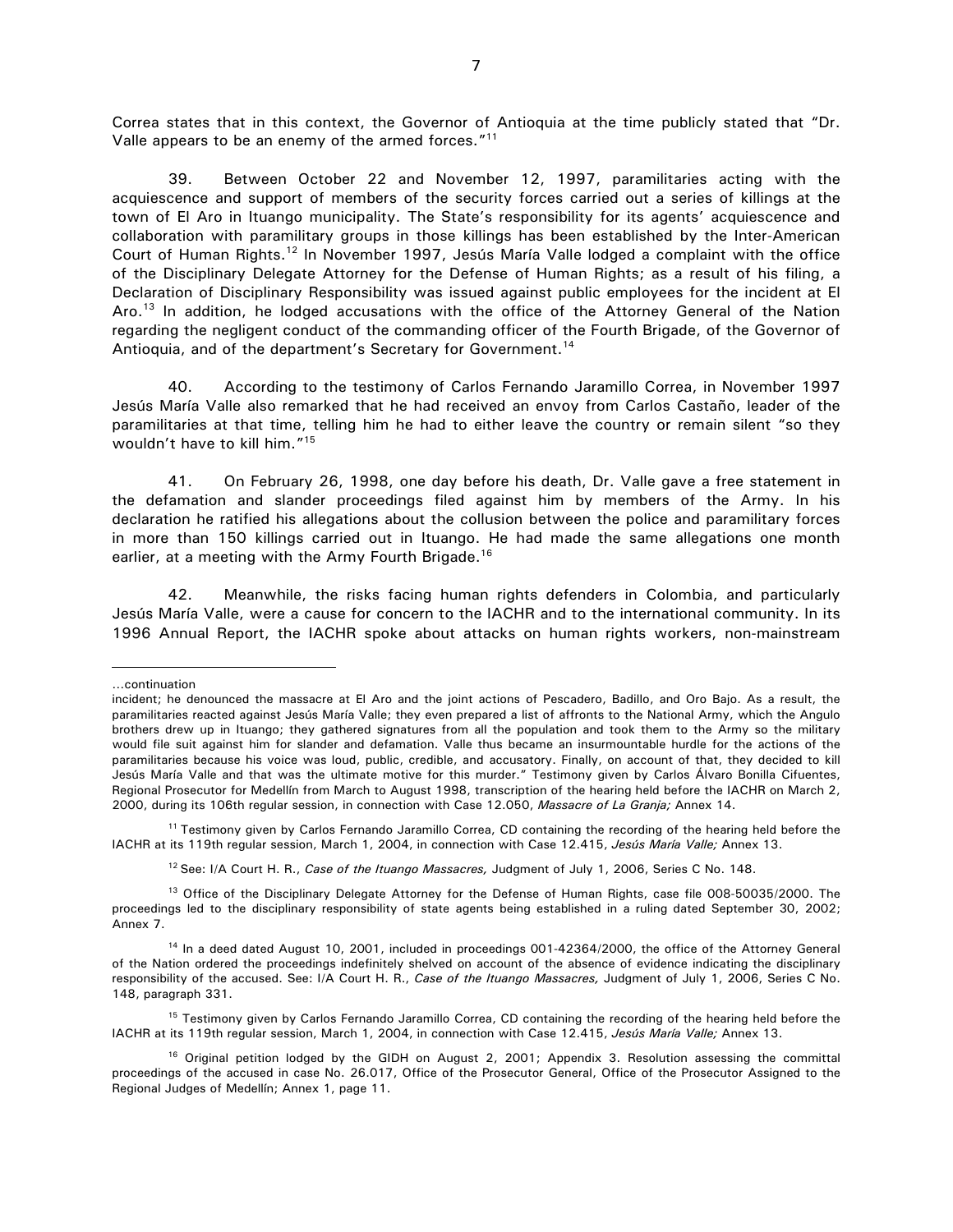political parties, locally elected authorities, and trade unionists, and it urged the State to adopt effective measures to protect them.<sup>17</sup> During its on-site visit to Colombia on December 1 to 8, 1997, the Commission was able to meet with Jesús María Valle and to receive information about the situation of human rights defenders in the field. In its report, it noted the increase in the number of threats against, attacks on, and killings of human rights defenders<sup>18</sup> and it recommended that the State take measures to quarantee the security of those individuals.<sup>19</sup>

43. In turn, Colombia's Constitutional Court, in a relief judgment of October 20, 1998, declared that there was, in the country, "an unconstitutional state of affairs in the lack of due protection afforded human rights defenders." According to that Court, "the activities of human rights defenders in Colombia are surrounded by countless dangers," which made those defenders "a vulnerable sector of society," and so the State was under an obligation to "emphasize their protection."<sup>20</sup>

44. This background information indicates that Mr. Jesús María Valle was in a situation of particular vulnerability because of his accusations regarding the – proven – joints actions of paramilitary groups and state agents against the civilian population in Ituango municipality<sup>21</sup> and because he was singled out as a target by agents of the State. It also shows that in light of the increasing attacks on human rights defenders in Colombia and the impunity they enjoyed, the announced reprisals aimed at silencing him were imminent.

#### **B. The detention of the victims and the extrajudicial killing of Jesús María Valle**

45. On February 27, 1998, at around 2 p.m., two armed men entered Jesús María Valle Jaramillo's office located in Medellín city center. The lawyer was, at that time, in a meeting with Mr. Carlos Fernando Jaramillo Correa, and also present at his office was Mrs. Nelly Valle, Jesús María Valle's sister, who served as his secretary.

<sup>17</sup> IACHR, *Annual Report of the IACHR 1996,* OEA/Ser.L/V/II.95, Doc. 7 rev., March 14, 1997, Chapter V, paragraph 57. Similar statements have been made by the Commission on Human Rights and Human Rights Committee of the United Nations in connection with the situation of vulnerability faced by human rights defenders in Colombia. See: UN, Commission on Human Rights, Joint Report of the Special Rapporteur on the question of torture, Mr. Nigel S. Rodley, and the Special Rapporteur on extrajudicial, summary or arbitrary executions, Mr. Bacre Waly Ndiaye, submitted pursuant to Commission on Human Rights resolutions 1994/37 and 1994/82, E/CN.4/1995/111, January 16, 1995, paragraphs 41-44; UN, Commission on Human Rights, Report on the Special Rapporteur on the independence of the judiciary and lawyers, Mr. Param Cumaraswamy, E/CN.4/1998/39/Add.2, March 30, 1998, paragraphs 100 and 117; UN, Human Rights Committee, Final Comments of the Human Rights Committee: Colombia, 05/05/97, CCPR/C/79/Add.76. (Concluding Observations/Comments), paragraph 33; UN, Commission on Human Rights, Report of the United Nations High Commissioner for Human Rights, E/CN.4/1998/16, March 9, 1998, paragraphs 113 and 159; and UN, Commission on Human Rights, Report of the United Nations High Commissioner for Human Rights, E/CN.4/1999/8, March 16, 1999, paragraph 204.

<sup>18</sup> IACHR, *Third Report on the Situation of Human Rights in Colombia*, OEA/Ser.L/V/II.102, Doc. 9 rev. 1, February 26, 1999, Chapter VII, Recommendation 3.

<sup>19</sup> IACHR, *Third Report on the Situation of Human Rights in Colombia*, OEA/Ser.L/V/II.102, Doc. 9 rev. 1, February 26, 1999, Chapter VII, paragraph 5.

 $20$  According to the jurisprudence of the Colombian Constitutional Court, an "unconstitutional state of affairs arises, *inter alia*, when there is a massive and widespread undermining of various constitutional rights that affects a significant number of persons, together with a prolonged failure of the authorities to comply with their obligation of guaranteeing rights"; see: Constitutional Court of Colombia, Judgment SU-559 of 1997, M.P. Eduardo Cifuentes Muñoz. Regarding the concept of an "unconstitutional state of affairs," the following may also be consulted: Juan Manuel Charry Urueña, "Debates constitucionales: Estado de cosas inconstitucional," in: *Ámbito Jurídico*, No. 172, March 7-29, 2005.

<sup>21</sup> See: I/A Court H. R., *Case of the Ituango Massacres,* Judgment of July 1, 2006, Series C No. 148.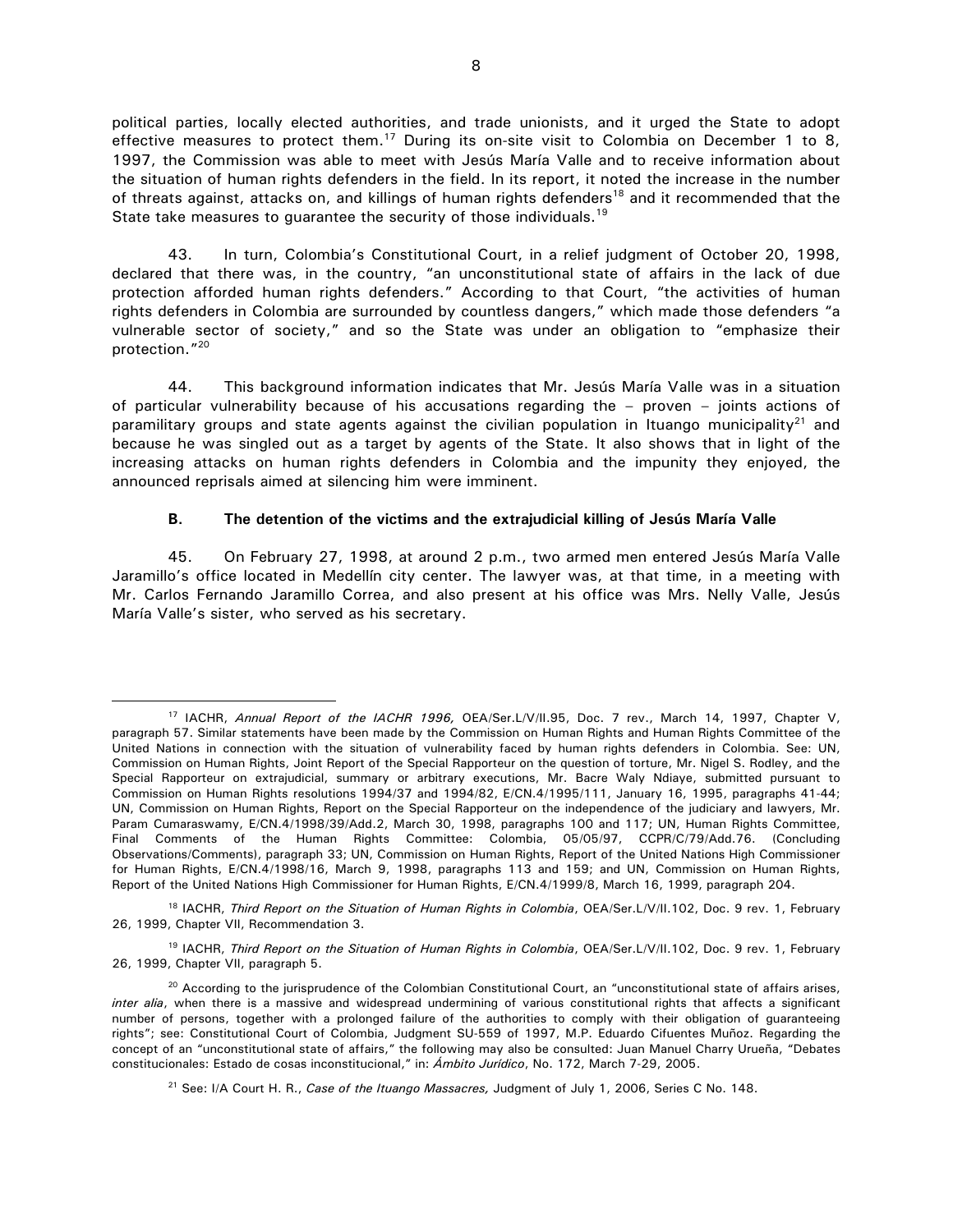46. Upon entering the men explained that their presence was part of a guerrilla operation and that someone important was going to visit the building. The testimony given to the IACHR by Mr. Jaramillo Correa indicates that:

The man said that a very important figure was about to arrive [...] and he made us stand facing the wall, because this person did not want to be seen by anyone. Immediately a women entered the office and proceeded to tie our hands behind our backs with adhesive tape; she told us to lay face-down on the floor and I was about to do so when the woman pushed me; I fell to the ground and one of the men took the laces out of my shoes and used them to tie my feet. $22$ 

47. Once the two men and the woman had finished tying and immobilizing their hostages, they proceeded to execute Jesús María Valle. Mr. Jaramillo Correa's testimony states:

I heard when they told the doctor that the person who was coming didn't want to be seen by anyone and asked him to get on the floor; shortly after, a few minutes later, I felt two dull impacts  $[...]^{23}$ 

48. Jesús María Valle was killed by two gunshot wounds to the head from a 38-caliber pistol fitted with a silencer; he died instantly.

49. Although when they arrived his assailants had identified themselves as guerrilla members, immediately after the extrajudicial killing they denied any such affiliation. In his testimony before the IACHR, Carlos Fernando Jaramillo said that the perpetrators looked at Jesús María Valle's body and said:

This man was very important to the armed forces; he'd been giving us a lot of trouble.<sup>24</sup>

50. These words are also quoted in the justification of the decision adopted by the office of the Prosecutor Assigned to the Regional Judges of Medellín in assessing the committal proceedings against those accused in the preliminary phase of the investigation, $^{25}$  and they help confirm that Jesús María Valle was seen as an obstacle both by the paramilitaries, led by Carlos Castaño and Salvatore Mancuso, and by members of the security forces, both of which groups were involved in attacks on the civilian population in Ituango municipality. In addition, the office of the regional prosecutor in Medellín believed there was evidence that the crime was planned with the participation of Gen. Alfonso Manosalva Florez, commanding officer of the Army's Fourth Brigade, who had already died at the time of the attack. $26$ 

51. After the extrajudicial killing, Mrs. Valle and Mr. Jaramillo Correa were dragged from the office area into the lounge. There, threatened with firearms, they begged for their lives. The

 $22$  Testimony given by Carlos Fernando Jaramillo Correa, CD containing the recording of the hearing held before the IACHR at its 119th regular session, March 1, 2004, in connection with Case 12.415, *Jesús María Valle;* Annex 13.

<sup>&</sup>lt;sup>23</sup> Testimony given by Carlos Fernando Jaramillo Correa, CD containing the recording of the hearing held before the IACHR at its 119th regular session, March 1, 2004, in connection with Case 12.415, *Jesús María Valle;* Annex 13.

<sup>&</sup>lt;sup>24</sup> Testimony given by Carlos Fernando Jaramillo Correa, CD containing the recording of the hearing held before the IACHR at its 119th regular session, March 1, 2004, in connection with Case 12.415, *Jesús María Valle;* Annex 13.

<sup>&</sup>lt;sup>25</sup> Office of the Prosecutor Assigned to the Regional Judges of Medellín, Resolution of May 21, 1999, assessing the committal proceedings of case No. 26017; Annex 1, p. 3. Testimony given by Carlos Fernando Jaramillo Correa, CD containing the recording of the hearing held before the IACHR at its 119th regular session, March 1, 2004, in connection with Case 12.415, *Jesús María Valle;* Annex 13.

<sup>&</sup>lt;sup>26</sup> Office of the Prosecutor Assigned to the Regional Judges of Medellín, Resolution of May 21, 1999, assessing the committal proceedings of case No. 26017; Annex 1, pp. 24, 31, and 32.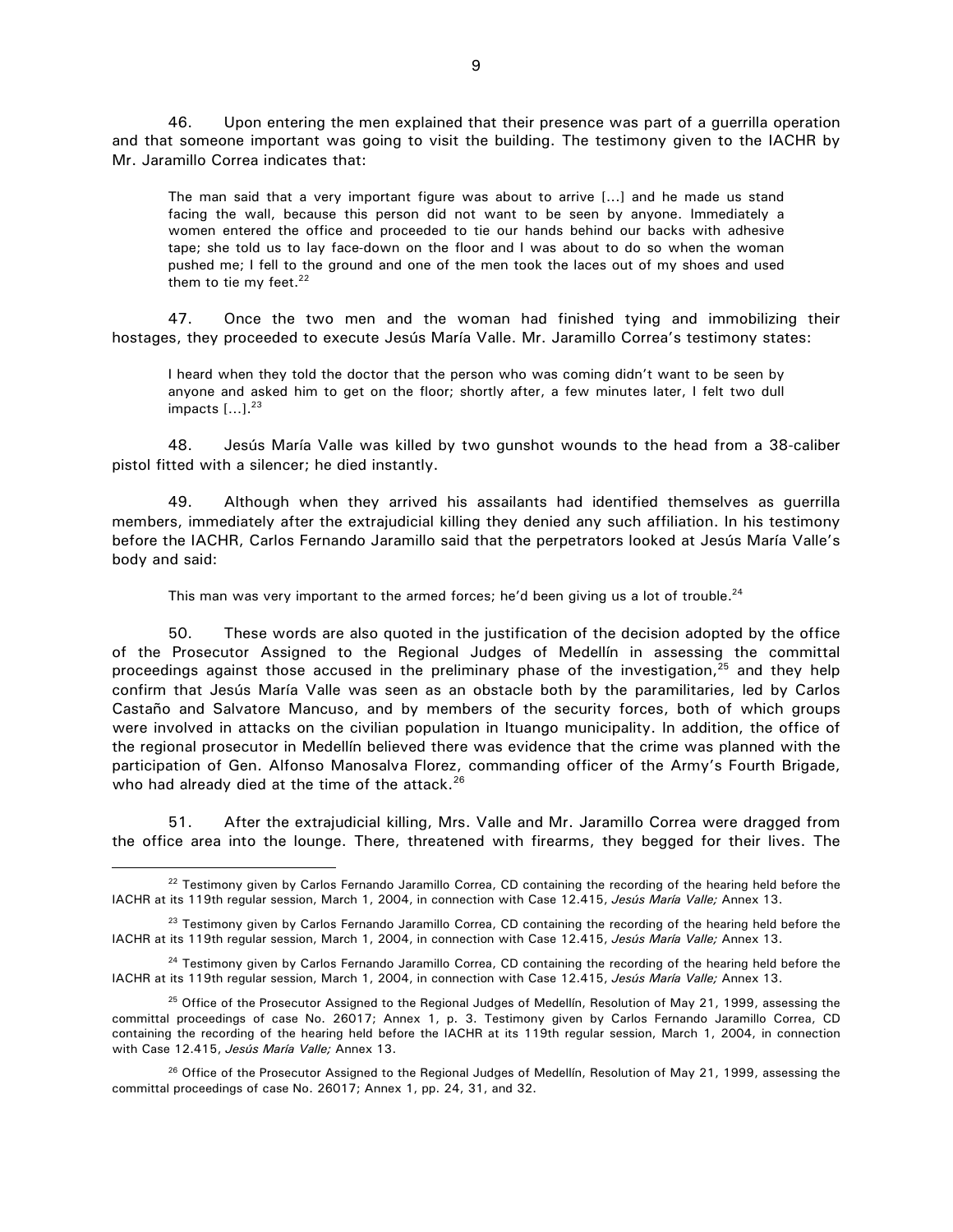court proceedings and Mr. Jaramillo Correa's testimony agree that one of the men said, while pointing at his face, "we'll let you live but you haven't seen me," following which the killers left the office.<sup>27</sup>

52. For two years after the incident, Nelly Valle suffered from the consequences of the physical and psychological mistreatment that had accompanied the trauma of witnessing her brother's murder and from the fear that she and her family would be targeted for reprisals. Similarly, Mr. Carlos Fernando Jaramillo, who gave testimony in the domestic investigation and before the IACHR, was forced into exile on account of the threats he received. Thus, in his testimony he states:

My family and all of us had to move from Ituango, where our properties were [...] we had to abandon them [...] the entire family group has suffered emotionally, and its economic situation has also worsened greatly. In addition, for me, all this time [...] particularly after Dr. Valle's murder, has been an excruciating ordeal; I am practically a ghost struggling to be alive, to be a human being. And so [...] in July 1998 I had to leave for Brazil [...] alone, without my wife, without my children, and [...] move to another country that has accepted me. Back home I had property and fended for myself; all my life I was an independent man. I am not ashamed where I am now, but it is painful: I am a laborer. $^{28}$ 

53. To summarize, on February 27, 1998, Carlos Fernando Jaramillo, Nelly Valle, and Jesús María Valle were taken hostage by armed men, and Jesús María Valle was killed while in a state of total defenselessness. The available evidence indicates that the motive for the murder was to silence the allegations made by the human rights defender Jesús María Valle regarding crimes committed in Ituango municipality by paramilitaries in collusion with members of the security forces – actions already subject to a declaration of the State's international responsibility issued by the Inter-American Court of Human Rights.<sup>29</sup>

## **C. Subsequent legal proceedings**

 $\overline{a}$ 

54. The investigation into the extrajudicial killing of Dr. Jesús María Valle Jaramillo was led by the office of the Prosecutor Assigned to the Regional Judges of Medellín. The activity of the prosecutor's office led to ten persons being named in the investigation in a resolution of accusation dated May 21, 1999, $30$  which was confirmed by the office of the Prosecutor Assigned to the Bogotá Superior Court on September 9, 1999.

 $27$  The attackers' words are taken verbatim from the resolution assessing the committal proceedings against the accused, Office of the Prosecutor Assigned to the Regional Judges of Medellín, Resolution of May 21, 1999, assessing the committal proceedings of case No. 26017; Annex 1, p. 3. See also: Testimony given by Carlos Fernando Jaramillo Correa, CD containing the recording of the hearing held before the IACHR at its 119th regular session, March 1, 2004, in connection with Case 12.415, *Jesús María Valle;* Annex 13.

 $28$  Testimony given by Carlos Fernando Jaramillo Correa, CD containing the recording of the hearing held before the IACHR at its 119th regular session, March 1, 2004, in connection with Case 12.415, *Jesús María Valle;* Annex 13.

<sup>29</sup> See: I/A Court H. R., *Case of the Ituango Massacres,* Judgment of July 1, 2006, Series C No. 148.

<sup>&</sup>lt;sup>30</sup> The following persons were accused: Angulo Osorio, Elkín Darío Granada Echeverri, Carlos Alberto Bedoya Marulanda, Omar Tobón Echeverri, Gilma Patricia Gaviria Palacio, Jorge Eliécer Rodríguez Guzmán, Alvaro Goez Mesa, Carlos Castaño Gil, and Francisco Antonio Angulo Osorio. In the accusation resolution, the prosecutor charged the following persons with the following offenses: (1) for the crimes of aggravated homicide and conformation of illegally armed groups, Messrs. Carlos Castaño Gil, Francisco Antonio Angulo Osorio, and Jaime Angulo Osorio; (2) as accomplices in the crime of aggravated homicide, and for belonging to illegal armed groups, Messrs. Elkín Darío Granada López, Alexander Vallejo Echeverri, Carlos Alberto Bedoya Marulanda, Gilma Patricia Gaviria Palacio, Jorge Eliécer Rodríguez Guzmán, and Álvaro Goez Mesa; and (3) for the crime of aggravated homicide, Mr. Omar Tobón Echeverri. Regional Directorate of Prosecutors' Offices, office of the Prosecutor Assigned to the Regional Judges of Medellín, Proceedings No. 26017, resolution of May 21, 1999; Annex 1.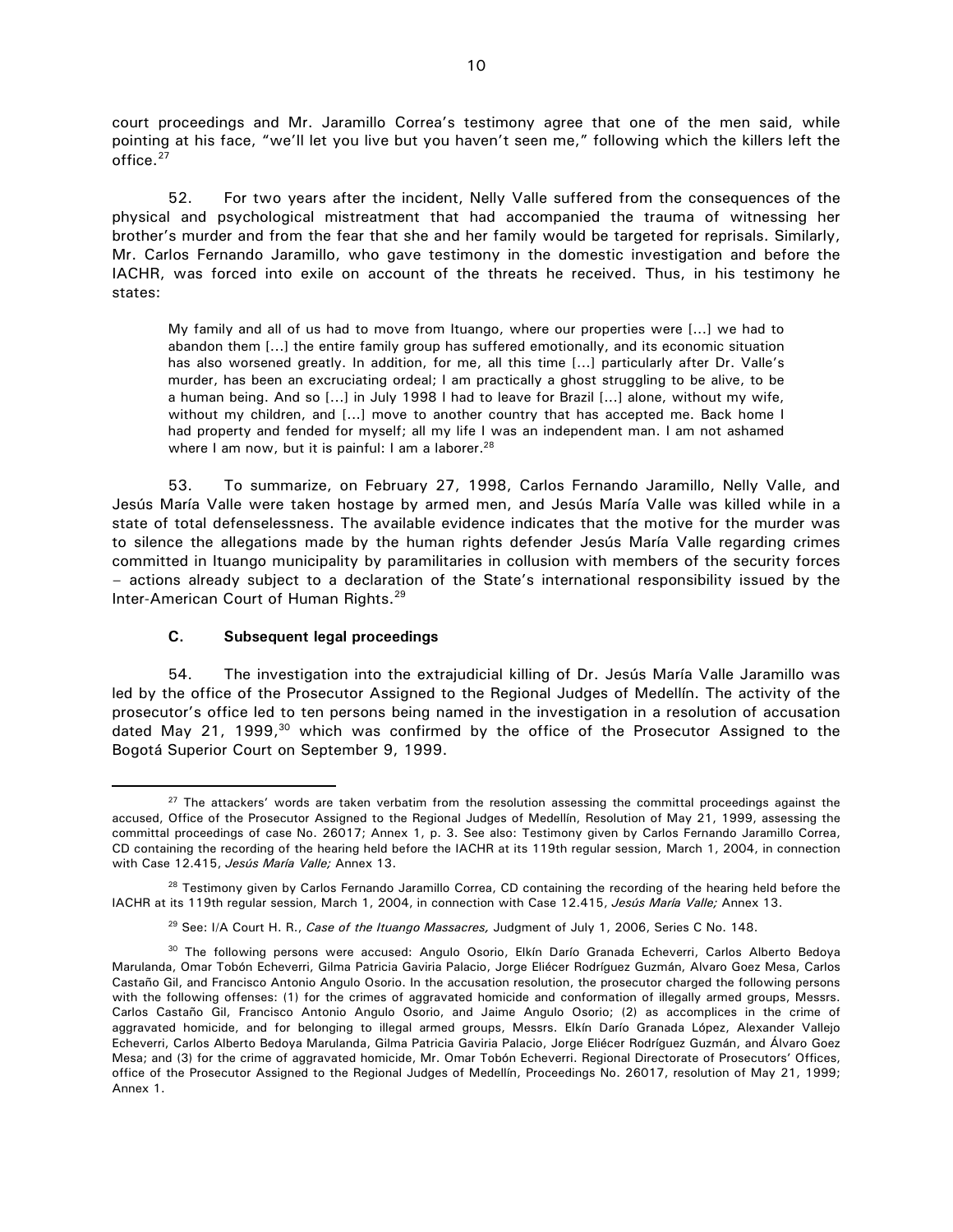55. The prosecutor's accusation resolution of May 21, 1999, filed charges against all the accused for the crimes of paramilitary activities and aggravated homicide, and it also the ordered a procedural separation of the investigations, ordering a continuation of the investigation of two individuals for the unqualified abduction of Nelly Valle Jaramillo.<sup>31</sup>

56. Although the ten named persons were called on to give statements, three of them (Carlos Castaño Gil and the two civilians finally convicted as the direct perpetrators of the crime) never appeared before the authorities and their arrest warrants were never served, with which the investigation and the trial were carried out without the accused being present. In this regard, it should be noted that, as the IACHR has said in the past,  $32$  arrest warrants issued for well-known leaders of the AUC accused of committing serious crimes were never served in spite of those individuals' daily contacts with the press and, on occasions, with government officials.

57. The failure to execute the arrest warrants was compounded by the context of harassment that surrounded the investigation, as a result of which the case was abandoned by the two prosecutors whose efforts had led to the charges filed against the first ten civilians. Thus, the prosecutors who carried out the first stage of the investigation and named the accused received death threats $33$  and two of them were forced into exile. $34$ 

 $\overline{a}$ 

<sup>32</sup> IACHR, Report 75/01, Case 12.266, *El Aro, Ituango,* Annual Report of the IACHR 2001, paragraph 26.

 $31$  As a result of the procedural separation of case No. 26017, proceedings Nos. 2000 – 0665 and 343431 were opened. In case No. 2000 – 0665, Mr. Nicolás Ángel García Graciano (with an arrest warrant out against him) was named in the proceedings as an absent person; his sentence has been pending since November 20, 2001. In case No. 343431, a new preliminary investigation was conducted in order to identify other possible perpetrators of Dr. Jesús María Valle Jaramillo's killing. During that investigation, a resolution of December 19, 2001, ordered that a series of tests and other investigatory procedures be conducted to identify other perpetrators; as a part of this, the Administrative Security Department (DAS) was commissioned. That investigation was subsequently halted under the terms of Article 326 of the C.P.P, whereby "the Prosecutor General or his appointee shall suspend the preliminary investigation if, after one hundred and eighty (180) days, the identity of the suspect has not been established." It should be noted that the article in question was declared inadmissible by the Constitutional Court in Judgment C-760-01 of July 18, 2001, prepared by Justices Dr. Marco Gerardo Monroy Cabra and Dr. Manuel José Cepeda Espinosa.

 $33$  With respect to the death threats made against the prosecutors leading the investigation, Mr. Bonilla stated that: "following the assassination of Valle, the national government, the Prosecutor General of the Nation, set up a commission – the DAS from Bogotá, the DIJIN from Bogotá, and the CTI from Medellín and Bogotá – to support me in the investigation, as the DIJIN. This was because the police wanted us to conclude it was a guerrilla operation, to make that assumption, but as the investigation advanced we had to abandon that hypothesis. So the DIJIN withdrew, the Bogotá DAS also withdrew, and then we were told that the DAS, which was my judicial police, had given Carlos Castaño's lawyers my full name, my identity, along with confidential details about the case. Because of that, they decided to make the committal proceedings confidential, [...] and then, six months later, a lawyer for the Self-Defense Forces said that my murder was going to take place two days after the confidentiality restrictions were lifted. [...] Finally, to conclude this tale of death, I was taken off the Jesús María Valle case in March 1999 [...] when [...] that same lawyer for Carlos Castaño said that [...] an urban military faction of the Self-Defense Forces had a list of seventeen prosecutors from around the country to be killed, two of whom were from Medellín – me, and the other prosecutor [...]." Testimony given by Carlos Álvaro Bonilla Cifuentes, Regional Prosecutor for Medellín from March to August 1998, transcription of the hearing held before the IACHR on March 2, 2000, during its 106th regular session, in connection with Case 12.050, *La Granja Massacre;* Annex 14.

<sup>&</sup>lt;sup>34</sup> Former prosecutor Bonilla Cifuentes told the IACHR that "the group of prosecutors involved in those investigations, the ones who put all those paramilitary leaders behind bars – we are now all in exile [...]. In my particular case, I sought the protection of the National Police; they sent a security expert who analyzed my case and said that an attack to kill me was imminent, and they suggested bodyguards [...], none of that happened [...]. Faced with that absence of state protection, [...] I went to the United Nations High Commissioner in Colombia, [...] I explained my situation and that of the coordinator [...] Shocked, the very next day he spoke to the Assistant Prosecutor General on our behalf. [...] with enormous sorrow I resigned my duties, which I believed I discharged with ethic and moral excellence, because of threats against my life." Testimony given by Carlos Álvaro Bonilla Cifuentes, Regional Prosecutor for Medellín from March to August 1998, transcription of the hearing held before the IACHR on March 2, 2000, during its 106th regular session, in connection with Case 12.050, *La Granja Massacre;* Annex 14.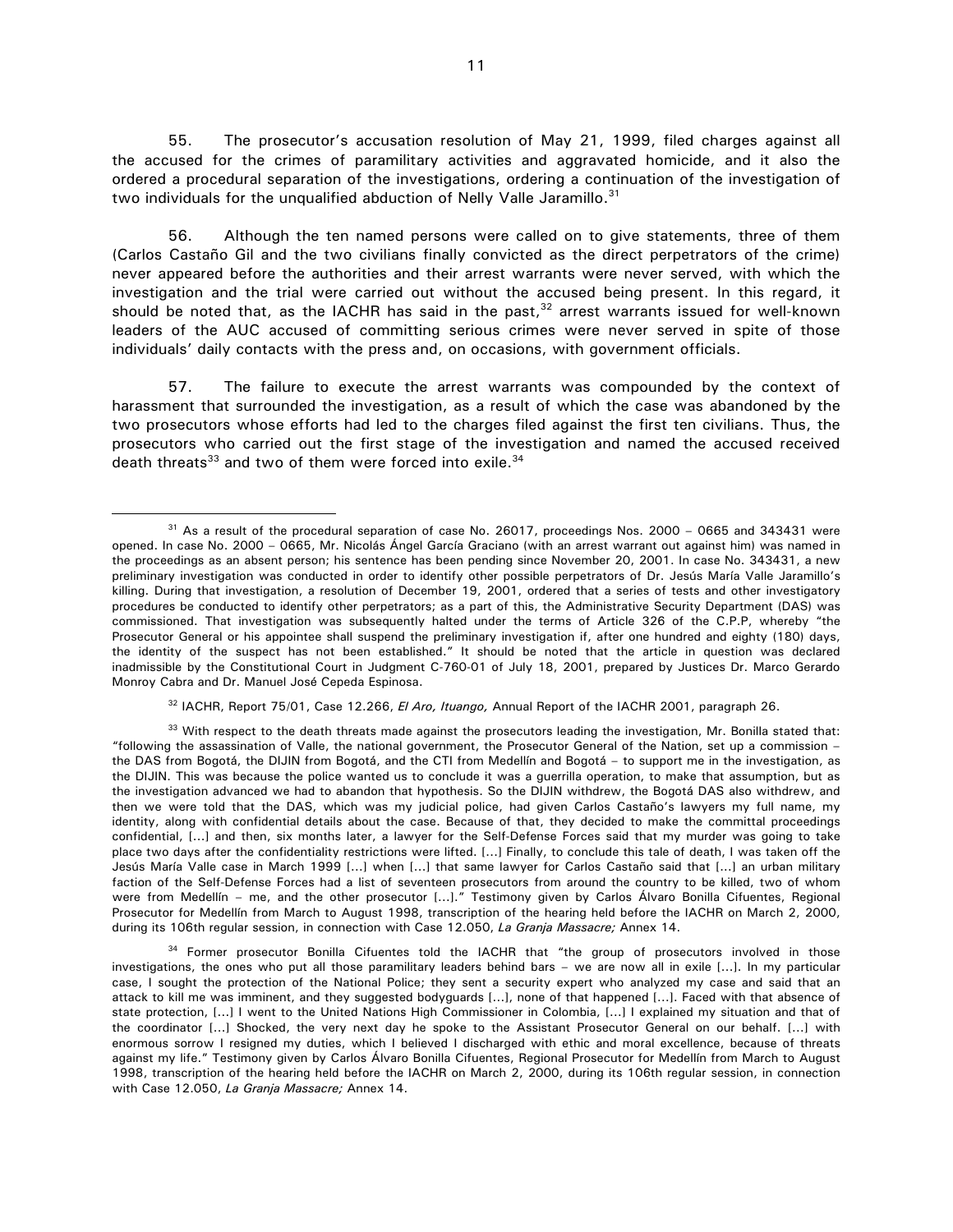58. On March 15, 2001, the Third Criminal Court of the Medellín Specialized Circuit handed down a judgment convicting the three civilians who had been tried *in absentia*. Specifically, *in absentia* convictions were handed down against Álvaro Goez Mesa and Jorge Eliécer Rodríguez Guzmán as joint material perpetrators of the homicide of Jesús María Valle Jaramillo, sentencing them to 40 years in prison (and acquitting them of the charges of paramilitary activities), and Carlos Castaño Gil for the crime of establishing illegal or paramilitary armed groups, sentencing him to 20 years in prison (and acquitting him of the charges of aggravated homicide).<sup>35</sup> The court acquitted the seven civilians who had been arrested and ordered their immediate release.

59. On April 6, 2001, the prosecutor lodged an appeal against the acquittal of some of the defendants<sup>36</sup> but on July 25, 2001, the Criminal Chamber of the Medellín Superior Court upheld the first-instance ruling. Furthermore, applying the principle of favorability, the court reduced the prison term imposed on Carlos Castaño Gil by the first-instance ruling from 20 to nine years, and with respect to Messrs. Álvaro Goez Mesa and Jorge Eliécer Rodríguez, it reduced their sentences from 40 to 25 years.

60. On January 21, 2005, the Prosecutor General of the Nation assigned one of the investigations created by the separation of proceedings to the National Human Rights Unit; as of the date of this report, however, no information is available about the progress of that investigation or about charges leveled at state agents as a result of the inquiry.

61. The State reported on January 26, 2007, that on September 28, 2006, it arrested Román Ovidio Tapias Rengifo, a former AUC member named in the investigation along with Eucario Macías Mazo and Pedro Emiro Verona Lobo, also former AUC members; to date, however, the prosecution has not issued any statement regarding the likely responsibility of those persons for the offenses.<sup>37</sup>

62. To summarize, almost nine years after the extrajudicial killing of the human rights defender Jesús María Valle Jaramillo and the abduction of Nelly Valle and Carlos Fernando Jaramillo, three civilians have been convicted *in absentia,* and there are no judicial investigations aimed at establishing the responsibility of any state agents.

## **VII. CONSIDERATIONS OF LAW**

## **A. Preliminary considerations**

## **1. Liability**

 $\overline{a}$ 

63. The Commission believes that the actions of the individuals involved in the incidents described above affecting the enjoyment of such basic rights as life and humane treatment can be attributed to the Colombian State and, consequently, give rise to its responsibility under international law. In this regard, the Inter-American Court has stated that the sole requirement is to demonstrate that State authorities supported or tolerated infringement of rights recognized in the Convention.<sup>38</sup>

<sup>35</sup> Judgment of March 15, 2001; case No. 26017 – 4841 – 0565; Annex 2.

<sup>36</sup> Office of the Prosecutor Assigned to the Criminal Judges of the Medellín Specialized Circuit, April 6, 2001; REF: 26017/4841/99000565 / Murder of Dr. Jesús María Valle / Grounds for appeal filing; Annex 3.

<sup>&</sup>lt;sup>37</sup> Specialized Prosecution Office 5, Deed No. 205, December 4, 2006; Annex 4.

<sup>38</sup> I/A Court H.R., *The "Panel Blanca" Case (Paniagua Morales et al.)*, Judgment of March 8, 1998, Series C No. 37, paragraph 91.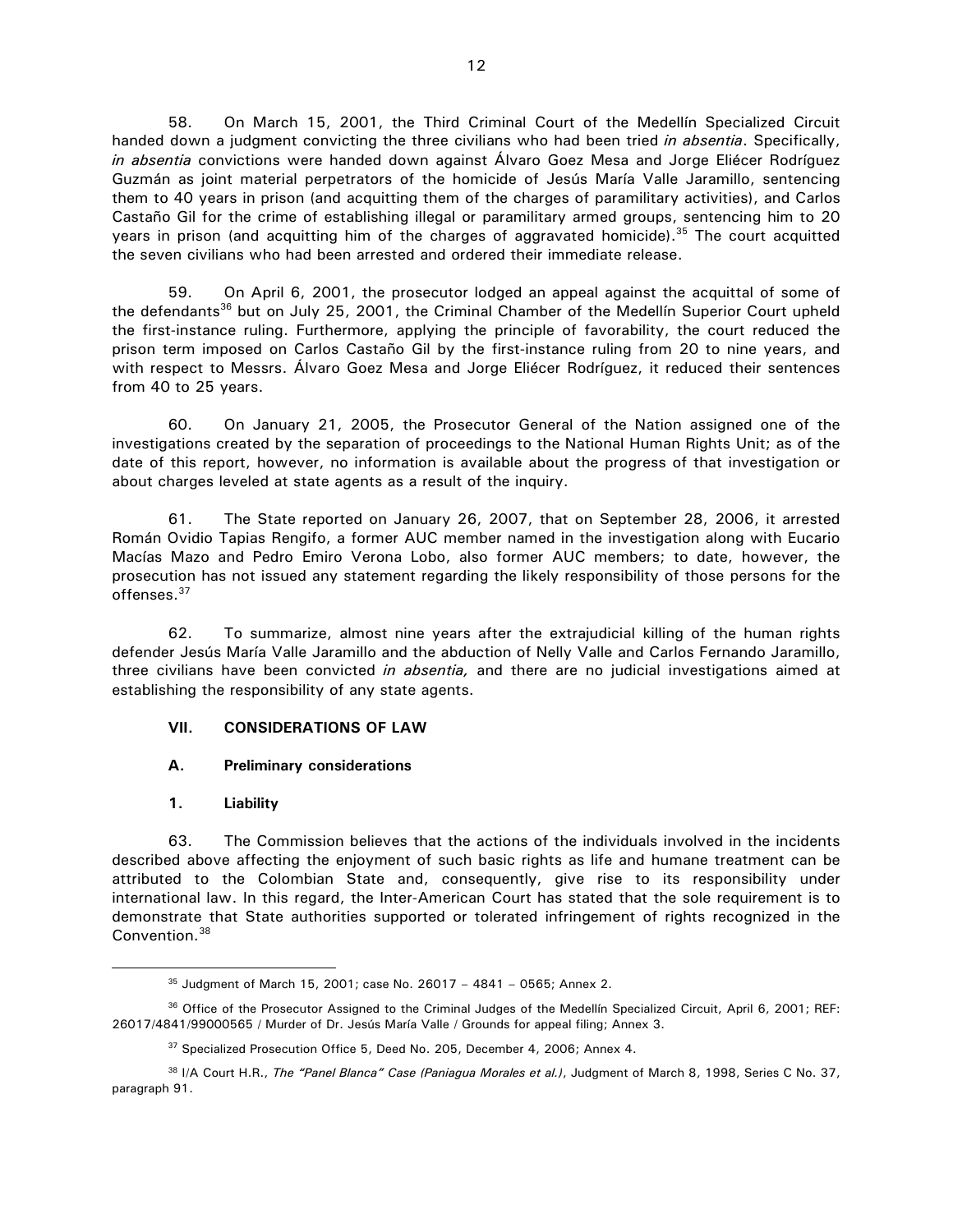64. First of all, it should be noted that, as the IACHR said in its Third Report on the Situation of Human Rights in Colombia, the State has played an important role in the development of so-called paramilitary or self-defense groups and allowed them to act with legal protection and legitimacy in the 1970s and 1980s<sup>39</sup> and, in general terms, is responsible for their existence and growing strength.<sup>40</sup>

65. These groups, sponsored or sanctioned by sectors of the military, were to a large extent created to combat armed dissident groups. $41$  Since their motivation was to combat the insurgency, the paramilitaries established ties with the Colombian Army and, over the space of more than two decades, these ties grew stronger. Finally, on May 25, 1989, the Supreme Court of Justice declared the decree to be unconstitutional, thus eliminating the legal basis for their relationship with national defense; after this the State adopted a series of legislative measures criminalizing these groups' activities and those of their supporters.<sup>42</sup> In spite of this, the State did little to dismantle the structure it had created and encouraged, particularly when the groups conducted counterinsurgency activities; in fact, the ties remained in place at several levels, with the paramilitaries being asked or allowed to carry out certain illegal acts on the understanding that they would not be investigated, prosecuted, or punished.<sup>43</sup> The fact that these groups were tolerated by certain branches of the army has been denounced by agencies of the State itself.<sup>44</sup>

66. This situation has led both the Commission and the Court to rule, in establishing a state's international responsibility under the American Convention, that in cases in which paramilitaries and members of the armed forces conduct joint operations with the knowledge of superior officers, or when paramilitaries act with the acquiescence or collaboration of the security forces, those members of paramilitary groups are to be considered state agents. $45$ 

67. During the processing of this case by the Commission, the State argued that in light of the decisions reached by the regular and disciplinary courts, attributing the crime against Jesús María Valle to civilians with paramilitary ties and finding no grounds to investigate the participation of state agents, it could not be assigned any responsibility in the alleged violations. It also stated

<sup>41</sup> See: IACHR, *Third Report on the Situation of Human Rights in Colombia,* OEA/Ser.L/V/II.102, Doc. 9 rev. 1, February 26, 1999, Chapter I, paragraphs 17-19.

<sup>42</sup>Decrees 1194 of June 8, 1989, and 2266 of 1991.

 $\overline{a}$ 

<sup>44</sup>IACHR, *Third Report on the Situation of Human Rights in Colombia*, OEA/Ser.L/V/II.102, Doc. 9 rev. 1, February 26, 1999, Chapter IV, paragraphs 237-239.

<sup>45</sup>See: Report 37/00, *Annual Report of the IACHR 1999,* Vol. I, paragraph 64. See also: I/A Court H. R., *Case of the "Mapiripán Massacre,"* Judgment of September 15, 2005. Series C No. 134; I/A Court H.R., *Case of the Massacre of Pueblo Bello,* Judgment of January 31, 2006, Series C No. 140; I/A Court H.R., *Case of the Ituango Massacres,* Judgment of July 1, 2006, Series C No. 148.

<sup>&</sup>lt;sup>39</sup> Decree 3398 of 1965 (the National Defense Law) and Law 48 of 1968 authorized the creation of civilian patrols that, with the authorization of the Ministry of Defense, received weapons of types restricted to the State's security forces. Article 25 of Decree 3398 of 1965 stipulated that: "All Colombian men and women not called upon to perform mandatory military service may be used by the government in activities and efforts intended to restore normal conditions."

<sup>40</sup> IACHR, *Third Report on the Situation of Human Rights in Colombia*, OEA/Ser.L/V/II.102, Doc. 9 rev. 1, February 26, 1999, Chapter IV, paragraph 236.

<sup>43</sup> See: IACHR, *Third Report on the Situation of Human Rights in Colombia,* OEA/Ser.L/V/II.102, Doc. 9 rev. 1, February 26, 1999, Chapter I, paragraphs 17-19. See also: *Report of the United Nations High Commission for Human Rights on the Office in Colombia*, April 2000, paragraph 30, which states that: "The Office has received testimony concerning the direct involvement of members of the armed forces [...] in some cases the residents of the communities affected recognized members of the armed forces forming part of the paramilitary contingents that carried out the massacres. Also, the law enforcement agencies adopted an attitude of ignoring which undoubtedly enabled the paramilitaries to carry out their mission of extermination."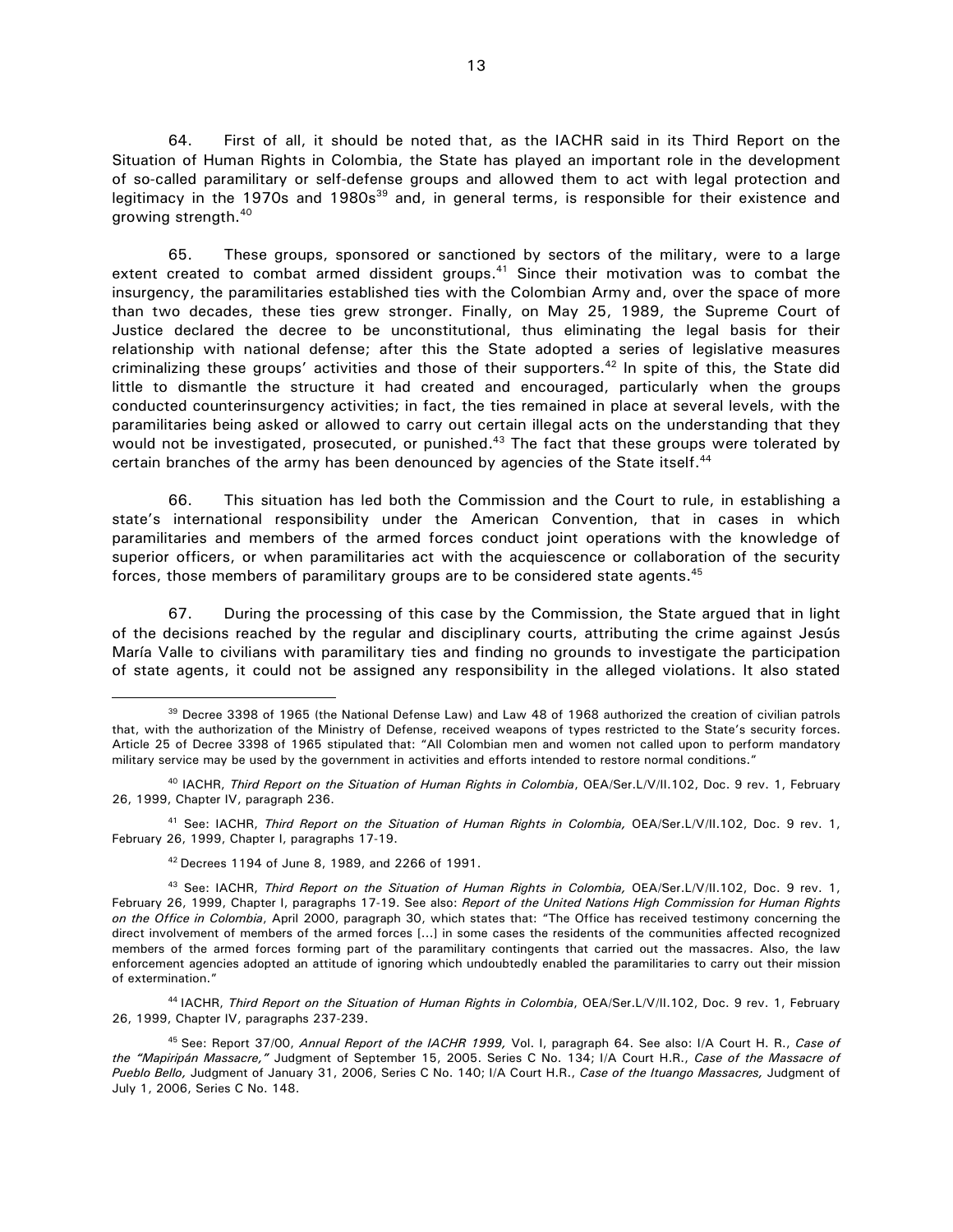that it was inadmissible to assume that its obligations as guarantor extended to situations such as the one described in this case.

68. The Commission believes it is clear that, as the Inter-American Court has ruled, a State cannot be held responsible for a violation of human rights committed by private persons under its jurisdiction. Thus, the *erga omnes* nature of states' treaty-based guarantee obligations does not imply their unlimited responsibility for all acts or deeds of individuals, because their obligations to adopt prevention and protection measures for individuals in their relationships with each other are conditioned by the awareness of a situation of real and imminent danger for a specific individual or group of individuals and to the reasonable possibilities of preventing or avoiding that danger. In other words, even though an act, omission, or deed of an individual has the legal consequence of violating certain human rights of another individual, this is not automatically attributable to the State, because the specific circumstances of the case and the observance of these guarantee obligations must considered.<sup>46</sup>

69. In addition, during the processing of this case by the Commission, the State maintained that it had adopted measures to counteract the activities of self-defense and paramilitary groups and that its authorities were aware of the risk of paramilitary group activities affecting the civilian population and, in particular, a human rights defender who had denounced their criminal actions carried out in conjunction with state agents.

70. However, those measures did not translate into the specific and effective dismantling of the risk that the State itself had helped create by encouraging the establishment of such groups. The State objectively created a situation of risk for its inhabitants and it did not take all the necessary or adequate steps to prevent them from continuing to commit crimes such as those of the instant case. As the Inter-American Court has ruled, the declaration of the illegality of these groups should have translated into the adoption of sufficient and effective measures to avoid the consequences of the danger that had been created, and, while it subsists, this dangerous situation accentuates the State's special obligations of prevention and protection in the zones where the paramilitary groups were present, as well as the obligation to investigate diligently, the acts or omissions of State agents and individuals who attack the civilian population.<sup>47</sup>

71. The lack of effectiveness in dismantling the paramilitary structures can be seen, *inter alia,* from an examination of the numerous human rights violations committed by paramilitary groups at the time of the facts and over the following years, acting on their own or in connivance or collaboration with state agents, *vis-à-vis* the high rates of impunity surrounding this type of incident. Both the Inter-American Commission and the United Nations High Commissioner for Human Rights<sup>48</sup> have made repeated statements about the high level of impunity enjoyed by human rights violations

<sup>46</sup> I/A Court H.R., *Case of the Massacre of Pueblo Bello*, Judgment of January 31, 2006, Series C No. 140, paragraph 123.

<sup>47</sup> I/A Court H.R., *Case of the Massacre of Pueblo Bello,* Judgment of January 31, 2006, Series C No. 140, paragraph 126.

<sup>48</sup> See: *Report of the United Nations High Commissioner for Human Rights on the Human Rights Situation in Colombia,* E/CN.4/2005/10, February 28, 2005, paragraph 92; *Report of the United Nations High Commissioner for Human Rights on the Human Rights Situation in Colombia,* E/CN.4/2004/13, February 17, 2004, paragraphs 26, 27, 28, and 77; *Report of the United Nations High Commissioner for Human Rights on the Human Rights Situation in Colombia in 2002,* E/CN.4/2003/13, February 24, 2003, paragraph 77; *Report of the United Nations High Commissioner for Human Rights on the Human Rights Situation in Colombia,* E/CN.4/2002/17, February 28, 2002, paragraphs 211, 212, and 365; *Report of the United Nations High Commissioner for Human Rights on the Human Rights Situation in Colombia in 2000,* E/CN.4/2001/15, March 20, 2001, paragraphs 57, 142, 206, and 254; and *Report of the United Nations High Commissioner for Human Rights on the Human Rights Situation in Colombia,* E/CN.4/2000/11, March 9, 2000, paragraphs 27, 47, 146, and 173.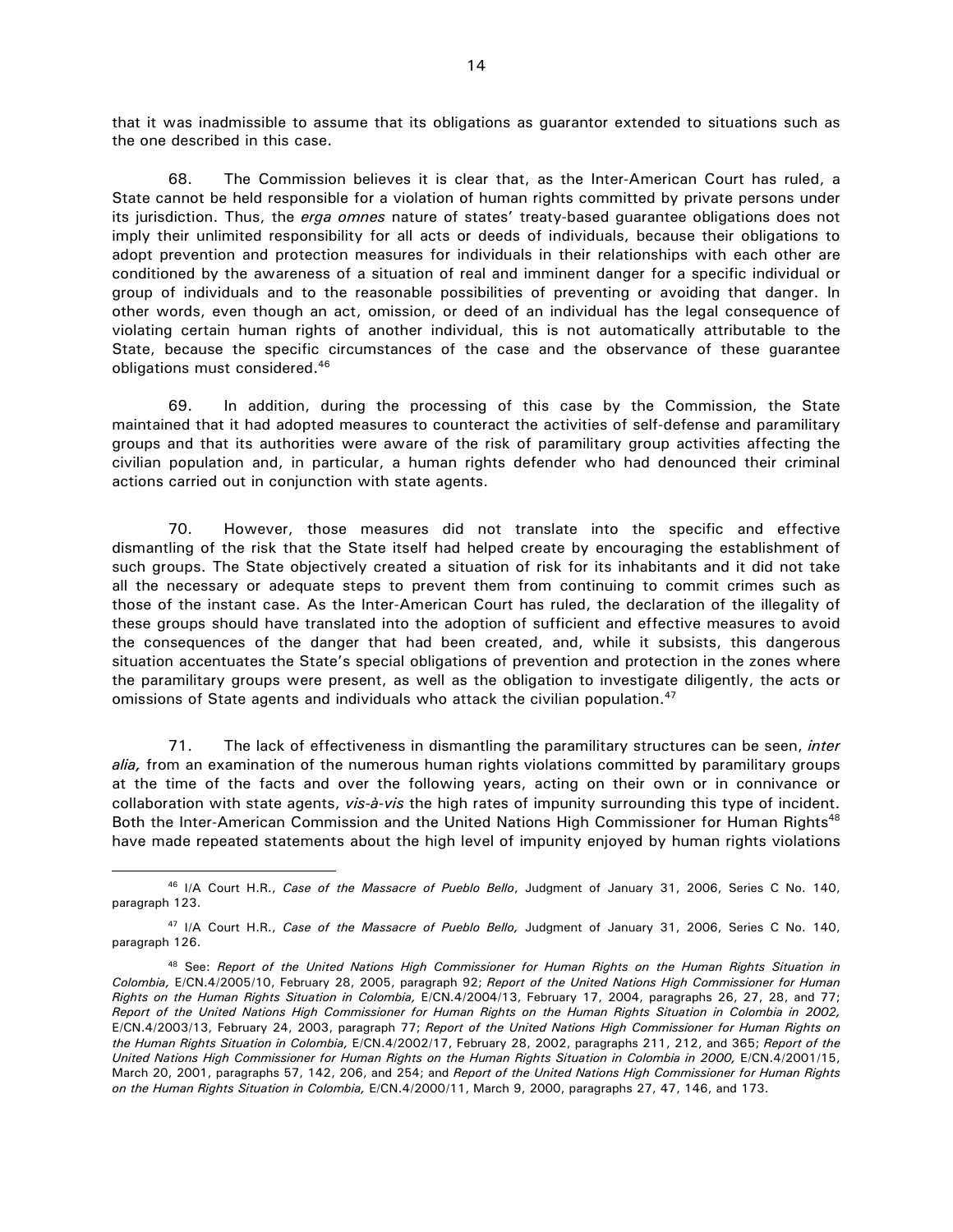because of the failure of criminal proceedings and disciplinary investigations involving members of the security forces and paramilitaries to identify responsibilities and impose the applicable sanctions.

72. The Commission believes that over and above assessing the evidence regarding exactly who murdered Jesús María Valle, the Court should apply the above-cited criteria from its jurisprudence in cases involving paramilitary activity, whereby responsibility for the actions of the members of the paramilitary group in this specific case falls to the State in that it did not diligently adopt the measures necessary to protect the civilian population in light of the circumstances described.<sup>49</sup> Consequently, the Commission asks the Court to rule that the Colombian State is liable both for the violations of the American Convention committed through the actions and omissions of its own agents and for those committed by the private citizens involved in the death of Jesús María Valle Jaramillo and the acts that preceded that crime.

## **2. Due protection of human rights defenders**

 $\overline{a}$ 

73. Both the Commission and the Inter-American Court have determined that serious human rights violations committed against individuals noted for their work in defending the human rights of others have the direct effect of intimidating other efforts to assert rights or report violations.<sup>50</sup> Attacks on certain leaders can produce the immediate paralysis or almost total slowdown of such processes, because human rights defenders may be forced to abandon the areas where they work, move house, change their working habits, or, in some cases, flee the country. In addition to those direct effects, the Commission has learned of collateral effects on other defenders who, while not affected to the same extent, experience fear upon seeing their colleagues' situations and the ease with which similar arbitrary actions could be taken against them.

74. This same intimidating impact is felt by the victims of human rights violations who, on account of their fears, refuse to file complaints, to meet with threatened defenders, or to visit the offices of organizations that been threatened or attacked. The assailants seek to create widespread fear to avoid social censure and public denouncements, not only from the instigators of such processes, but from any person in a position to do so. With this, the vulnerizing effects of such actions are perversely extended throughout society, affecting human rights defenders most severely and victimizing anew those individuals who have already suffered violations, thwarting them in their efforts to secure truth and justice. In addition, in some states these violations are systematic and interconnected; this creates a general context of danger for the task of defending human rights, which increases with the state's failure to provide protection or investigate violations.

75. Threats are intimidatory notifications of the possible commission of an act intended to produce serious pain – for example, torture, the denial of freedom, abduction, rape, or death. They are intended to scare human rights defenders and their families and to coerce them into abandoning certain inquiries or claims. The Commission notes that human rights defenders are targeted by threats when they make public accusations, when they investigate violations committed

 $49$  As the Court has stated: "It is true that there is no evidence before the Court to show that the State was directly involved in the perpetration the massacre or that there was a connection between the members of the Army and the paramilitary groups or a delegation of public functions from the Army to such groups. However, the responsibility for the acts of the members of the paramilitary group in this case in particular can be attributed to the State, to the extent that the latter did not adopt diligently the necessary measures to protect the civilian population in function of the circumstances that have been described. For the reasons set out in the previous paragraphs, the Court concludes that the State did not comply with its obligation to ensure the human rights embodied in Articles 4, 5 and 7 of the Convention, because it did not comply with its prevention and protection obligations to the detriment of those who disappeared and were deprived of life in this case." I/A Court H. R., *Case of the Massacre of Pueblo Bello,* Judgment of January 31, 2006, Series C No. 140, paragraph 140.

<sup>50</sup>See: I/A Court H. R., *Case of Huilca Tecse vs. Peru,* Judgment of March 3, 2005, Series C No. 121, paragraph 67 *et seq.*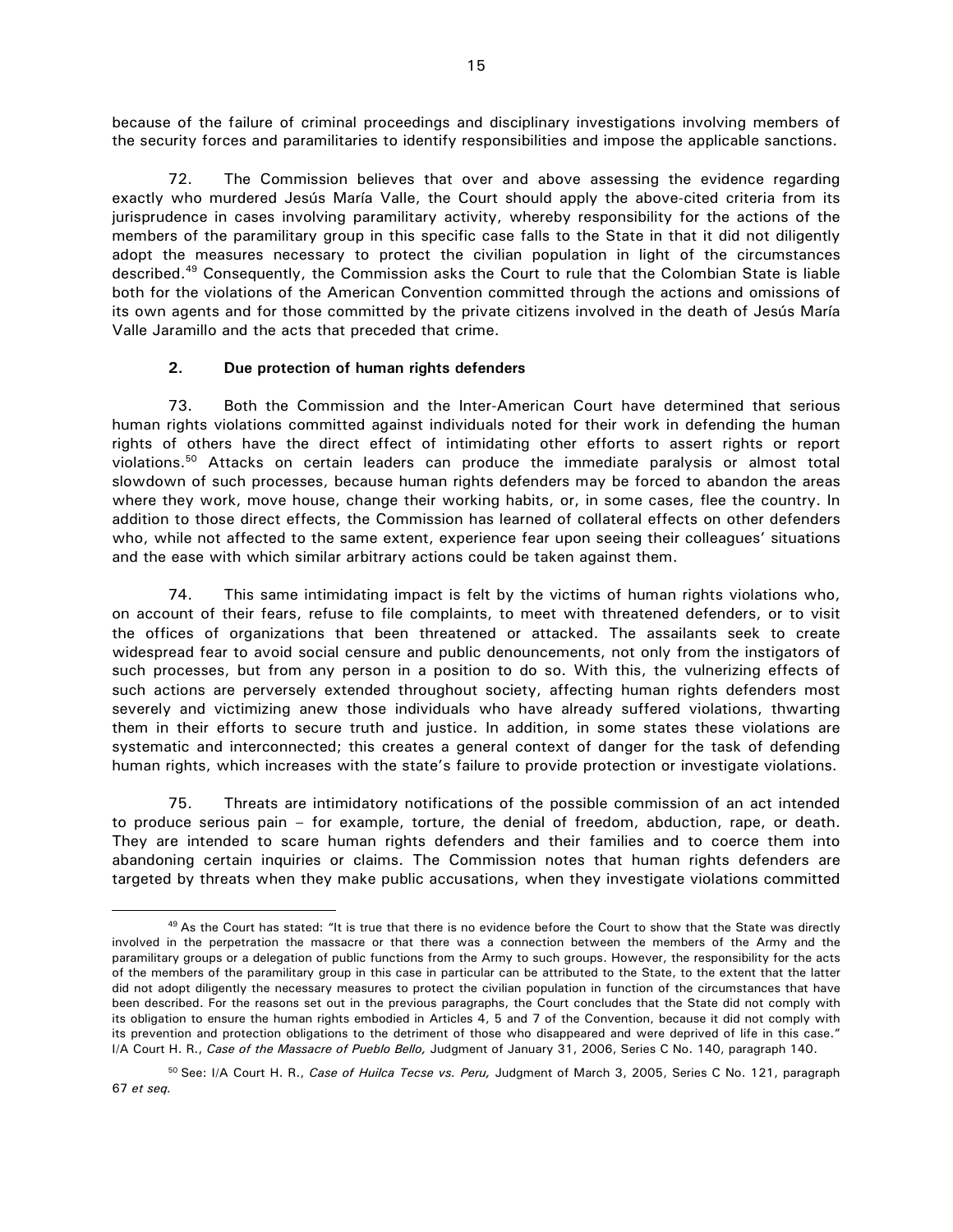by state agents, when they defend the rights of a specific type of vulnerable individual or groups of persons, when they participate in the defense of individuals accused of participating in armed conflicts, or when they question the actions of state agents. People who defend trade unionists and indigenous communities and those who participate in land ownership disputes have also been a constant target of threats.

76. The work of human rights defenders is also curtailed by discourse that discredits their efforts and that creates or exacerbates an unfavorable climate for the defense of basic rights.

77. The Commission has noted that in some of the region's nations, including Colombia, human rights defenders have seen their defense efforts undermined by statements that are dismissive of their endeavors. In many public declarations, state agents have called the work of human rights defenders illegal, or rights advocates have been publicly called criminals simply for defending, at trial, individuals accused of committing specific crimes.

78. Relations between states and human rights defenders must unfold within a peaceful framework of respect and deference, at all times favoring dialogue, the recognition of pluralism, and the broadest possible cultivation of tolerance.

79. As stated by the office of the United Nations High Commissioner for Human Rights in Colombia, "the maintenance of that framework is particularly necessary in countries with high levels of polarization, such as Colombia, where widespread violence and the degradation of the internal armed conflict have been, for many years now, making victims out of human rights defenders."<sup>51</sup>

80. In turn, the Secretary-General of the United Nations has said that: "Human rights defenders are at the core of the human rights movement the world over. They work at democratic transformation in order to increase the participation of people in the decision-making that shapes their lives. Human rights defenders contribute to the improvement of social, political and economical conditions, the reduction of social and political tensions, the building-up of a peaceful environment, domestically and internationally, and the nurturing of national and international awareness of human rights. They form the base that regional and international human rights organizations and mechanisms, including those within the United Nations, build upon in the promotion and protection of human rights."<sup>52</sup>

81. In turn, the Court has ruled that: "States must provide effective and adequate guarantees for human rights advocates to freely conduct their activities, and they should pay special attention to actions that limit or obstruct their work."<sup>53</sup>

82. Similarly, the importance of the work performed by human rights defenders has been noted on several occasions within the political framework of the OAS, in resolutions recognizing the

<sup>&</sup>lt;sup>51</sup> Office in Colombia of the High Commissioner for Human Rights, press release of September 17, 2003, "The importance of Protecting and Defending Human Rights Defenders," available at http://www.hchr.org.co/publico/comunicados/2003/comunicados2003.php3?cod=27&cat=16 as of June 10, 2005.

<sup>52</sup>A/55/292, August 11, 2000. *Report of the United Nations Secretary-General to the General Assembly,* fifty-fifth session.

<sup>53</sup> I/A Court H. R., *Lysias Fleury Case*, Provisional Measures, Order of the Court of December 2, 2003, 10th "considering" clause.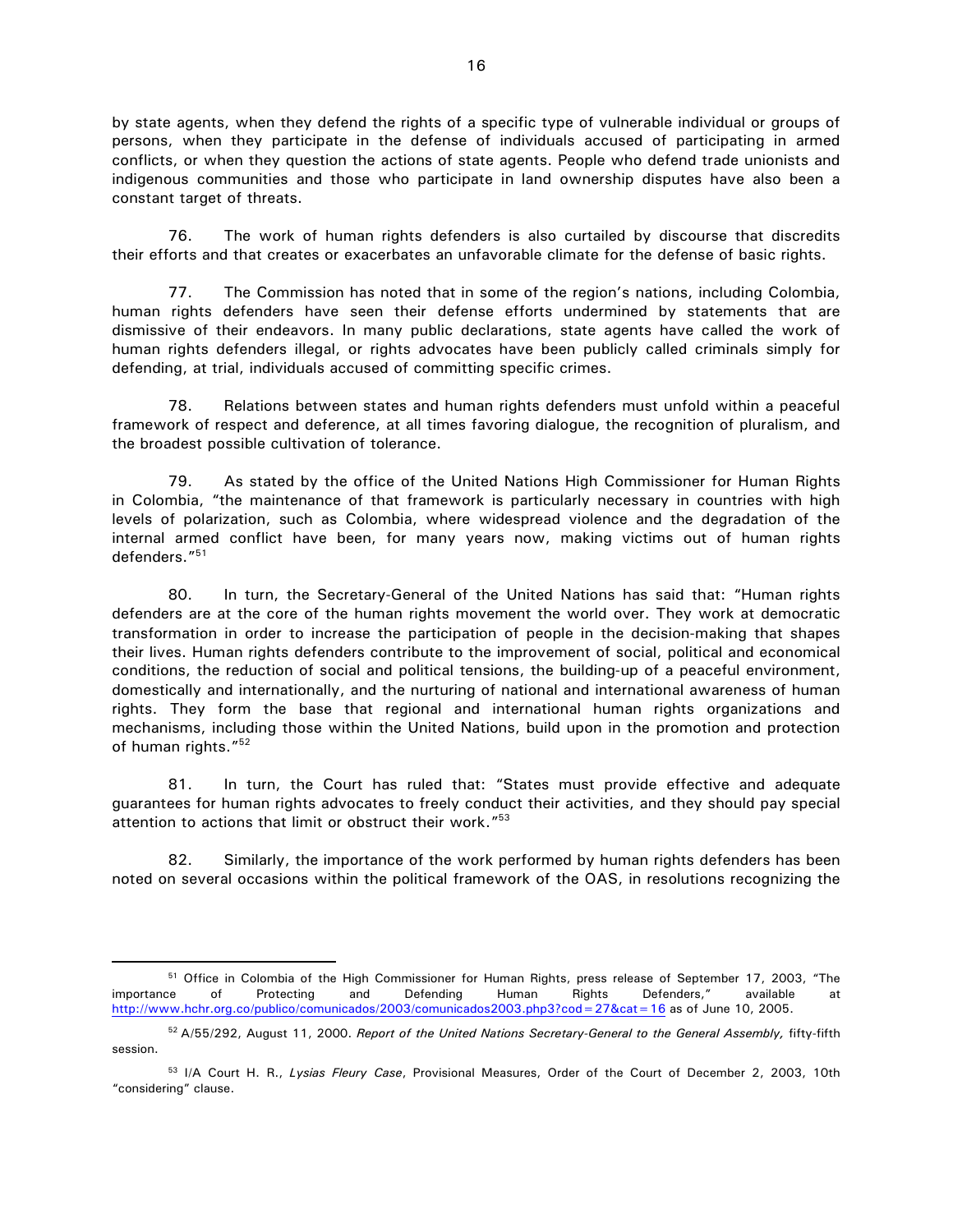influence of their efforts on eradicating human rights violations, upholding those rights, and safeguarding democracy.<sup>54</sup>

#### **B. Violation of the right to personal liberty**

83. The American Convention guarantees all individuals the right to personal liberty. Article 7 of that instrument provides as follows:

- 1. Every person has the right to personal liberty and security.
- 2. No one shall be deprived of his physical liberty except for the reasons and under the conditions established beforehand by the constitution of the State Party concerned or by a law established pursuant thereto.
- 3. No one shall be subject to arbitrary arrest or imprisonment.

 $\overline{a}$ 

- 4. Anyone who is detained shall be informed of the reasons for his detention and shall be promptly notified of the charge or charges against him.
- 5. Any person detained shall be brought promptly before a judge or other officer authorized by law to exercise judicial power and shall be entitled to trial within a reasonable time or to be released without prejudice to the continuation of the proceedings. His release may be subject to guarantees to assure his appearance for trial.
- 6. Anyone who is deprived of his liberty shall be entitled to recourse to a competent court, in order that the court may decide without delay on the lawfulness of his arrest or detention and order his release if the arrest or detention is unlawful. In States Parties whose laws provide that anyone who believes himself to be threatened with deprivation of his liberty is entitled to recourse to a competent court in order that it may decide on the lawfulness of such threat, this remedy may not be restricted or abolished. The interested party or another person in his behalf is entitled to seek these remedies.

84. The Inter-American Court has ruled that that protection of liberty can safeguard "both the physical liberty of the individual and his personal safety, in a context where the absence of guarantees may result in the subversion of the rule of law and deprive those arrested of the minimum legal protection."<sup>55</sup>

85. The Inter-American Court has also ruled that sections (2) and (3) of Article 7 place limits on state power that expressly prohibit both illegal and arbitrary arrests.<sup>56</sup>

86. Jesús María Valle, together with his sister Nelly Valle and Mr. Carlos Fernando Jaramillo, was held by force in his office by armed men whose aim was to execute the human rights defender.

<sup>54</sup> In this regard, see: Resolution AG/RES. 1044 of June 8, 1990; Resolution AG/RES. 1671 (XXIX-O-99); Resolution AG/RES. 1818 of June 5, 2001; AG/RES. 1842, adopted in the year 2002; and AG/RES. 1920 (XXXIII-O/03), of June 10, 2003.

<sup>&</sup>lt;sup>55</sup> The Inter-American Court has ruled that according to "the first of these regulatory provisions, no one shall be deprived of his physical liberty, except for reasons, cases or circumstances specifically established by law (material aspect), but, also, under strict conditions established beforehand by law (formal aspect)." I/A Court H. R., *Case of Juan Humberto Sánchez,* Judgment of June 7, 2003, Series C No. 99, paragraph 77; I/A Court H. R., *Cantoral Benavides Case,* Judgment of August 18, 2000, Series C No. 69, paragraph 72; and I/A Court H. R., *Bámaca Velásquez Case,* Judgment of November 25, 2000, Series C No. 70, paragraph 141.

<sup>56</sup> I/A Court H. R., *Case of Juan Humberto Sánchez,* Judgment of June 7, 2003, Series C No. 99, paragraph 78; I/A Court H. R., *Bámaca Velásquez Case,* Judgment of November 25, 2000, Series C No. 70, paragraph 139; I/A Court H. R., *Durand and Ugarte Case,* Judgment of August 16, 2000, Series C No. 68, paragraph 85.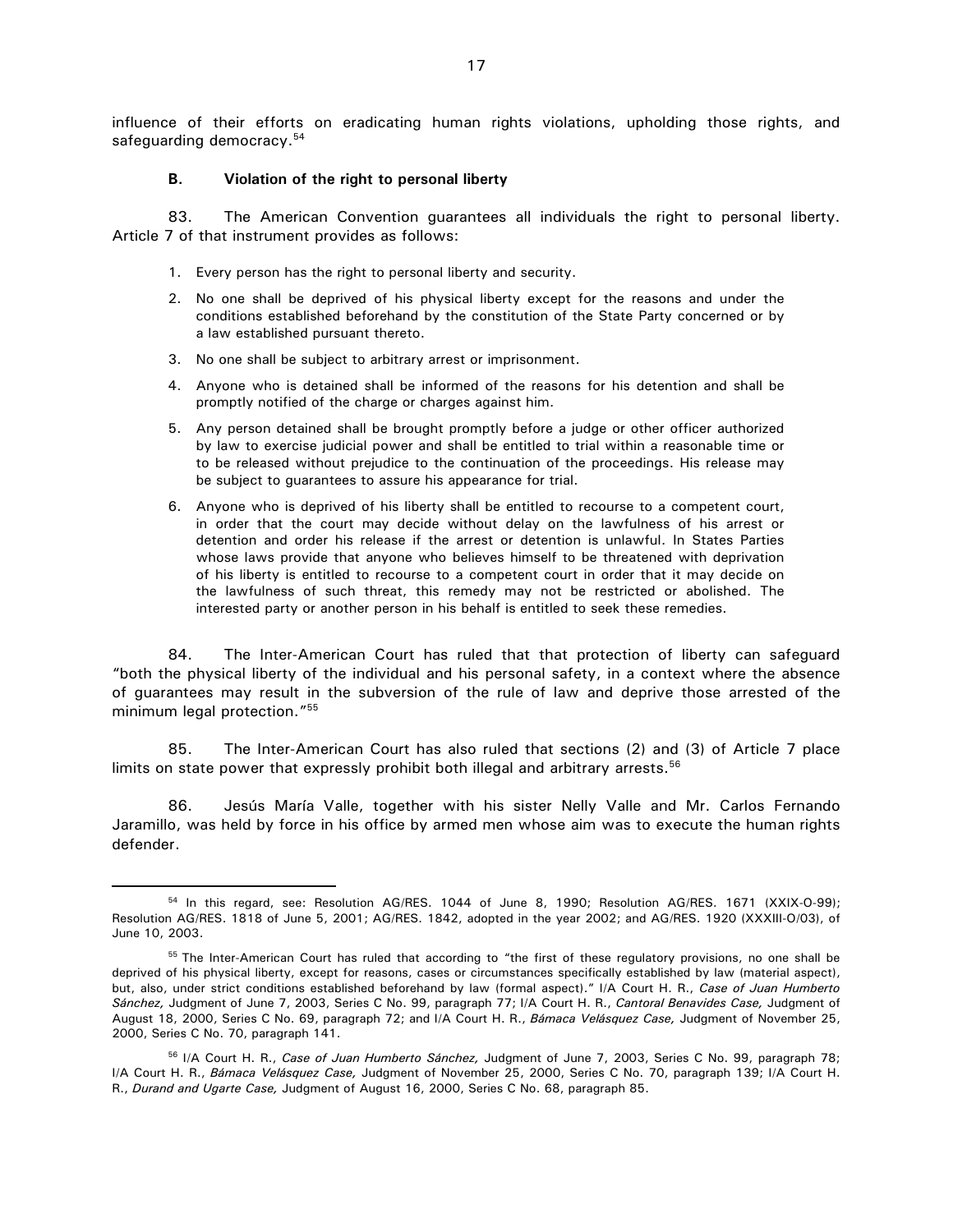87. The detention of Jesús María Valle, Nelly Valle, and Carlos Fernando Jaramillo constitutes a violation of Article 7(2) of the Convention, which requires that no person be denied freedom except under the conditions established by domestic law.

88. The Commission asks the Court to declare that the circumstances in which Jesús María Valle, Nelly Valle, and Carlos Fernando Jaramillo were denied their freedom violate the right to personal liberty and to freedom from arbitrary arrest enshrined in Article 7(2) of the American Convention, in conjunction with Article 1(1) thereof.

## **C. Violation of the right to humane treatment**

 $\overline{a}$ 

89. The Colombian State is responsible for violating the right to personal integrity of Jesús María Valle, Nelly Valle, and Carlos Fernando Jaramillo Correa, and of their right of freedom from cruel, inhuman, and degrading treatment, in accordance with Article 5, sections (1) and (2), of the American Convention, whereby:

- 1. Every person has the right to have his physical, mental, and moral integrity respected.
- 2. No one shall be subjected to torture or to cruel, inhuman, or degrading punishment or treatment. All persons deprived of their liberty shall be treated with respect for the inherent dignity of the human person.

90. On February 27, 1998, Jesús María Valle Jaramillo, Nelly Valle and Carlos Fernando Jaramillo Correa were detained and overpowered, and their feet and hands were tied. The victims were threatened with death while their captors brandished their weapons and fitted a silencer.<sup>57</sup>

91. It is therefore important to recall that an illegal and arbitrary detention in and of itself places the victim in a situation of vulnerability, creating a real risk that his other rights, such as the right to humane treatment and to be treated with dignity, will be violated.<sup>58</sup>

92. The Inter-American Court has ruled that, irrespective of its consummation, in some cases the threat of an action prohibited under Article 5 of the American Convention may constitute the violation of the right to humane treatment enshrined therein.<sup>59</sup> In the case at hand, the

<sup>&</sup>lt;sup>57</sup> Office of the Prosecutor Assigned to the Regional Judges of Medellín, Resolution assessing the committal proceedings against the accused in case No. 26017; Annex 1, p. 6. See also: Testimony given by Carlos Fernando Jaramillo Correa, CD containing the recording of the hearing held before the IACHR at its 119th regular session, March 1, 2004, in connection with Case 12.415, *Jesús María Valle;* Annex 13.

<sup>58</sup> I/A Court H. R., *Case of Juan Humberto Sánchez*, Judgment of June 7, 2003, Series C No. 99, paragraph 96, quoting I/A Court H. R., *Bámaca Velásquez Case*, Judgment of November 25, 2000, Series C No. 70, paragraph 150; I/A Court H. R., *Cantoral Benavides Case*, Judgment of August 18, 2000, Series C No. 69, paragraph 90; I/A Court H. R., *The "Street Children" Case (Villagrán Morales et al.),* Judgment of November 19, 1999, Series C No. 63, paragraph 166. In this regard, see also: ECHR, *Case of Ireland v. the United Kingdom*, Judgment of January 18, 1978, Series A No. 25, paragraph 167.

<sup>59</sup> I/A Court H. R., *Case of the "Juvenile Reeducation Institute,"* Judgment of September 2, 2004, Series C No. 112, paragraph 167. See also: interpretation of the European Court of Human Rights of Article 3 of the European Convention on Human Rights, in ECHR, *Campbell and Cosans,* Judgment of February 25, 1982, Series A, No. 48, paragraph 26, quoted by the I/A Court H. R. in *The "Street Children" Case (Villagrán Morales et al.),* Judgment of November 19, 1999, Series C No. 63, paragraph 165. Because of this, reference must be made to the Inter-American Convention to Prevent and Punish Torture, even though at the time of the facts it was not yet in force in Colombia, and to the definition of torture set out in Article 2 thereof, whereby it can be considered "any act intentionally performed whereby physical or mental pain or suffering is inflicted on a person for purposes of criminal investigation, as a means of intimidation, as personal punishment, as a preventive measure, as a penalty, or for any other purpose." Inter-American Convention to Prevent and Punish Torture, adopted in Cartagena de Indias, Colombia, on December 9, 1985, at the 15th regular session of the OAS General Assembly, ratified by the Republic of Colombia on January 19, 1999.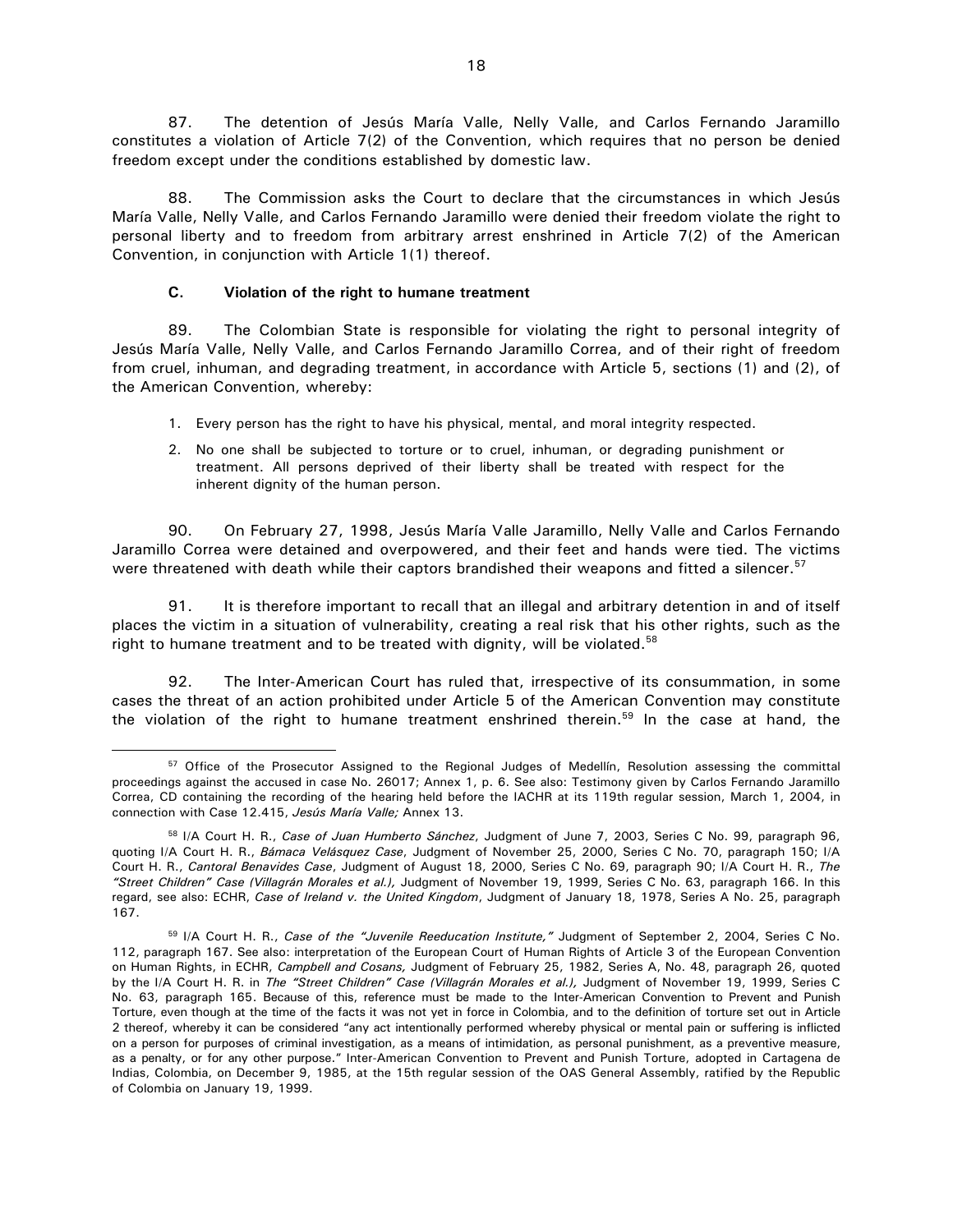circumstances that preceded the extrajudicial killing of Jesús María Valle did in fact constitute a real and immediate threat that his life would be taken arbitrarily and violently which, in and of itself, constitutes inhumane treatment under Article 5(2) of the American Convention with respect to the victim and thus gives rise to the State's international responsibility. The same applies to Mr. Carlos Fernando Jaramillo Correa and Mrs. Nelly Valle, who not only witnessed the murder of a friend and relative, respectively, but who were also overpowered, dragged from one place to another, and threatened with death – in Mr. Jaramillo Correa's case, with a gun in his face – prior to being abandoned in the office.<sup>60</sup>

93. In this regard, the Inter-American Court has ruled that "it is inherent in human nature that any persons subjected to violence and ill-treatment [...] (unlawful detention, cruel, inhuman and degrading treatment, and death) experience corporal pain and deep suffering and anguish."<sup>61</sup>

94. Additionally, in Nelly Valle's case, as the Inter-American Court has stated, there were violations of the right to life capable of generating, among the victim's next-of-kin, "suffering and anguish, in addition to a sense of insecurity, frustration and impotence in the face of the public authorities' failure to investigate, "<sup>62</sup> under the terms of Article 5(2).

95. To reach this conclusion in previous cases, the Court has given consideration to the closeness of the family ties, the particular circumstances of the relationship with the victim, the extent to which the relative witnessed the facts, the relative's level of involvement in the search for justice, and the State's reply to the formalities pursued. $63$ 

96. Furthermore, the Court has in the past stated that it is reasonable to conclude that the suffering of a victim extends to the closest members of his or her family, particularly those who had strong ties of affection with the victim.<sup>64</sup>

97. Consequently, the Commission asks the Court to declare that the Colombian State is responsible for violating the right to humane treatment enshrined in Article 5(1) and (2) of the American Convention with respect to Jesús María Valle Jaramillo, Nelly Valle, and Carlos Fernando Jaramillo Correa, in conjunction with guarantee obligation set out in Article 1(1) thereof.

## **D. Violation of the right to life**

 $\overline{a}$ 

98. Article 4(1) of the American Convention on Human Rights stipulates that:

Every person has the right to have his life respected. This right shall be protected by law and, in general, from the moment of conception. No one shall be arbitrarily deprived of his life.

<sup>63</sup>I/A Court H. R., *Bámaca Velásquez Case,* Judgment of November 25, 2000, Series C No. 70, paragraphs 162 and 163.

<sup>&</sup>lt;sup>60</sup> Office of the Prosecutor Assigned to the Regional Judges of Medellín, Resolution assessing the committal proceedings against the accused in case No. 26017; Annex 1, p. 6. See also: Testimony given by Carlos Fernando Jaramillo Correa, CD containing the recording of the hearing held before the IACHR at its 119th regular session, March 1, 2004, in connection with Case 12.415, *Jesús María Valle;* Annex 13.

<sup>61</sup> I/A Court H. R., *Case of the 19 Merchants,* Judgment of July 5, 2004, Series C No. 109, paragraph 248.

<sup>62</sup> I/A Court H. R., *Blake Case*, Judgment of January 24, 1998, Series C No. 36, paragraph 114.

<sup>64</sup> I/A Court H. R., *Case of Tibi,* Judgment of September 7, 2004, Series C No. 114, paragraph 160; I/A Court H. R., *Case of the "Juvenile Reeducation Institute,"* Judgment of September 2, 2004, Series C No. 112, paragraph 191; I/A Court H. R., *Case of the 19 Merchants,* Judgment of July 5, 2004, Series C No. 109, paragraph 249; I/A Court H. R., *Case of Maritza Urrutia,* Judgment of November 27, 2003, Series C No. 103, paragraph 162; I/A Court H. R., *Case of Bulacio*, Judgment of September 18, 2003, Series C No. 100, paragraph 98.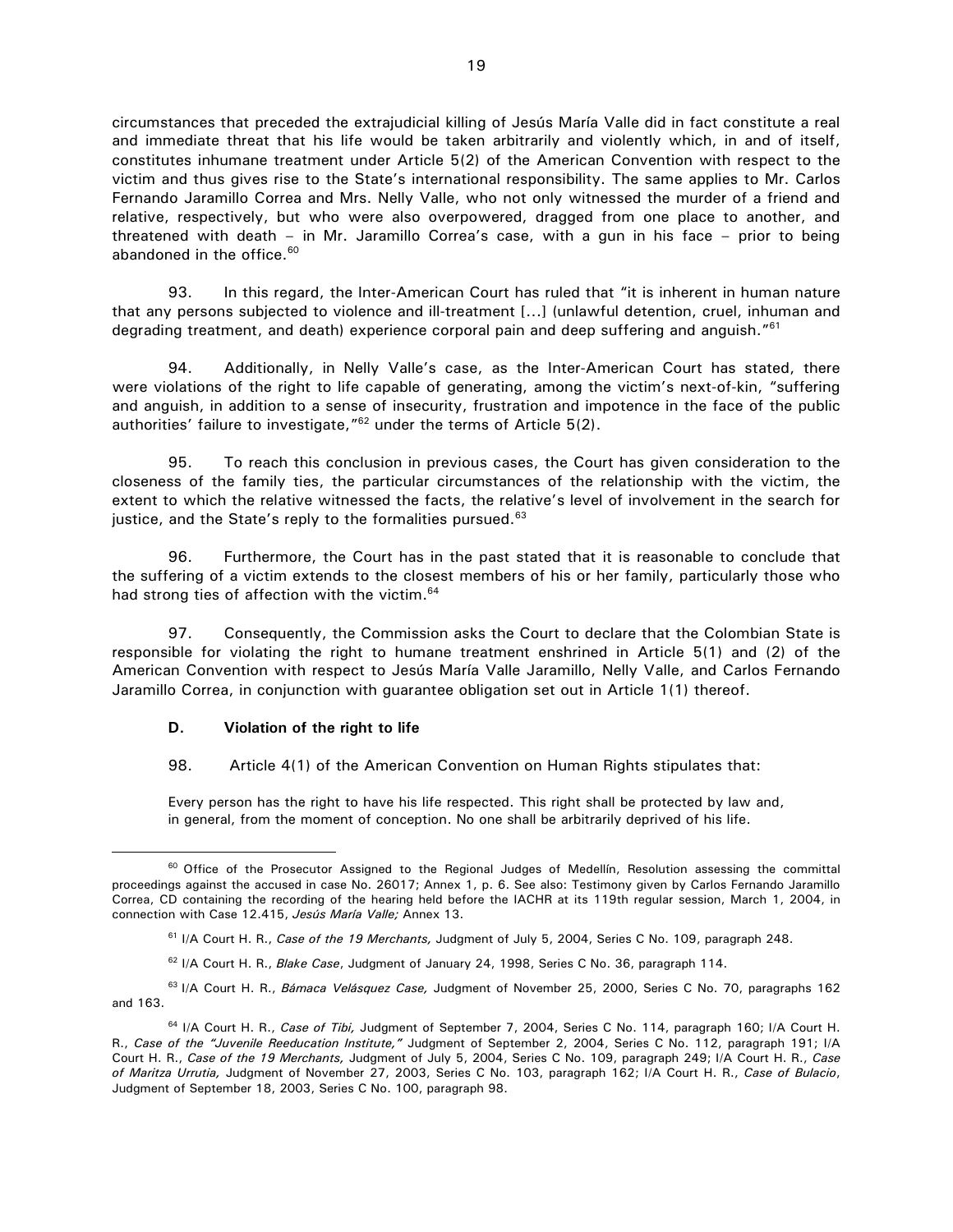99. The right to life is of particular importance because it is the *sine qua non* for all the other rights. The right to life is of fundamental importance within the American Convention's system of guarantees, with Article 27(2) stipulating that it is one of those rights that cannot be suspended at times of war, public danger, or other emergencies threatening the independence or security of the states party thereto. The Inter-American Court has ruled that:

The right to life plays a fundamental role in the American Convention as it is the essential corollary for the exercise of the other rights.<sup>65</sup> When the right to life is not respected, all other rights are meaningless. States have the obligation to guarantee the creation of the conditions required in order to ensure that violations of this basic right do not occur and, in particular, the duty to prevent its agents from violating it. $66$  Compliance with Article 4 of the American Convention, in relation to Article 1(1) thereof, requires not only that no person be deprived of their life arbitrarily (negative obligation), but also that States adopt all appropriate measures to protect and preserve the right to life (positive obligation),  $67$  under their obligation to ensure the full and free exercise of the rights of all those subject to their jurisdiction. This active protection of the right to life by the State involves not only its legislators, but all State institutions and those who must safeguard security, whether they are the police forces or the armed forces.<sup>68</sup> Therefore, States must adopt all necessary measures, not only to prevent and punish the deprivation of life by criminal acts, but also to prevent arbitrary killing by their own security forces.<sup>69</sup>

100. The Court has also recognized that the State's international responsibility can arise from human rights violations committed by third parties or private citizens but attributed to the State, as part of its official obligation to ensure respect for rights among such individuals. In this regard, the Inter-American Court has stated that:

That international responsibility may also arise from the actions of private citizens that, prima facie, are not attributable to the State. [The *erga omnes* obligations of upholding and ensuring the observance of the protection standards incumbent on states parties to the Convention] have effects that go beyond the relationship between its agents and the persons under its jurisdiction, in that they also arise in the State's positive obligation of adopting all the measures necessary to ensure the effective protection of human rights in relations between individuals. The allocation of responsibility to the State for the actions of private citizens may take place in cases in which the State fails to observe, through the actions or omissions of its

 $\overline{a}$ 

<sup>67</sup>I/A Court H. R., *Case of the 19 Merchants*, Judgment of July 5, 2004, Series C No. 109, paragraph 153, quoting I/A Court H. R., *Case of Myrna Mack Chang*, Judgment of November 25, 2003, Series C No. 101, paragraph 153; I/A Court H. R., *Case of Bulacio*, Judgment of September 18, 2003, Series C No. 100, paragraph 111; and I/A Court H. R., *Case of Juan Humberto Sánchez,* Judgment of June 7, 2003, Series C No. 99, paragraph 110.

<sup>68</sup>I/A Court H. R., *Case of the 19 Merchants*, Judgment of July 5, 2004, Series C No. 109, paragraph 153, quoting U.No.Doc.CCPR/C/SR.443, paragraph 55.

<sup>65</sup> I/A Court H. R., *Case of the 19 Merchants*, Judgment of July 5, 2004, Series C No. 109, paragraph 153.

<sup>66</sup> I/A Court H. R., *Case of the 19 Merchants*, Judgment of July 5, 2004, Series C No. 109, paragraph 153, quoting United Nations Human Rights Committee, General Comment 6/1982, paragraph 3, in: *Compilation of General Recommendations Adopted by Human Rights Treaty Bodies,* U.No.Doc.HRI/GEN/1/Rev 1 en 6 (1994); United Nations Human Rights Committee, General Comment 14/1984, paragraph 1, in: *Compilation of General Recommendations Adopted by Human Rights Treaty Bodies,* U.No.Doc.HRI/GEN/1/Rev 1 en 18 (1994); I/A Court H. R., *Case of Myrna Mack Chang*, Judgment of November 25, 2003, Series C No. 101, paragraph 152; I/A Court H. R., *Case of Juan Humberto Sánchez,*  Judgment of June 7, 2003, Series C No. 99, paragraph 110; and I/A Court H. R., *The "Street Children" Case (Villagrán Morales et al.)*, Judgment of November 19, 1999, Series C No. 63, paragraph 144.

<sup>69</sup>I/A Court H. R., *Case of the 19 Merchants v. Colombia, supra,* paragraph 153, quoting *Case of Myrna Mack Chang,* supra, paragraph 153; *Case of Juan Humberto Sánchez, supra*, paragraph 110; *Bámaca Velásquez Case, supra*, paragraph 172; United Nations Human Rights Committee, General Comment No. 6 (16th session, 1982), paragraph 3, supra; and United Nations Human Rights Committee, *María Fanny Suárez de Guerrero v. Colombia*, Communication No. R.11/45 (February 5, 1979), U.N.Doc. Supp. No. 40 (A/37/40) en 137 (1982), p. 137.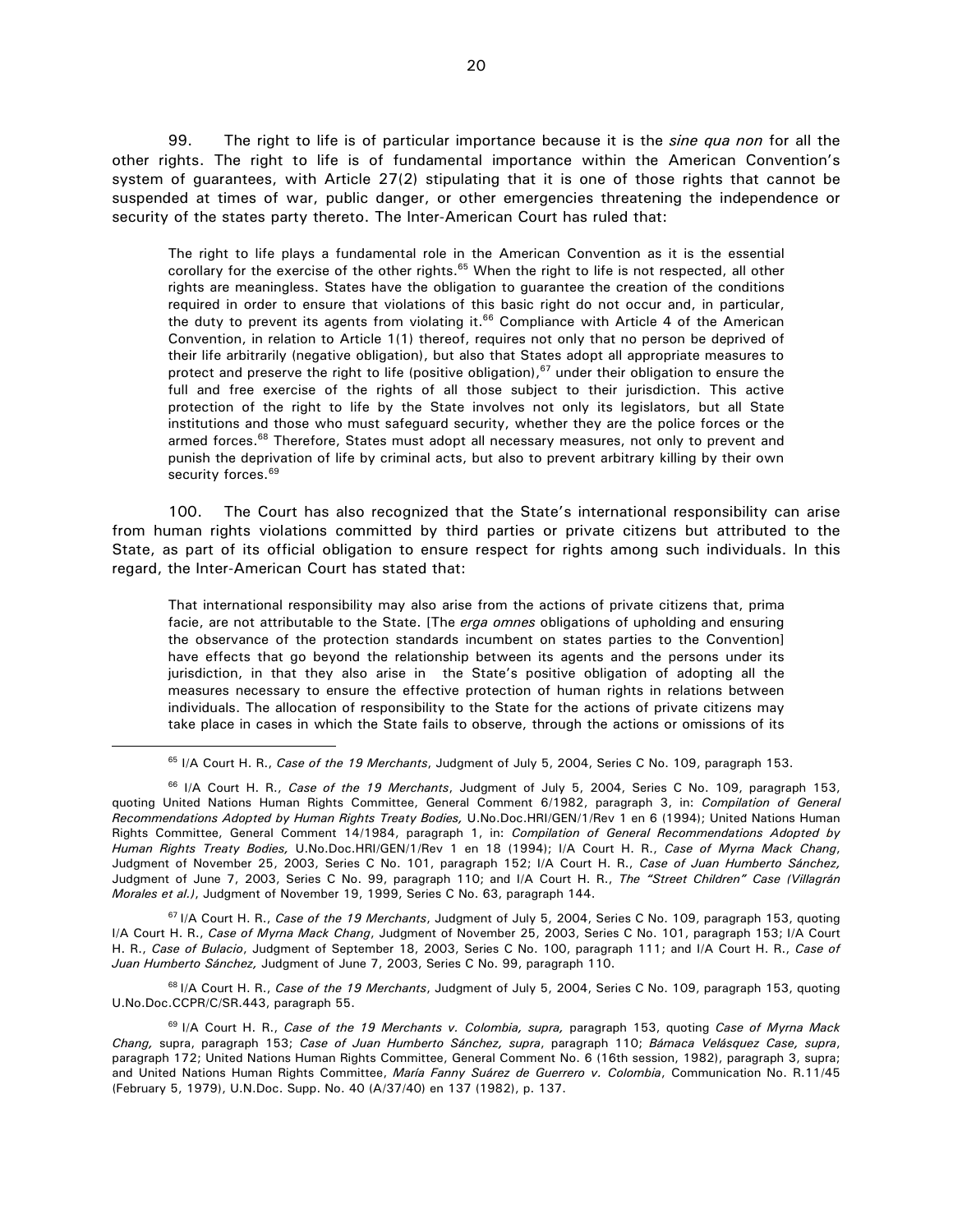agents when in the position of guarantors, those *erga omnes* obligations set out in Articles 1.1 and 2 of the Convention.<sup>70</sup>

Further to that parameter for the allocation of responsibility, the Court has recently ruled that:

A State cannot be held responsible for any violation of human rights committed by private persons under its jurisdiction. Thus, the *erga omnes* nature of the treaty-based guarantee obligations of States does not imply their unlimited responsibility for all acts or deeds of individuals, because its obligations to adopt prevention and protection measures for individuals in their relationships with each other are conditioned by the awareness of a situation of real and imminent danger for a specific individual or group of individuals and to the reasonable possibilities of preventing or avoiding that danger. In other words, even though an act, omission or deed of an individual has the legal consequence of violating certain human rights of another individual, this is not automatically attributable to the State, because the specific circumstances of the case and the observance of these guarantee obligations must considered.<sup>71</sup>

101. The situation described in the factual background section of this application arose within the framework of a general pattern of violence against human rights defenders in Colombia that was thoroughly documented by local and international nongovernmental organizations and regarding which alerts were issued by international agencies. As noted previously, the authorities were aware of this risk and took steps to address it. However, those measures were insufficient to eradicate the situation of violence and to prevent the continuation of killings and other violent acts committed against defenders. Neither were those measures effective in eradicating the impunity that underlies those cases. In this regard, the Commission has said that:

Given the fact that [this violation] is part of a general pattern of negligence and lack of effective action by the State in prosecuting and convicting aggressors, it is the view of the Commission that this case involves not only failure to fulfill the obligation with respect to prosecute and convict, but also the obligation to prevent these degrading practices. That general and discriminatory judicial ineffectiveness also creates a climate that is conducive to [...] violence, since society sees no evidence of willingness by the State, as the representative of the society, to take effective action to sanction such acts.<sup>72</sup>

102. The authorities themselves declared that the serious situation of inadequate protection faced by human rights defenders in Colombia heightened the State's duty of providing protection (Constitutional Court, Judgment T590/98). In the case at hand, it was reasonable to assume that the risk faced by Jesús María Valle Jaramillo warranted the adoption, by the State, of measures in accordance with that elevated duty of protection. Primarily, the historical situation of violence against defenders in the country worsened, particularly in the department of Antioquia, during the months prior to the murder of Mr. Valle Jaramillo.<sup>73</sup>

103. The organization led by Mr. Valle Jaramillo had been particularly affected by the actions of armed agents: three directors of the organization had been killed previously and those

<sup>70</sup> I/A Court H. R., *Case of the "Mapiripán Massacre,"* Judgment of September 15, 2005, Series C No. 134, paragraph 111.

<sup>71</sup> I/A Court H. R., *Case of the "Mapiripán Massacre,"* Judgment of September 15, 2005, Series C No. 134, paragraphs 123 and 124.

<sup>72</sup> IACHR, Report No. 54/01 (Merits), Case 12.051, *Maria Da Penha Maia Fernandes*, Brazil, April 16, 2001, paragraph 56.

 $73$  For example, on June 24, 1997, a bomb destroyed the offices and records of the Medellín branch of the Association of Relatives of the Disappeared (ASFADDES). See: I/A Court H.R., *Matter of Álvarez et al.,* Order of the Court of November 11, 1997, Series E, 1997.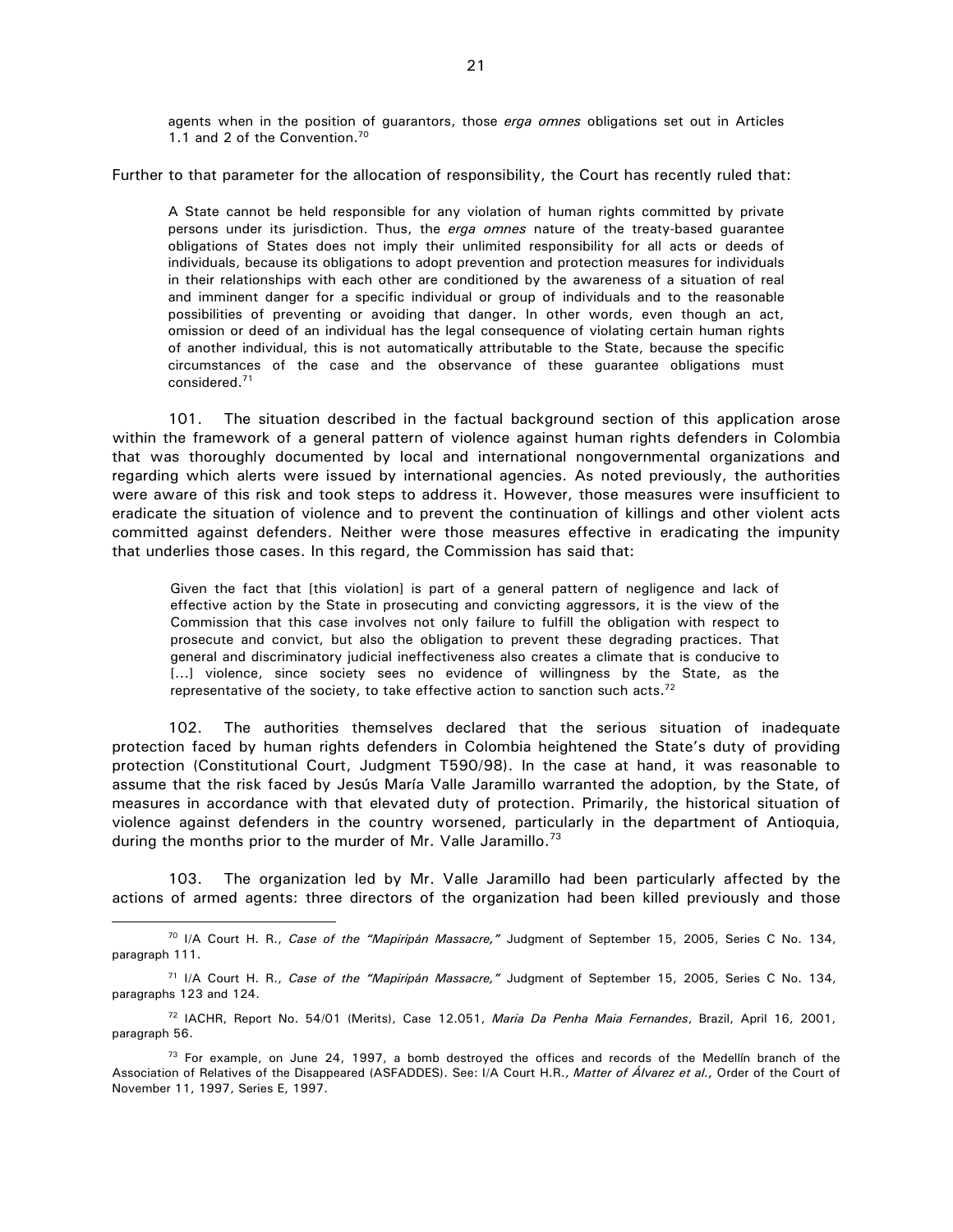crimes remained unpunished. The lawyer Jesús María Valle Jaramillo became the fourth director of that organization to be killed as a result of its activities.<sup>74</sup> According to reports from national and international organizations, since its creation in 1978, more than 30 members of the Permanent Committee for the Defense of Human Rights have been killed in various parts of the country.<sup>75</sup> In spite of this history of violence against the organization, the authorities implemented no protective measures for its members or installations, which facilitated the actions of those who, in broad daylight, entered the office of its director, the lawyer Jesús María Valle, and killed him.

104. The recent public accusations Valle had made regarding the actions of paramilitary groups in collusion with state agents made him a target for reprisals from those who saw him as an obstacle to the continuation of their criminal activities.

105. The Commission believes that the risks facing Jesús María Valle were public and evident, and on account of that the State was obliged to adopt special measures of prevention and protection. However, those measures were not put in place in a reasonable fashion. Although the State drew up policies intended to mitigate the risks faced by human rights defenders, in this specific case none of those policies was implemented on a reasonable or timely basis. In consideration of that, the Commission asks the Court to declare that the State did fail in its obligation of adopting measures to prevent the attack on Mr. Jesús María Valle Jaramillo's, thus violating Article 4 of the American Convention, in conjunction with Article 1(1) thereof.

#### **E. Violation of the right to freedom of movement and residence**

- 106. Sections 1 and 4 of Article 22 of the American Convention provide that:
- 1. Every person lawfully in the territory of a State Party has the right to move about in it, and to reside in it subject to the provisions of the law.
- 4. The exercise of the rights recognized in paragraph 1 may also be restricted by law in designated zones for reasons of public interest.

107. The Court has ruled that the right to freedom of movement and residence is an indispensable condition for the free development of the person<sup>76</sup> and that it entails, *inter alia*, the right of those legally within the borders of a state to travel freely within that state and to choose their place of residence.<sup>77</sup>

108. Similarly, in an evolutionary interpretation of Article 22 of the Convention, based on the applicable interpretative rules and in compliance with Article 29(b) thereof, which prohibits the

<sup>74</sup> Prior to the murder of Jesús María Valle, the human rights defenders Héctor Abad Gómez, Leonardo Betancourt, and Luis Fernando Vélez had been killed.

<sup>&</sup>lt;sup>75</sup> European Parliament, resolution regarding the murder in Colombia of Jesús María Valle Jaramillo presented under Article 47(1) of the Rules of Procedure, March 12, 1998.

<sup>76</sup> I/A Court H. R., *Case of the Ituango Massacres,* Judgment of July 1, 2006, Series C No. 148, paragraph 206; I/A Court H. R., *Case of the "Mapiripán Massacre,"* Judgment of September 15, 2005, Series C No. 134, paragraph 168; I/A Court H. R., *Case of the Moiwana Community,* Judgment of June 15, 2005, Series C No. 124, paragraph 110; and I/A Court H. R., *Case of Ricardo Canese,* Judgment of August 31, 2004, Series C No. 111, paragraph 115.

<sup>77</sup> I/A Court H. R., *Case of the "Mapiripán Massacre,"* Judgment of September 15, 2005, Series C No. 134, paragraph 168; I/A Court H. R., *Case of the Moiwana Community,* Judgment of June 15, 2005, Series C No. 124, paragraph 110; and I/A Court H. R., *Case of Ricardo Canese*, Judgment of August 31, 2004, Series C No. 111, paragraph 115. In this same regard, see also: United Nations Human Rights Committee, General Comment No. 27 of November 2, 1999, paragraphs 1, 4, 5, and 19.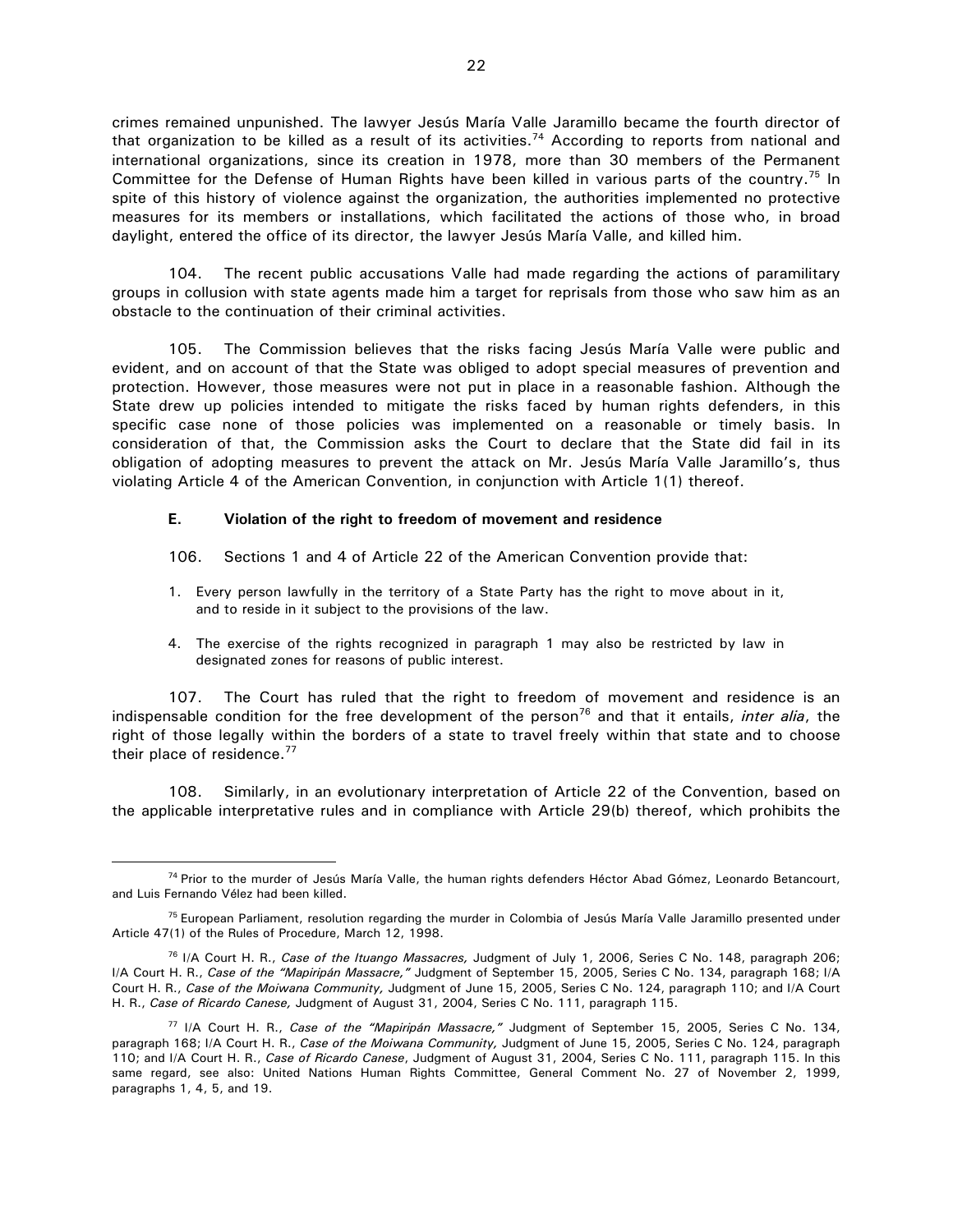restrictive interpretation of rights, the Court has ruled that Article 22(1) of the Convention protects the right of freedom from forced displacement within the territory of its states parties.<sup>78</sup>

109. Because of the complexity of the internal displacement phenomenon and the broad range of human rights that it affects or endangers, and in consideration of the circumstances of particular vulnerability and defenselessness generally faced by displaced persons, their situation may be considered a *de facto* case of inadequate protection. Under the terms of the American Convention, that situation requires states to provide them with special treatment and adopt positive measures to counteract the effects of their weakness, vulnerability, and defenselessness, including with respect to the actions and deeds of other private citizens.<sup>79</sup>

110. The Constitutional Court of Colombia has spoken about the vulnerability facing displaced persons in the following terms:

Given the characteristics of internal displacement, persons […] who are forced to "suddenly abandon their places of residence and normal economic activities, and to migrate to another location within the nation's borders" to flee the violence generated by the internal armed conflict and by the systematic flouting of human rights and international humanitarian law, are exposed to a much higher level of vulnerability, which implies a serious, massive, and systematic violation of their basic rights and, for that same reason, warrants that particular attention be paid by the authorities. Persons displaced by violence are in a situation of weakness, as a result of which they deserve special treatment from the State.<sup>80</sup>

111. The United Nations Human Rights Committee analyzed the case of a Colombian civil rights defender who was forced into exile in the United Kingdom after receiving numerous death threats and surviving an attack on his life.<sup>81</sup> At the time that the Committee adopted its decision, ten years had passed since that attack, and the result of the criminal investigation in Colombia was still unknown. As regards the victim's claims that his right of freedom of movement and residence had been violated, the Committee stated that:

Considering the Committee's view that the right to security of person (art. 9, para. 1) was violated and that there were no effective domestic remedies allowing the author to return from involuntary exile in safety, the Committee concludes that the State party has not ensured to the author his right to remain in, return to and reside in his own country. Paragraphs 1 and 4 of article 12 of the Covenant were therefore violated.<sup>82</sup>

112. Among the pernicious effects of forced internal displacement are the loss of land and home, marginalization, serious psychological repercussions, unemployment, poverty and falling living standards, increased disease and mortality, the loss of access to commonly-held property, food insecurity, and social disconnection. $83$ 

<sup>78</sup> I/A Court H. R., *Case of the Ituango Massacres,* Judgment of July 1, 2006, Series C No. 148, paragraph 207; I/A Court H. R., *Case of the "Mapiripán Massacre,"* Judgment of September 15, 2005, Series C No. 134, paragraph 188.

<sup>79</sup> I/A Court H. R., *Case of the Ituango Massacres,* Judgment of July 1, 2006, Series C No. 148, paragraph 210; I/A Court H. R., *Case of the "Mapiripán Massacre,"* Judgment of September 15, 2005, Series C No. 134, paragraph 179.

<sup>80</sup> Judgment T025 of January 22, 2004, issued by the Third Review Chamber of the Constitutional Court (annexes to the submission responding to the filing, Vol. III, Annex 30, pp. 4363 to 4747hh).

<sup>81</sup> UN Human Rights Committee, Communication No. 859/1999: Colombia, April 15, 2002.

<sup>82</sup> UN Human Rights Committee, Communication No. 859/1999: Colombia, April 15, 2002, paragraph 7.4.

<sup>83</sup> I/A Court H. R., *Case of the Ituango Massacres,* Judgment of July 1, 2006, Series C No. 148, paragraph 213; I/A Court H. R., *Case of the "Mapiripán Massacre,"* Judgment of September 15, 2005, Series C No. 134, paragraph 175.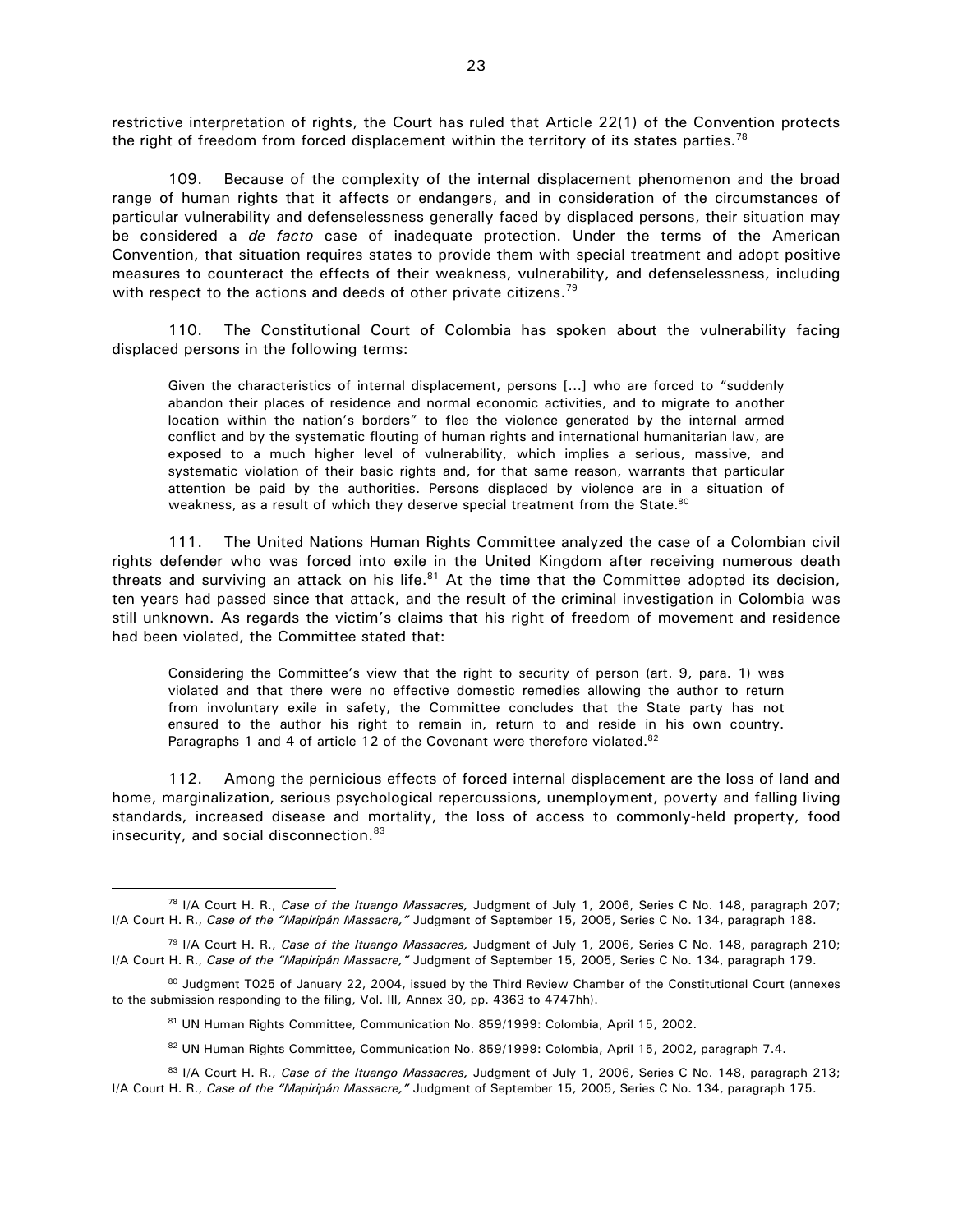113. In the case at hand, as a result of the death threats received after the events of February 27, 1998, because of his involvement as a witness in the investigations and legal proceedings, and because the State had placed him in a situation of vulnerability and inadequate protection, Mr. Carlos Fernando Jaramillo Correa and his family were forced to relocate within Colombia and, later, into exile in another country. Consequently, the Commission asks the Court to declare that his right to freedom of movement and residence, as enshrined in Article 22 of the Convention in conjunction with Article 1(1) thereof, was violated.

## **F. Violation of the right to a fair trial and to judicial protection**

114. The State has failed to meet its obligation of conducting an exhaustive, effective, and timely investigation of the facts of this case and of prosecuting and punishing all those responsible for the extrajudicial killing of the human rights defender Jesús María Valle Jaramillo and his detention and subjection, along with his sister Nelly Valle and Mr. Carlos Jaramillo, to cruel, inhuman, and degrading treatment, as required by Articles 8 and 25 of the American Convention.

115. Article 8 of the Convention provides as follows:

Every person has the right to a hearing, with due guarantees and within a reasonable time, by a competent, independent, and impartial tribunal, previously established by law, in the substantiation of any accusation of a criminal nature made against him or for the determination of his rights and obligations of a civil, labor, fiscal, or any other nature.

116. In turn, Article 25 of the Convention provides that:

Everyone has the right to simple and prompt recourse, or any other effective recourse, to a competent court or tribunal for protection against acts that violate his fundamental rights recognized by the constitution or laws of the state concerned or by this Convention, even though such violation may have been committed by persons acting in the course of their official duties.

117. Article 1(1) of the American Convention, in turn, reads:

The States Parties to this Convention undertake to respect the rights and freedoms recognized herein and to ensure to all persons subject to their jurisdiction the free and full exercise of those rights and freedoms, without any discrimination for reasons of race, color, sex, language, religion, political or other opinion, national or social origin, economic status, birth, or any other social condition.

118. These articles establish the State's obligation of providing access to justice with guarantees of legality, independence, and impartiality, within a reasonable period, together with the general obligation of providing effective judicial recourse following the violation of basic rights, including the principle that procedural instruments and mechanisms are to be effective.

119. As the Inter-American Court of Human Rights has stated:

Article 25, read in conjunction with Article 1(1), requires the State to guarantee all persons access to the administration of justice and, in particular, to prompt and simple recourse for having the persons responsible for human rights violations judged, and to obtain reparations for the harm suffered. As the Court has said, "Article 25 is one of the basic pillars, not only of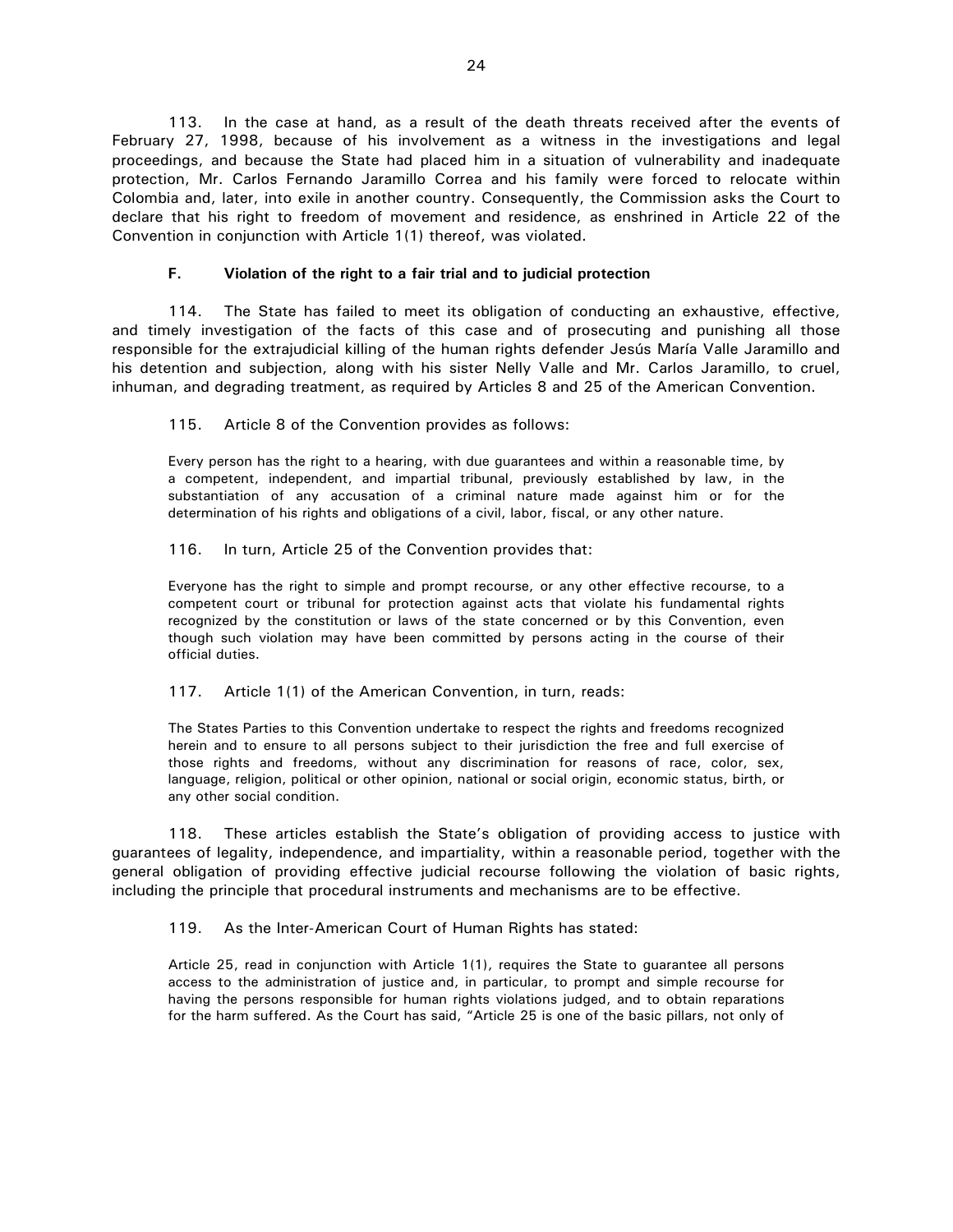the American Convention, but of the very rule of law in a democratic society within the meaning of the Convention."<sup>84</sup>

120. Thus, the content of Article 25 is closely related to that of Article 8(1), which sets out the right of all persons to be heard, with all due guarantees and within a reasonable time, by an independent and impartial tribunal or judge, and ensures the next-of-kin of victims that the deaths of their loved ones shall be investigated effectively by the authorities, that the guilty shall be prosecuted, that the relevant punishments shall be imposed, and that redress shall be made for the harm suffered.<sup>85</sup> The Inter-American Court of Human Rights has also said that:

Under the American Convention, States Parties have an obligation to provide effective judicial remedies to victims of human rights violations (Art. 25), remedies that must be substantiated in accordance with the rules of due process of law (Art. 8.1), all in keeping with the general obligation of such States to guarantee the free and full exercise of the rights recognized by the Convention to all persons subject to their jurisdiction (Art. 1.1).<sup>86</sup>

121. Inter-American jurisprudence has established that once a publicly prosecutable crime has been committed, the State is obliged to pursue and promote the criminal proceedings to their final consequences<sup>87</sup> and that, in such cases, this is the best way to clear up incidents, prosecute the guilty, and impose the applicable punishments, in addition to enabling other forms of redress.

122. In the case at hand, on May 21, 1999, the prosecutor assigned to Medellín named and ordered the arrest of all the suspects against whom charges were filed for aggravated homicide and creation of illegally armed groups, and ordered the continuation of the investigation into the crime of simple kidnapping committed against Carlos Fernando Jaramillo and Nelly Valle Jaramillo, who were with Jesús María Valle Jaramillo at the time of the incident.

123. The prosecutors investigating the case were forced to abandon it, and some were forced to seek refuge abroad on account of the death threats made against them during the investigation.

124. When the investigation was formally opened, the prosecution service called for ten individuals to be interrogated, of whom only seven were actually questioned because they were already in custody; the other three, Carlos Castaño Gil and two of the physical perpetrators of the crime, never appeared before the authorities nor were the warrants for their arrest ever served.

125. On March 15, 2001, the Third Criminal Court of the Medellín Specialized Circuit dismissed the evidence and ordered the acquittal of almost all the accused, handing down convictions against only three of them. Two of the accused were convicted *in absentia,* as the joint material perpetrators of Jesús María Valle Jaramillo's homicide, to a prison term of 40 years, while the third, Carlos Castaño Gil, was sentenced *in absentia,* for the crime of established illegal or paramilitary armed groups, to 20 years in prison. The Third Court acquitted the other accused and Carlos Castaño Gil of the charges of planning an aggravated homicide and of the allegations of

<sup>84</sup> I/A Court H. R., *The Mayagna (Sumo) Awas Tingni Community Case,* Judgment of August 31, 2001, Series C No. 79, paragraph 52; and I/A Court H. R., *Ivcher Bronstein Case,* Judgment of February 6, 2001, Series C No. 74, paragraph 135.

<sup>85</sup> I/A Court H. R., *Durand and Ugarte Case,* Judgment of August 16, 2000, Series C No. 68, paragraph 130.

<sup>86</sup> I/A Court H. R., *Case of the Ituango Massacres, Judgment of July 1, 2006,* Series C No. 148, paragraph 287.

<sup>87</sup> I/A Court H. R., *Case of Baldeón García,* Judgment of April 6, 2006. Series C No. 147; I/A Court H. R., *Case of the Massacre of Pueblo Bello,* Judgment of January 31, 2006, Series C No. 140. See also: Report No. 52/97, Case 11.218, *Arges Sequeira Mangas,* Annual Report of the IACHR 1997.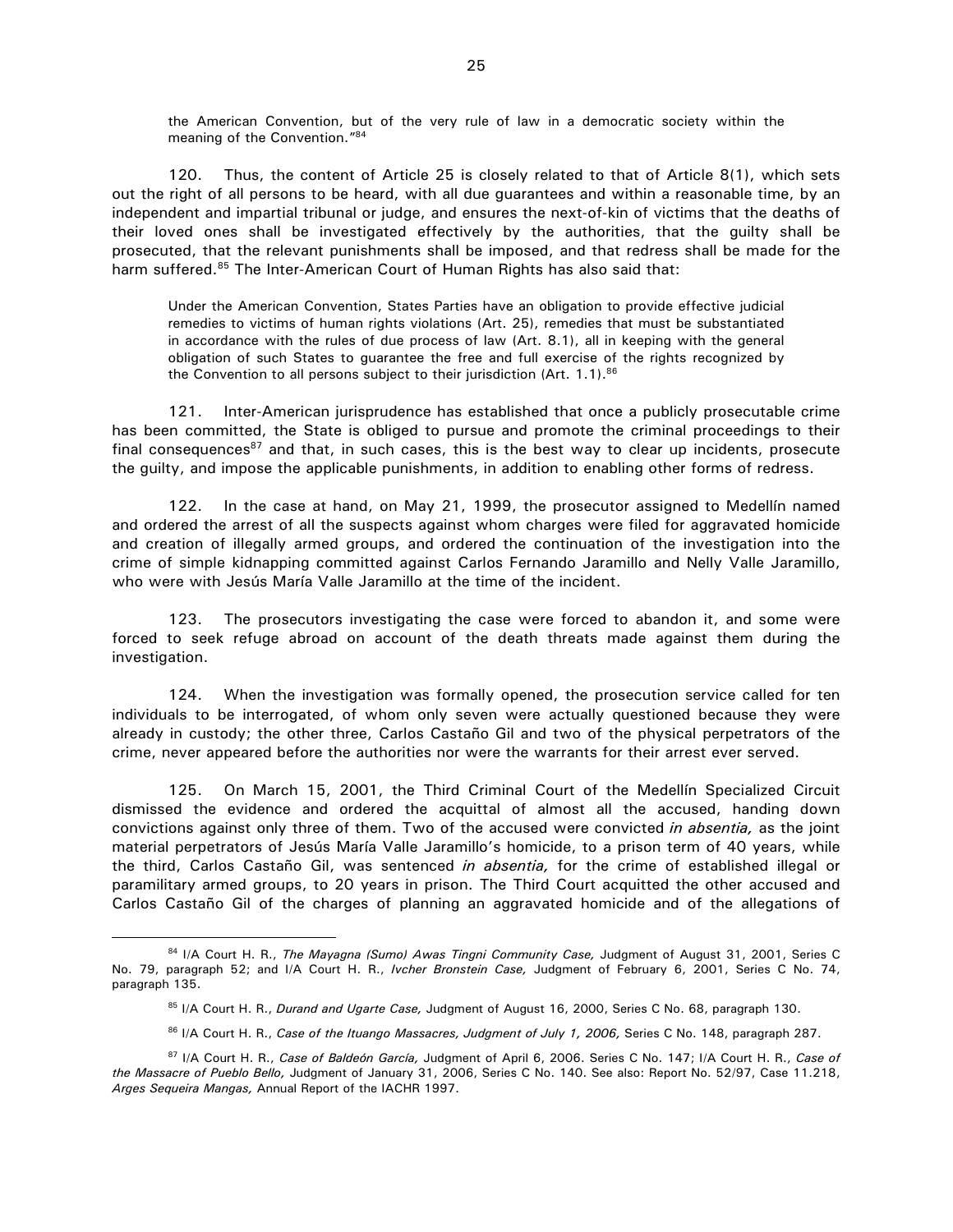belonging to illegal or paramilitary armed groups. On April 6, 2001, the assigned prosecutor appealed the decision<sup>88</sup> to acquit seven of the accused, who were also immediately released by the Criminal Chamber of the Superior Court of Medellín. On July 25, 2001, the Criminal Chamber of the Superior Court of Medellín upheld the first-instance decision and, applying the principle of favorability, the court reduced the prison term imposed on Carlos Castaño Gil by the first-instance court from 20 to nine years, and with respect to Messrs. Álvaro Goez Mesa and Jorge Eliécer Rodríguez, it reduced their sentences from 40 to 25 years. To date, however, none of the arrest warrants have been served, and none of the guilty have been punished. The paramilitary group members were tried and convicted *in absentia.*

126. The State's claim that it is meeting its treaty-based obligation of conducting a serious investigation of the murder within a reasonable time must be addressed. In this regard, it should be noted that the conviction of three civilians for the killing, including AUC leader Carlos Castaño Gil, represents a significant element in analyzing the operation of the internal mechanisms in the present case. Beyond its formal significance, however, the Commission must measure the extent to which those convictions translate into an effective remedy. Thus, the IACHR notes that the individuals convicted *in absentia* have not been arrested, that the State has furnished no specific information on the efforts made in that direction, and the context – which is common knowledge – indicates that there is little likelihood of making those convictions a concrete reality and thus providing an effective remedy.<sup>89</sup> In that regard, the Inter-American Court has ruled that if a state has pursued investigations and although some of them have ended with convictions, impunity still exists as long as the entire truth of the matter has not been established and as long as some of the responsibilities therein have not been identified.<sup>90</sup>

127. In the case at hand, the Commission notes that the investigations and formalities carried out have lasted for more than eight years without all the guilty being prosecuted, particularly the state agents, and without the civilians convicted *in absentia* serving their sentences. The Commission has, on repeated occasions, stated that:

The obligation of investigating and punishing all actions that constitute violations of Convention-protected rights requires that punishment be meted out not only to the physical perpetrators of human rights violations, but also the individuals who mastermind such offenses.<sup>91</sup>

128. The obligation of investigating and punishing human rights violations must be assumed by the State with all seriousness. In this regard, the Court has said that:

In certain circumstances, it may be difficult to investigate acts that violate an individual's rights. The duty to investigate, like the duty to prevent, is not breached merely because the investigation does not produce a satisfactory result. Nevertheless, it must be undertaken in a serious manner and not as a mere formality preordained to be ineffective. An investigation must have an objective and be assumed by the State as its own legal duty, not as a step taken by private interests that depends upon the initiative of the victim or his family or upon their offer of proof, without an effective search for the truth by the government. This is true

<sup>88</sup> Office of the Prosecutor General, Office of the Prosecutor Assigned to the Criminal Judges of the Medellín Specialized Circuit, April 6, 2001; REF: 26017/4841/99000565 / Murder of Dr. Jesús María Valle / Grounds for appeal filing; Annex 3.

<sup>89</sup> See also: Report No. 55/97, paragraph 392; Report 57/00, *La Granja, Ituango*, IACHR Annual Report 2000, paragraph 40.

<sup>90</sup> I/A Court H. R., *Case of the Ituango Massacres,* Judgment of July 1, 2006, Series C No. 148, paragraph 320.

<sup>91</sup> IACHR, *Report on the Situation of Human Rights Defenders in the Americas*, OEA/Ser.L/V/II.124 Doc. 5 rev. 1, March 7, 2006, paragraph 109.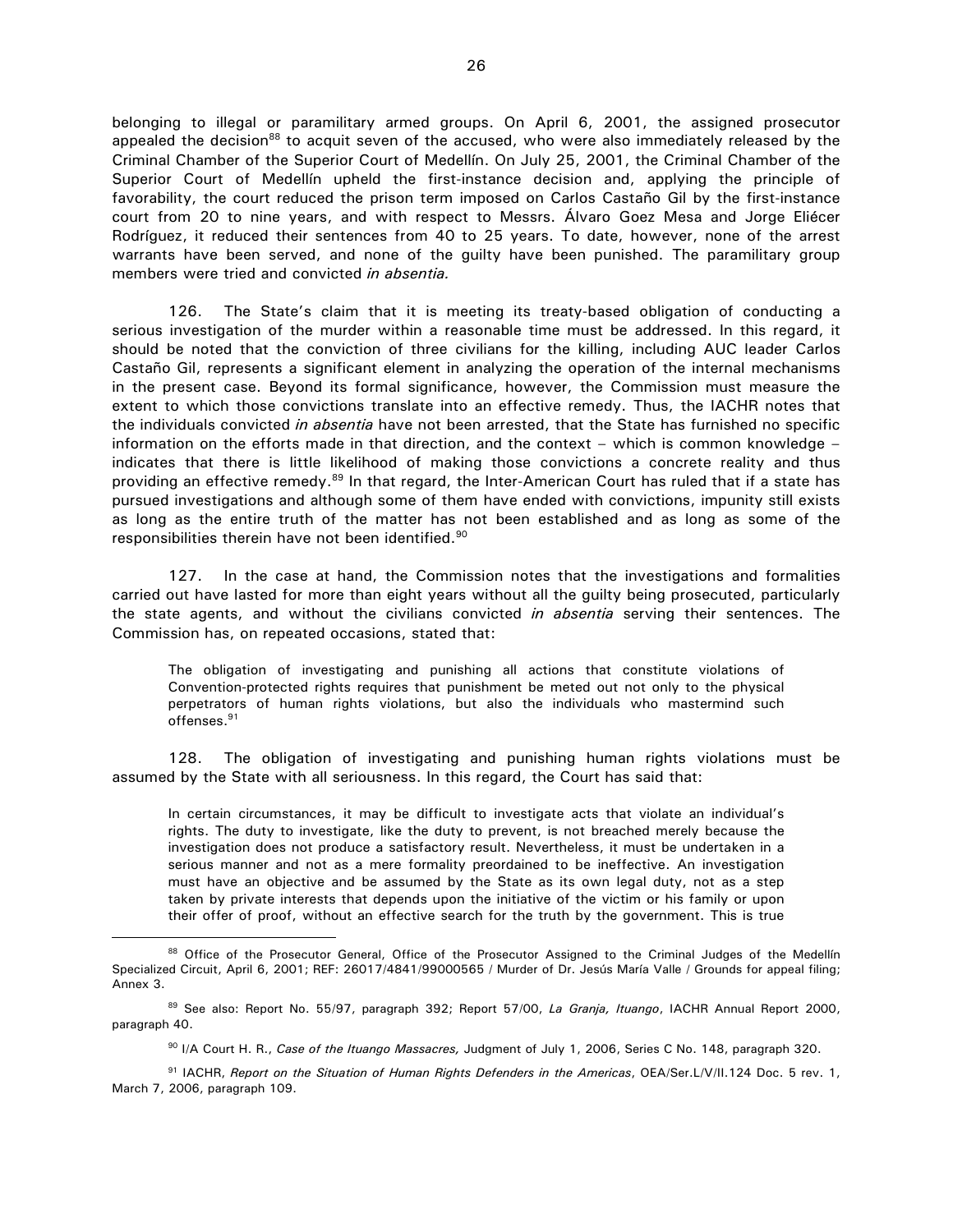regardless of what agent is eventually found responsible for the violation. Where the acts of private parties that violate the Convention are not seriously investigated, those parties are aided in a sense by the government, thereby making the State responsible on the international plane.<sup>92</sup>

129. The IACHR has also said that a state's obligation of investigating and punishing applies not only to those individuals involved in violating the rights of persons who dedicate their lives to the defense of human rights; on the contrary, the obligation of investigating and punishing also extends to all persons involved in planning violations of the human rights of human rights defenders.<sup>93</sup>

130. Further to this, in January 2005, seven years after Mr. Jesús María Valle Jaramillo's death, according to information furnished by the Colombian State in a written submission dated December 29, 2005, the Prosecutor General of the Nation assigned one of the cases created by the 1999 separation of proceedings to the National Human Rights Unit; as of the date of this report, however, no information was available regarding the formalities pursued by that investigation or about any real progress made. The jurisprudence of the Inter-American Court is unequivocal regarding the State's duty of investigating extrajudicial killings and about its duty to commence, on an *ex officio* basis and without delay, a serious, impartial, and effective investigation, and not as a mere formality preordained to be ineffective.<sup>94</sup>

131. The delay in completing investigations and in executing arrest warrants already issued help perpetuate the acts of violence and intimidation suffered by witnesses and prosecutors involved in clearing up these incidents. It can be said that the failure to clarify these cases not only violates the right to justice and redress of the victims and their next-of-kin, but that it also helps justify the commission of acts intended to dissuade people from seeking justice.

132. Nothing in the case file suggests that the delay seen to day can be justified by the complexity of the violations reported. Moreover, it is reasonable to conclude that the delay undermines the chances of casting light on the very grave violations reported in this case. As a general rule, a criminal investigation must be carried out promptly to protect the interests of the victims, to preserve the evidence, and also to safeguard the rights of all persons deemed suspects in the investigation.

133. The State is subject to the duty of preventing and combating impunity which, according to the definition adopted by the Inter-American Court, is "the total lack of investigation, prosecution, capture, trial and conviction of those responsible for violations of the rights protected by the American Convention."<sup>95</sup> The Inter-American Court has also ruled that it is an obligation of

<sup>92</sup> I/A Court H. R., *Velásquez Rodríguez Case,* Judgment of July 29, 1988, Series C No. 4, paragraph 177. Similarly, the Constitutional Court of Colombia has stated that: "International law has said that for the effective protection of human rights, it is insufficient for the victims and injured parties to be solely given indemnification for the damages suffered; this is because truth and justice are necessary if a society is to avoid repeating those situations that lead to grave human rights violations, and in addition, because recognizing the inherent dignity and equal and inalienable rights of all human beings requires that the judicial remedies designed by states be geared toward comprehensive redress for victims and injured parties, including economic indemnification and access to justice to establish the truth about what happened and to seek, through institutional channels, the just punishment of the guilty"; Judgment C-228/02 of April 3, 2002.

<sup>93</sup> *Ibid.*

<sup>94</sup> I/A Court H. R., *Case of the Ituango Massacres,* Judgment of July 1, 2006, Series C No. 148, paragraph 296; I/A Court H. R., *Case of the Massacre of Pueblo Bello,* Judgment of January 31, 2006, Series C No. 140, paragraph 143; I/A Court H. R., *Case of the "Mapiripán Massacre,"* Judgment of September 15, 2005, Series C No. 134, paragraph 223; and I/A Court H. R., *Case of the Moiwana Community,* Judgment of June 15, 2005, Series C No. 124, paragraph 146.

<sup>95</sup> I/A Court H. R., *Case of the Ituango Massacres,* Judgment of July 1, 2006, Series C No. 148, paragraph 299; I/A Court H. R., *Case of the "Mapiripán Massacre,"* Judgment of September 15, 2005, Series C No. 134, paragraph 237; Continued…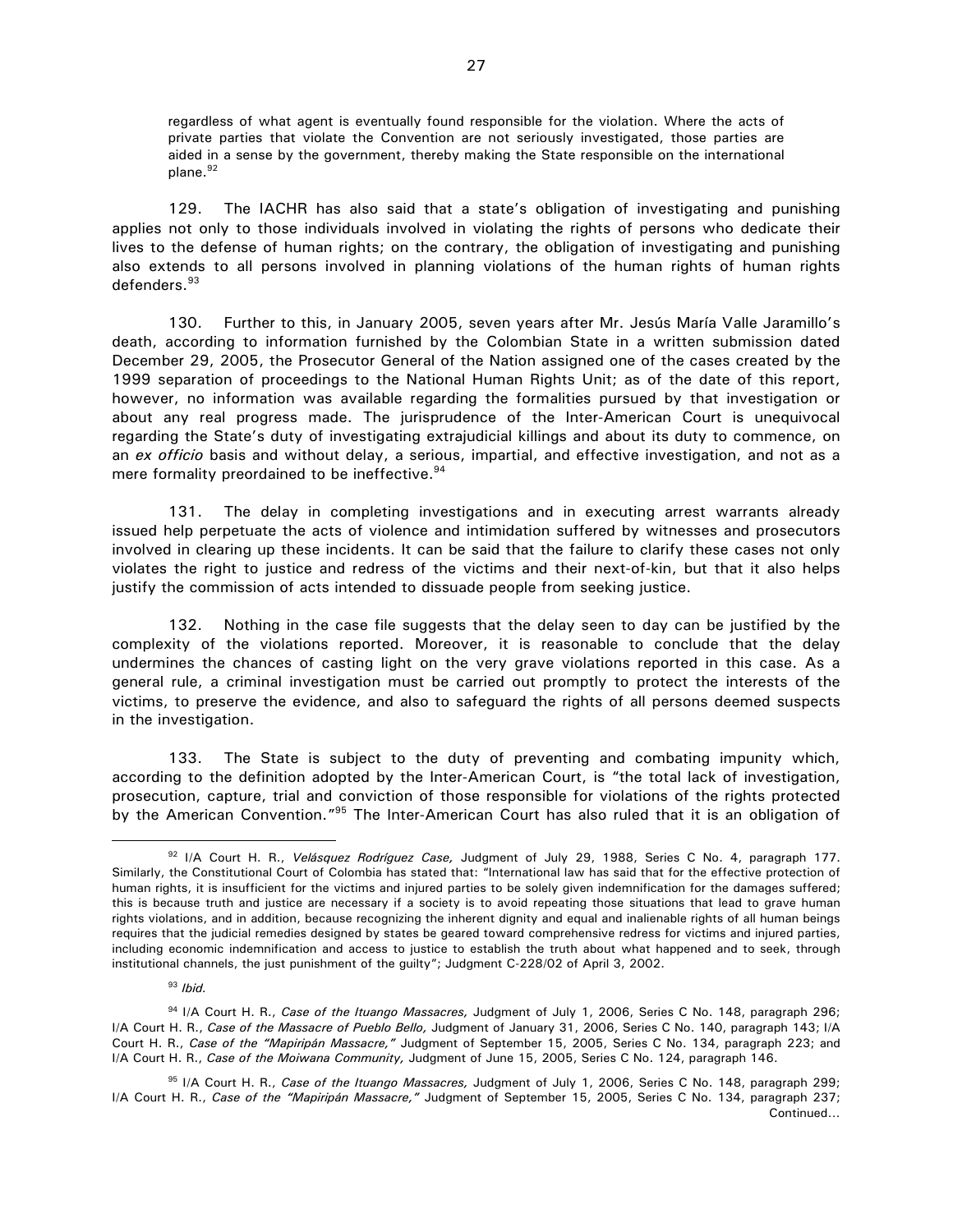the State to combat impunity through all available legal means, since impunity fosters the chronic repetition of human rights violations and creates the total defenselessness of victims and their nextof-kin.<sup>96</sup> The Inter-American Court has ruled that delays in investigations, in prosecuting and convicting all the guilty, and in executing arrest warrants help perpetuate the acts of violence and intimidation suffered by witnesses and prosecutors involved in clearing up such incidents. $97$ 

134. In addition, as the Commission has held on several occasions, "impunity helps hamper the work of human rights defenders and has an impact on society whereby intimidation prevents it from denouncing any violations it might suffer."<sup>98</sup>

135. Consequently, in the case at hand, the State has not taken the steps necessary to meet its obligation of investigating, judging, and punishing the guilty and of making redress to the victims and their next-of-kin. The extrajudicial killing of Jesús María Valle remains unpunished and, as the Court has said, that fosters the chronic repetition of human rights violations, leaving victims and their relatives in total defenselessness.<sup>99</sup> Based on the foregoing considerations, the Commission asks the Court to declare that the State did violate the right to a fair trial and to due judicial protection set out in Articles 8(1) and 25 of the American Convention with respect to the victims in this case and to their next-of-kin, at the same time as it failed to abide by its duties under Article 1(1) of that same instrument.

#### **G. Noncompliance with the general obligation of respecting and ensuring human rights**

136. Article 1(1) of the Convention provides as follows:

The States Parties to this Convention undertake to respect the rights and freedoms recognized herein and to ensure to all persons subject to their jurisdiction the free and full exercise of those rights and freedoms, without any discrimination for reasons of race, color, sex, language, religion, political or other opinion, national or social origin, economic status, birth, or any other social condition.

#### 137. In this regard, the Inter-American Court has ruled that:

Article 1(1) is essential in determining whether a violation of the human rights recognized by the Convention can be imputed to a State Party. In effect, that article charges the States Parties with the fundamental duty to respect and guarantee the rights recognized in the Convention. Any impairment of those rights which can be attributed under the rules of

<sup>…</sup>continuation

and I/A Court H. R., *Case of the Moiwana Community,* Judgment of June 15, 2005, Series C No. 124, paragraph 203; and I/A Court H. R., *Case of the Serrano Cruz Sisters,* Judgment of March 1, 2005, Series C No. 120, paragraph 170.

<sup>96</sup> I/A Court H. R., *Case of the Ituango Massacres,* Judgment of July 1, 2006, Series C No. 148, paragraph 299; I/A Court H. R., *Case of Baldeón García*, Judgment of April 6, 2006. Series C No. 147, paragraph 168; I/A Court H. R., *Case of the Massacre of Pueblo Bello,* Judgment of January 31, 2006, Series C No. 140, paragraph 266; I/A Court H. R., *Case of the "Mapiripán Massacre,"* Judgment of September 15, 2005, Series C No. 134, paragraph 237.

<sup>97</sup> I/A Court H. R., *Case of the Ituango Massacres,* Judgment of July 1, 2006, Series C No. 148, paragraph 322.

<sup>98</sup> IACHR, *Report on the Situation of Human Rights Defenders in the Americas*, OEA/Ser.L/V/II.124 Doc. 5 rev. 1, March 7, 2006, paragraph 108.

<sup>99</sup> I/A Court H. R., *Case of the Ituango Massacres,* Judgment of July 1, 2006, Series C No. 148, paragraph 299; I/A Court H. R., *Case of Baldeón García*, Judgment of April 6, 2006, Series C No. 147, paragraph 168; I/A Court H. R., *Case of the Massacre of Pueblo Bello,* Judgment of January 31, 2006, Series C No. 140, paragraph 266; I/A Court H. R., *Case of the "Mapiripán Massacre,"* Judgment of September 15, 2005, Series C No. 134, paragraph 237; I/A Court H. R., *The "Panel Blanca" Case (Paniagua Morales et al.)*, Judgment of March 8, 1998, Series C No. 37, paragraph 173.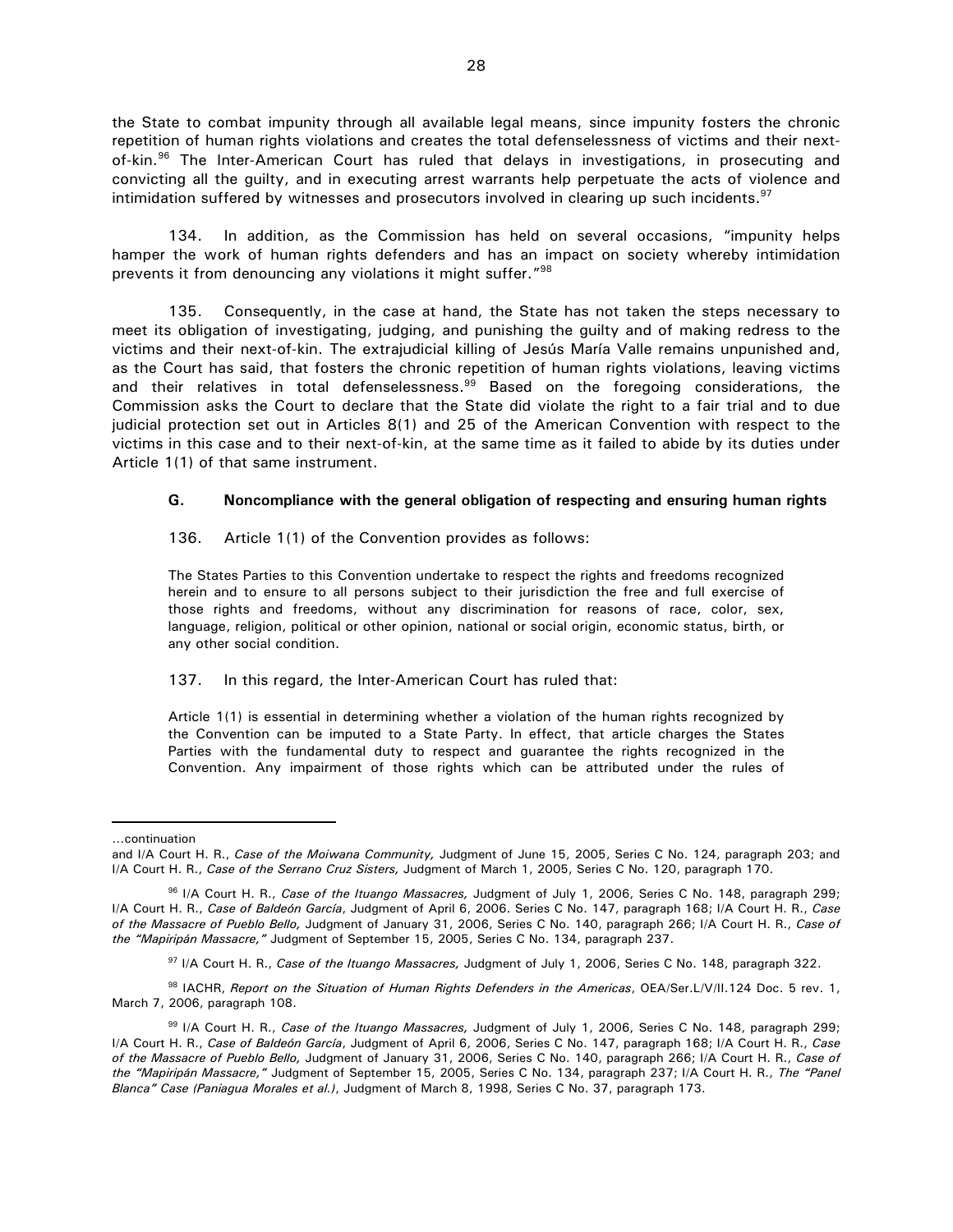international law to the action or omission of any public authority constitutes an act imputable to the State, which assumes responsibility in the terms provided by the Convention.

According to Article 1(1), any exercise of public power that violates the rights recognized by the Convention is illegal. Whenever a State organ, official or public entity violates one of those rights, this constitutes a failure of the duty to respect the rights and freedoms set forth in the Convention.

This conclusion is independent of whether the organ or official has contravened provisions of internal law or overstepped the limits of his authority: under international law a State is responsible for the acts of its agents undertaken in their official capacity and for their omissions, even when those agents act outside the sphere of their authority or violate internal law.<sup>100</sup>

138. The Commission believes that the responsibility of the State in the violations committed is substantial. The State is responsible both for failing to adopt measures to prevent serious human rights violations from occurring when it had the information and means necessary to do so, and for the actions of acquiescence and direct collaboration on the part of the state agents with the civilians who carried out the execution.

139. In both cases, more than eight years after the facts, the State has not yet effectively met its duty of prosecuting and punishing all the persons responsible for the extrajudicial killing of Jesús María Valle and of making redress to the next-of-kin.

140. International and regional human rights law holds that any violation of the right to life requires the state involved to undertake a judicial investigation by a criminal court instructed "to prosecute criminally, try and punish those held responsible for such violations."<sup>101</sup> More specifically, the Court has ruled that "in cases of extra-legal executions, it is essential for the States to effectively investigate deprivation of the right to life and to punish all those responsible, especially when State agents are involved, as not doing so would create, within the environment of impunity, conditions for this type of facts to occur again, which is contrary to the duty to respect and ensure the right to life."<sup>102</sup>

141. In its judgment in the *Case of the Massacre of Pueblo Bello,* the Inter-American Court ruled that:

The execution of an effective investigation is a fundamental and conditioning element for the protection of certain rights that are affected or annulled by these situations, such as, in the instant case, the rights to personal liberty, humane treatment and life.<sup>103</sup>

<sup>100</sup> I/A Court H. R., *Case of the Gómez Paquiyauri Brothers,* Judgment of July 8, 2004, Series C No. 110, paragraph 72; I/A Court H. R., *Case of the 19 Merchants,* Judgment of July 5, 2004, Series C No. 109, paragraph 181; I/A Court H. R., *Case of Herrera Ulloa,* Judgment of July 2, 2004, Series C No. 107, paragraph 144; I/A Court H. R., *Case of the Five Pensioners,* Judgment of February 28, 2003, Series C No. 98, paragraph 163; I/A Court H. R., *The Mayagna (Sumo) Awas Tingni Community Case,* Judgment of August 31, 2001, Series C No. 79, paragraph 154; I/A Court H. R., *Baena Ricardo et al. Case,* Judgment of February 2, 2001, Series C No. 72, paragraph 178; and I/A Court H. R., *Caballero Delgado and Santana Case,* Judgment of December 8, 1995, Series C No. 22, paragraph 56.

<sup>&</sup>lt;sup>101</sup> Human Rights Committee of the United Nations, *Bautista v. Colombia*, Decision of October 27, 1995, paragraph 8.6. *See:* IACHR, Reports 28/92 (Argentina), *Herrera et al.*, and 29/92 (Uruguay), *De los Santos Mendoza et al.,* in *Annual Report of the IACHR 1992-1993*, March 12, 1993, pp. 35, 154.

<sup>102</sup> I/A Court H. R., *Case of the Gómez Paquiyauri Brothers,* Judgment of July 8, 2004, Series C No. 110, paragraph 130; I/A Court H. R., *Case of Myrna Mack Chang*, Judgment of November 25, 2003, Series C No. 101, paragraph 156.

<sup>103</sup>I/A Court H. R., *Case of the Massacre of Pueblo Bello,* Judgment of January 31, 2006, Series C No. 140, paragraph 145.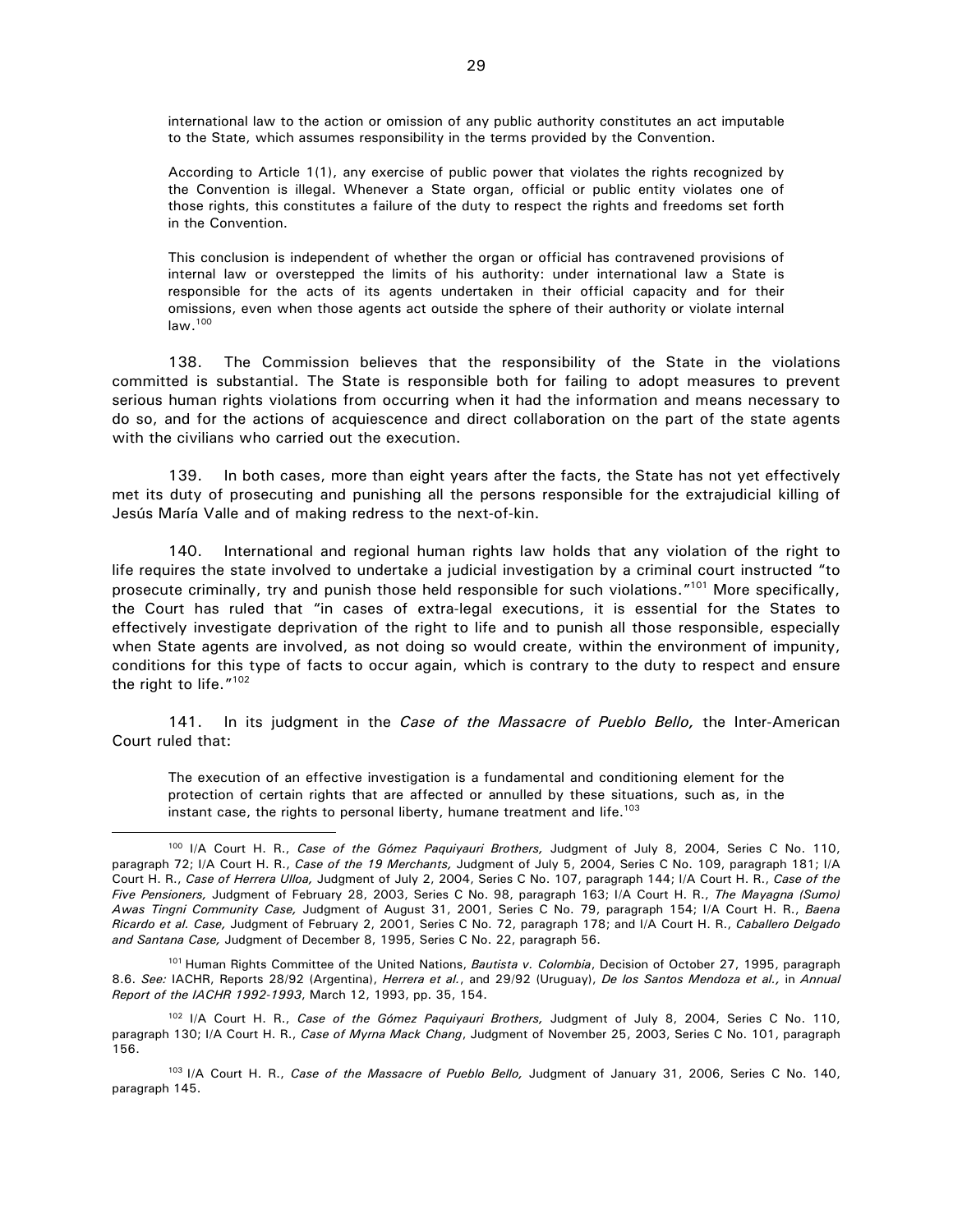[...] In order to determine the violation of Articles 4, 5 and 7 of the Convention, [...] suffice it to say that the Court finds that the investigations [...] conducted [...] in proceedings conducted by the ordinary and the military criminal justice system, and by the disciplinary and administrative justice systems were seriously flawed, and this has undermined the effectiveness of the protection established in the national and international norms applicable in this type of case, and resulted in  $[...]$  impunity.<sup>104</sup>

[...] Because it failed in its prevention, protection and investigation obligations, the State is responsible for the violation of the rights to life, humane treatment and personal liberty embodied in Articles 4(1), 5(1), 5(2), 7(1) and 7(2) of the Convention, in relation to Article 1(1) thereof, owing to failure to comply with its obligation to ensure these rights.<sup>105</sup>

142. The IACHR believes that in the instant case, the Colombian State failed in its obligation of ensuring the right to life and to humane treatment, together with the right to judicial protection of the victims, pursuant to Article 1(1) of the American Convention, and expressly asks the Court to make a declaration in that sense.

#### **VIII. REPARATIONS AND COSTS**

143. In consideration of the claims made in this application and of the consistent jurisprudence of the Inter-American Court holding that "any violation of an international obligation that has produced damage entails the obligation to make adequate reparation, $r^{106}$  the IACHR presents the Court with its claims regarding the reparations that the Colombian State must grant as a consequence of its responsibility for the human rights violations committed with respect to the victims and their next-of-kin.

144. In line with the Court's Rules of Procedure, which grant individuals autonomous representation, the Commission will at this time simply outline the general guidelines related to reparations and costs that it believes the Court should apply in the case at hand. The Commission understands that it falls to the victims and their representatives to back up their claims, in compliance with Article 63 of the American Convention and Article 23 and others of the Court's Rules of Procedure.

#### **A. Obligation of making reparations**

 $\overline{a}$ 

145. One essential function of justice is to remedy the harm inflicted on the victim. This function must be expressed through rectification or restitution, and not only through compensation, which does not reset the moral balance nor return what was taken.

146. Article 63(1) of the American Convention provides as follows:

If the Court finds that there has been a violation of a right or freedom protected by [the] Convention, the Court shall rule that the injured party be ensured the enjoyment of his right or

<sup>104</sup> I/A Court H. R., *Case of the Massacre of Pueblo Bello,* Judgment of January 31, 2006, Series C No. 140, paragraph 148.

<sup>105</sup> I/A Court H. R., *Case of the Massacre of Pueblo Bello,* Judgment of January 31, 2006, Series C No. 140, paragraph 153.

<sup>106</sup> I/A Court H. R., *Case of La Cantuta,* Judgment on merits, reparations, and costs, Judgment of November 29, 2006, Series C No. 162, paragraph 199; I/A Court H. R., *Case of the Miguel Castro Castro Prison,* Judgment of November 25, 2006, Series C No. 160, paragraph 413; I/A Court H. R., *Case of the Dismissed Congressional Employees (Aguado Alfaro et al.),* Judgment on preliminary objections, merits, reparations, and costs, Judgment of November 24, 2006, Series C No. 158, paragraph 141.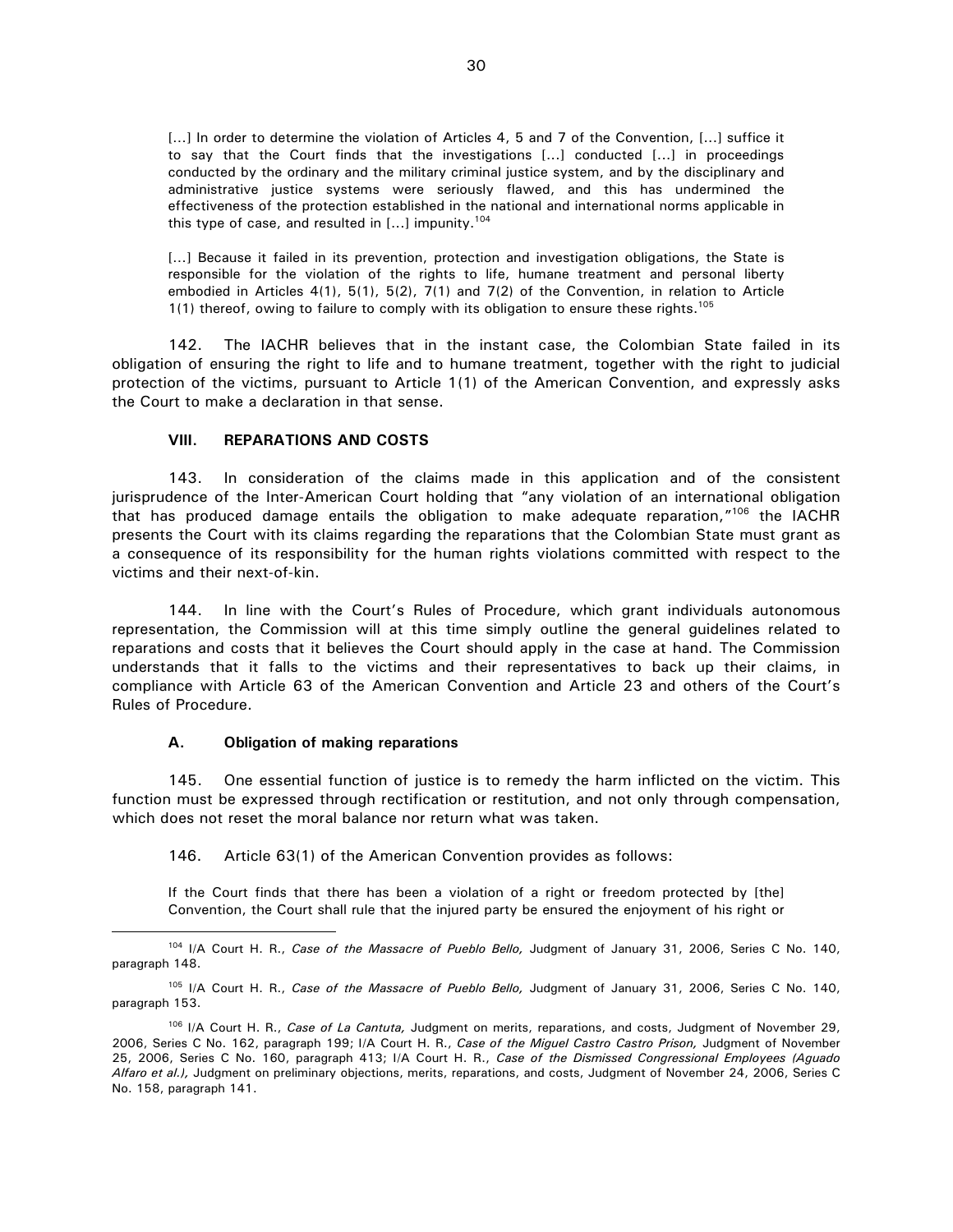freedom that was violated. It shall also rule, if appropriate, that the consequences of the measure or situation that constituted the breach of such right or freedom be remedied and that fair compensation be paid to the injured party.

147. Similarly, the United Nations Declaration of Basic Principles of Justice for Victims of Crime and Abuse of Power sets out broad guarantees for those who suffer economic losses, physical or mental injury, and "substantial impairment of their fundamental rights," through acts or omissions, including abuses of power. The victims or their next-of-kin have the right to seek redress and to be informed of that right.<sup>107</sup>

148. As the Court has consistently maintained in its jurisprudence, "Article 63(1) of the American Convention contains a rule of customary law that constitutes one of the fundamental principles of contemporary international law on State responsibility. According to it, when an illegal act attributable to the State takes place, the latter immediately incurs a responsibility for the violation of the international provision involved, with the attendant duty of providing reparations and of making the consequences of said violation cease."<sup>108</sup>

149. Reparations are crucial in ensuring that justice is done in a given case, and they are the mechanism whereby the Court's decisions move beyond the realm of mere moral condemnation. Reparations are those measures that tend to make the effects of past violations disappear. Reparation of harm caused by a violation of an international obligation requires, whenever possible, full restitution *(restitutio in integrum)*, which consists of restoring the situation that existed before the violation occurred.

150. If full restitution is not possible, as in the case at hand, it falls to the Inter-American Court to order the adoption of a series of measures so that, in addition to guaranteeing observance of the affected rights, the consequences resulting from the violations are repaired and an indemnification is paid as compensation for the harm caused in the case in question.<sup>109</sup> The chief aim of indemnifications in such cases is to repair the actual damage, both material and nonmaterial, suffered by the injured parties.<sup>110</sup> The calculation of the harm suffered shall necessarily be proportionate "to the gravity of the violations and the resulting damage."<sup>111</sup> Likewise, reparations have the additional – albeit no less essential – goal of preventing and halting future violations.

 $\overline{a}$ 

<sup>110</sup> I/A Court H. R., *Case of La Cantuta,* Judgment on merits, reparations, and costs, Judgment of November 29, 2006, Series C No. 162, paragraph 210; I/A Court H. R., *Case of Bulacio*, Judgment of November 30, 2003, Series C No. 100, paragraph 70; I/A Court H. R., *Case of Hilaire, Constantine, Benjamin, et al.*, Judgment of June 21, 2002, Series C No. 94, paragraph 204.

<sup>107</sup> U.N. A/RES/40/34 of November 29, 1985, paragraphs 1, 4, and 5.

<sup>108</sup> I/A Court H. R., *Case of La Cantuta,* Judgment on merits, reparations, and costs, Judgment of November 29, 2006, Series C No. 162, paragraph 200; I/A Court H. R., *Case of the Miguel Castro Castro Prison,* Judgment of November 25, 2006, Series C No. 160, paragraph 414; I/A Court H. R., *Case of Montero Aranguren et al. (Detention Center of Catia),* Judgment of July 5, 2006, Series C No. 150, paragraph 116.

<sup>109</sup> I/A Court H. R., *Case of La Cantuta,* Judgment on merits, reparations, and costs, Judgment of November 29, 2006, Series C No. 162, paragraph 201; I/A Court H. R., *Case of the Miguel Castro Castro Prison,* Judgment of November 25, 2006, Series C No. 160, paragraph 415; I/A Court H. R., *Case of the Dismissed Congressional Employees (Aguado Alfaro et al.),* Judgment on preliminary objections, merits, reparations, and costs, Judgment of November 24, 2006, Series C No. 158, paragraph 143.

<sup>&</sup>lt;sup>111</sup> United Nations, Basic Principles and Guidelines on the Right to Reparation for Victims of Gross Violations of Human Rights and Humanitarian Law, E/CN.4/Sub.2/1996/17, paragraph 7. See also: I/A Court H. R., *Case of Carpio Nicolle et al.,* Judgment of November 22, 2004, Series C No. 117, paragraph 89; I/A Court H. R., *Case of De la Cruz Flores,* Judgment of November 18, 2004, Series C No. 115, paragraph 141; *Cantoral Benavides Case*, Reparations (Art. 63.1 American Convention on Human Rights), Judgment of December 3, 2001, Series C No. 88, paragraph 42; and *Cesti Hurtado Case*, Reparations (Art. 63.1 American Convention on Human Rights), Judgment of November 31, 2001, Series C No. 78, paragraph 36.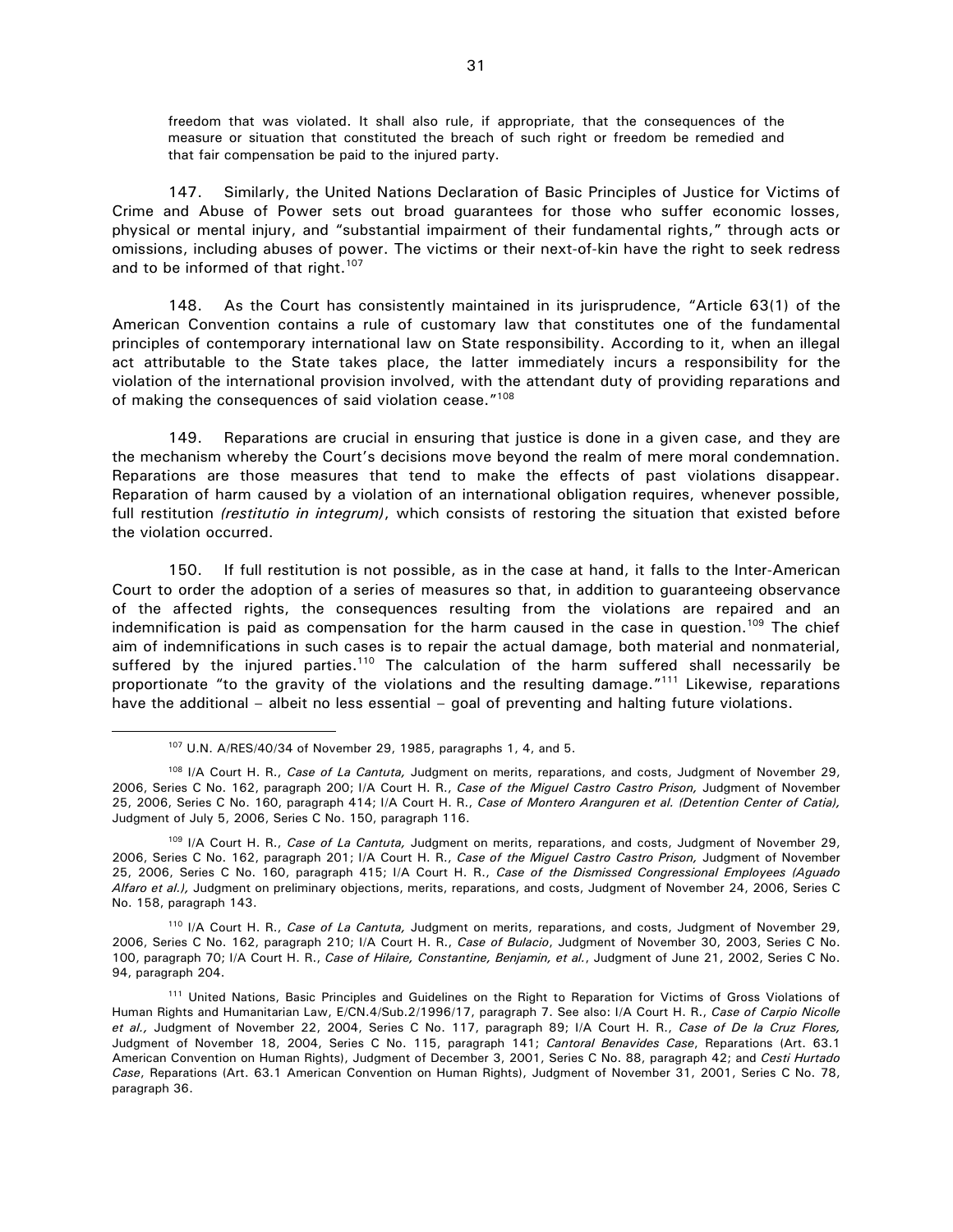151. A respondent state may not invoke domestic legal provisions to modify or avoid complying with its obligations to redress, which are regulated in all their aspects (scope, nature, modes, and establishment of the beneficiaries) by international law<sup>112</sup> since "where there are unpunished violations or unrepaired damages, law enters into crisis: not only as an instrument for resolving a specific litigation, but as a method for resolving them all – in other words, for ensuring peace with justice."<sup>113</sup>

152. In the case at hand, the Inter-American Commission has shown that the Colombian State incurred in international responsibility by violating Jesús María Valle's right to life, humane treatment, and personal liberty; by the violation, with respect to Nelly Valle Jaramillo and Carlos Fernando Jaramillo Correa, of the right to humane treatment and personal liberty; and by the violation, with respect to the surviving victims and the next-of-kin of the deceased victim, of the right to a fair trail and effective remedies, arising from the absolute impunity that has surrounded the incident. More than eight years after the incident took place, the victims and their next-of-kin feel the natural sensation of injustice and despair that arises from vainly making efforts for the State to complete the investigation, prosecute and punish the guilty, and also indemnify them for the human rights violations they suffered.

#### **B. Reparation measures**

 $\overline{a}$ 

153. Some writers hold that in cases such as the one at hand, to remedy the victim's situation and/or that of his next-of-kin, the State must meet the following obligations: "obligation of investigating and disclosing the facts that can be reliably established (truth); obligation of prosecuting and punishing the guilty (justice); obligation of making comprehensive reparations for the moral and material injuries inflicted (redress) and obligation of removing from the security forces all individuals known to have committed, ordered, or tolerated such abuses (creation of security forces worthy of a democratic state). These obligations are neither mutual alternatives nor optional; the responsible state must comply with each of them to the extent that it can and in good faith."<sup>114</sup>

154. Similarly, the United Nations Special Rapporteur on the right to restitution, compensation and rehabilitation for victims of gross violations of human rights has classified the components of that right into four general categories: restitution, compensation, rehabilitation, and satisfaction and quarantees of non-repetition.<sup>115</sup> In the opinion of the United Nations Special Rapporteur on the impunity of perpetrators of human rights violations, these measures include: the cessation of continuing violations; verification of the facts and full and public disclosure of the truth; an official declaration or a judicial decision restoring the dignity, reputation and legal rights of the victim and/or of persons connected with the victim; an apology, including public acknowledgement

<sup>112</sup> I/A Court H. R., *Case of La Cantuta,* Judgment on merits, reparations, and costs, Judgment of November 29, 2006, Series C No. 162, paragraph 200; I/A Court H. R., *Case of the Miguel Castro Castro Prison,* Judgment of November 25, 2006, Series C No. 160, paragraph 415; I/A Court H. R., *Case of the Dismissed Congressional Employees (Aguado Alfaro et al.),* Judgment on preliminary objections, merits, reparations, and costs, Judgment of November 24, 2006, Series C No. 158, paragraph 143.

<sup>&</sup>lt;sup>113</sup> Sergio García Ramírez, "Reparations in the inter-American system for the protection of human rights," paper presented at the seminar "The inter-American system for the protection of human rights on the threshold of the 21st century," San José, Costa Rica (November 1999).

<sup>114</sup> Juan E. Méndez, "The Right to Truth in Serious Human Rights Violations," article in *The Application of Human Rights Treaties by National Courts,* CELS, 1997, p. 517.

<sup>115</sup> *Principles and guidelines on the right to reparation for victims of gross violations of human rights and humanitarian law,* prepared by Dr. Theodore Van Boven pursuant to Human Rights Sub-Commission decision 1995/117. E/CN.4/ sub.2/1997/17.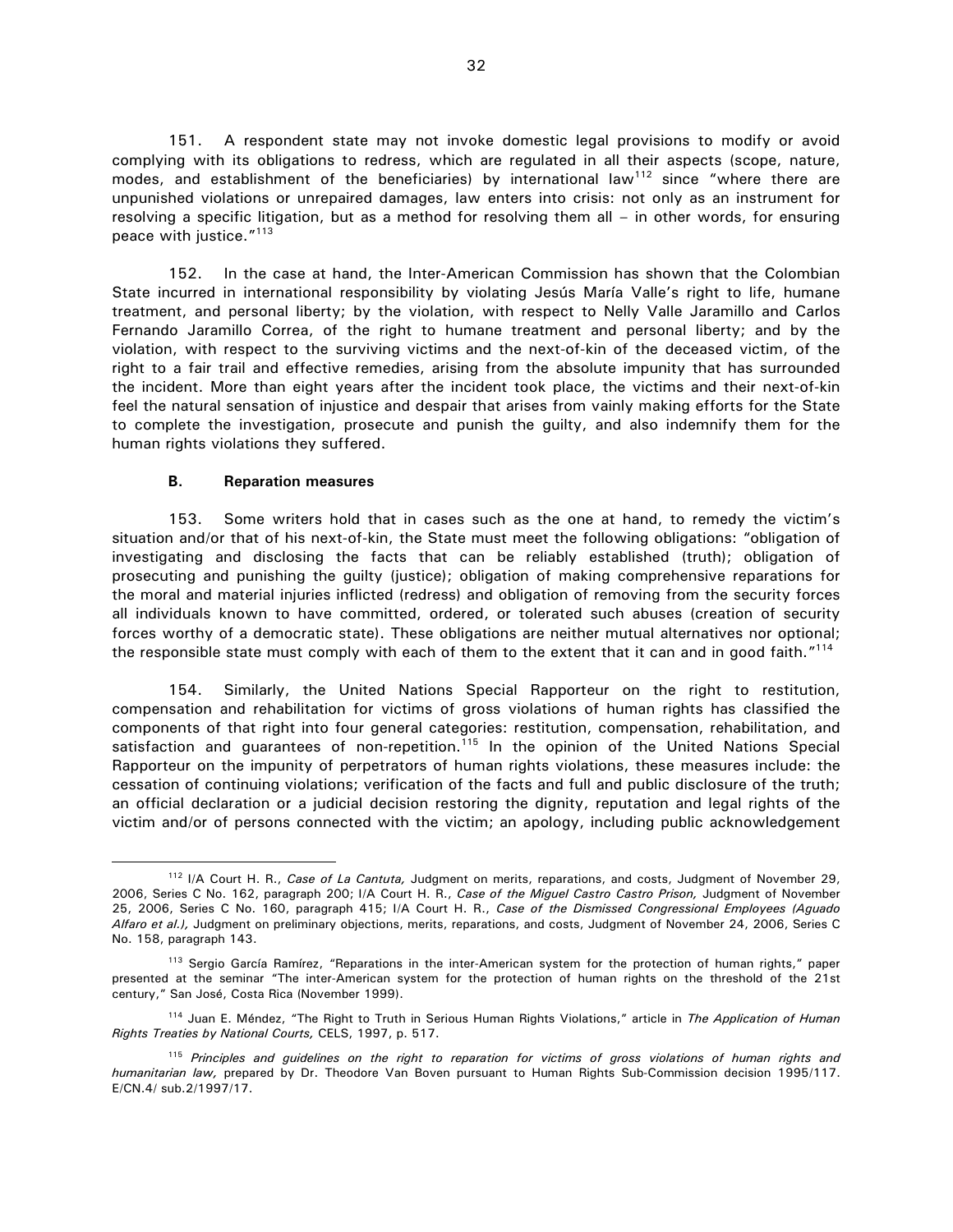of the facts and acceptance of responsibility, judicial or administrative sanctions against persons responsible for the violations; the prevention of further violations, etc.

155. Similarly, the Court has said that reparations tend to eliminate the effects of the violations committed.<sup>116</sup> These measures cover the different ways in which a state can meet the international responsibility in which it incurred and, in accordance with international law, can be measures of restitution, compensation, rehabilitation, satisfaction, and guarantees of nonrepetition.<sup>117</sup>

156. The United Nations Commission on Human Rights has also ruled that:

In accordance with international law, States have the duty to adopt special measures, where necessary, to permit expeditious and fully effective reparations. Reparation shall render justice by removing or redressing the consequences of the wrongful acts and by preventing and deterring violations. Reparations shall be proportionate to the gravity of the violations and the resulting damage and shall include restitution, compensation, rehabilitation, satisfaction and guarantees of non-repetition.<sup>118</sup>

157. In light of the above remarks, the Inter-American Commission seeks for the Court to order comprehensive measures of reparation; these would, in turn, send a message against the impunity that surrounds the vast majority of human rights violations in the member countries of the Organization of American States. This requires the establishment and, when necessary, the strengthening of judicial and administrative mechanisms to allow victims to obtain redress through formalized procedures that are swift, fair, inexpensive, and accessible.

158. In accordance with the evidence presented in this application and in consideration of the guidelines set by the Court in its jurisprudence, the Inter-American Commission submits its conclusions and claims regarding measures to make amends for the material and nonmaterial harm and other forms of redress and satisfaction applicable in the case of Jesús María Valle, Nelly Valle, Carlos Fernando Jaramillo, and their families.

#### **1. Compensation measures**

 $\overline{a}$ 

159. The Court has established basic criteria that should guide fair compensation intended to make adequate and effective economic amends for harm arising from violations of human rights. The Court has also ruled that indemnification is merely compensatory in nature, and that it is to be

<sup>&</sup>lt;sup>116</sup> I/A Court H. R., *Case of La Cantuta,* Judgment on merits, reparations, and costs, Judgment of November 29, 2006, Series C No. 162, paragraph 202; I/A Court H. R., *Case of the Miguel Castro Castro Prison,* Judgment of November 25, 2006, Series C No. 160, paragraph 416; I/A Court H. R., *Case of the Dismissed Congressional Employees (Aguado Alfaro et al.),* Judgment on preliminary objections, merits, reparations, and costs, Judgment of November 24, 2006, Series C No. 158, paragraph 144.

<sup>&</sup>lt;sup>117</sup> See: United Nations, Final Report submitted by Theo Van Boven, Special Rapporteur on the Right to Reparation to Victims of Gross Violations of Human Rights, E/CN.4/Sub2/1990/10, July 26, 1990. See also: I/A Court H. R., *Blake Case*, Reparations (Art. 63.1 American Convention on Human Rights), Judgment of January 22, 1999, Series C No. 48, paragraph 31; I/A Court H. R., *Suárez Rosero Case, Reparations* (Art. 63.1 American Convention on Human Rights), Judgment of January 20, 1999, Series C No. 44, paragraph 41.

<sup>&</sup>lt;sup>118</sup> United Nations, Commission on Human Rights, Sub-Commission on Prevention of Discrimination and Protection of Minorities, E/CN.4/Sub.2/1996/17, *The Administration of Justice and the Human Rights of Detainees: Revised set of basic principles and guidelines on the right to reparation for victims of gross violations of human rights and humanitarian law,* prepared by Mr. Theo Van Boven pursuant to Sub-Commission decision 1995/117 of May 24, 1996, paragraph 7.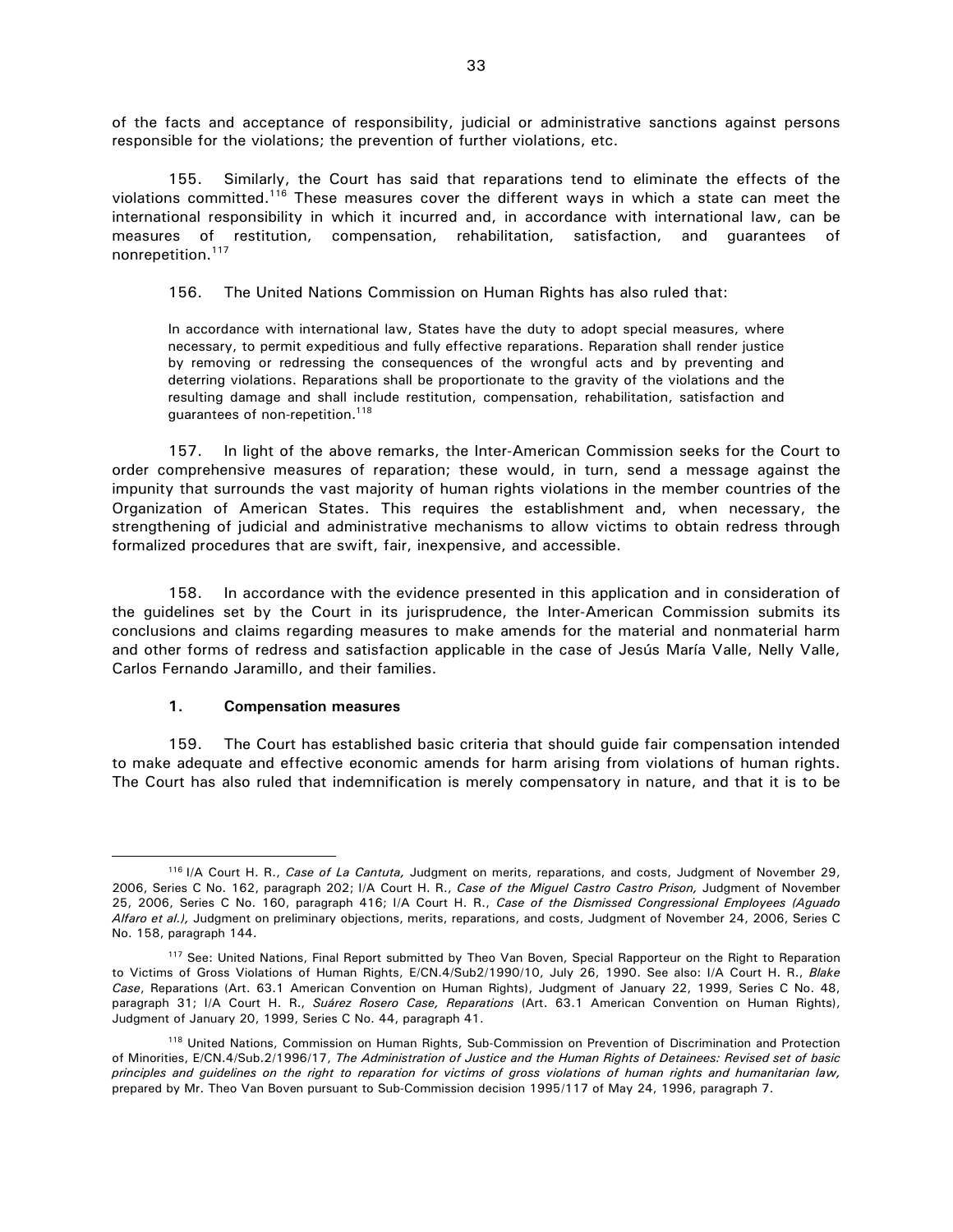granted in volume and fashion sufficient to repair both the material and the nonmaterial harm inflicted.<sup>119</sup>

#### **1.1. Material damages**

160. In its jurisprudence on reparations, the Court has been consistent in maintaining that material damages include consequential damages and future losses, together with nonmaterial and moral damages, for both the victims and, in certain cases, their immediate families.<sup>120</sup>

161. Consequential damages have been defined as the direct and immediate effect of the incident on property. This notion includes the economic impact derived immediately and directly from the incident in conjunction with the expenses occurred by the victims and their families in their attempts to secure justice.<sup>121</sup> As the Court will be able to see from the evidence submitted in this case, the victims and their relatives made significant economic efforts to obtain justice domestically and to overcome the physical, psychological, and moral trauma that the actions of the Colombian State caused them. Indeed, one of the victims was forced to meet other expenses arising from his displacement and subsequent exile caused by the threats and persecution he faced on account of his attempts to assist the investigation.

162. In contrast, future losses are understood as the loss of economic income or benefits not accrued on account of a given circumstance, which can be quantified using certain measurable and objective indicators.<sup>122</sup>

163. Notwithstanding the claims that the representatives of the victims and their next-ofkin may submit at the appropriate point in proceedings, the IACHR asks the Court to set an equitably determined sum of money as indemnification for the consequential damages and future losses, in exercise of its broad powers in this regard.

#### **1.2. Nonmaterial damages**

 $\overline{a}$ 

#### 164. With respect to nonmaterial damages, the Court has stated that:

Non-pecuniary harm may include the suffering and affliction caused to the direct victims and to their next-of-kin and the impairment of values that are very significant for a person, together with changes, of a non-pecuniary nature, in the living conditions of victims or their next-of-kin. As it is not possible to assign a precise monetary equivalent to non-pecuniary damages, for purposes of integral reparation to the victims all that can be done is for them to

<sup>119</sup> I/A Court H. R., *Case of La Cantuta,* Judgment on merits, reparations, and costs, Judgment of November 29, 2006, Series C No. 162, paragraph 210; I/A Court H. R., *Case of Hilaire, Constantine, Benjamin, et al.*, Judgment of June 21, 2002, Series C No. 94, paragraph 204; I/A Court H. R., *Garrido and Baigorria Case, Reparations* (Art. 63.1 American Convention on Human Rights), Judgment of November 27, 1998, Series C No. 39, paragraph 41.

<sup>120</sup> I/A Court H. R., *Case of La Cantuta,* Judgment on merits, reparations, and costs, Judgment of November 29, 2006, Series C No. 162, paragraphs 213 and 214; I/A Court H. R., *Case of the Miguel Castro Castro Prison,* Judgment of November 25, 2006, Series C No. 160, paragraph 423; I/A Court H. R., Case *of Tibi, Judgment of* September 7, 2004, Series C No. 114.

<sup>121</sup> I/A Court H. R., *Case of La Cantuta,* Judgment on merits, reparations, and costs, Judgment of November 29, 2006, Series C No. 162, paragraph 215; I/A Court H. R., *Loayza Tamayo Case, Reparations* (Art. 63.1 American Convention on Human Rights), Judgment of November 27, 1998, Series C No. 42, paragraph 147; and I/A Court H. R., *Aloeboetoe et al. Case,* Reparations (Art. 63.1 American Convention on Human Rights), Judgment of September 10, 1993, Series C No. 15, paragraph 50.

<sup>122</sup> See, for example: I/A Court H. R., *Case of Carpio Nicolle et al.*, Judgment of November 22, 2004, Series C No. 117, paragraph 105 *et seq.;* I/A Court H. R., *Case of De la Cruz Flores,* Judgment of November 18, 2004, Series C No. 115, paragraphs 151 and 152.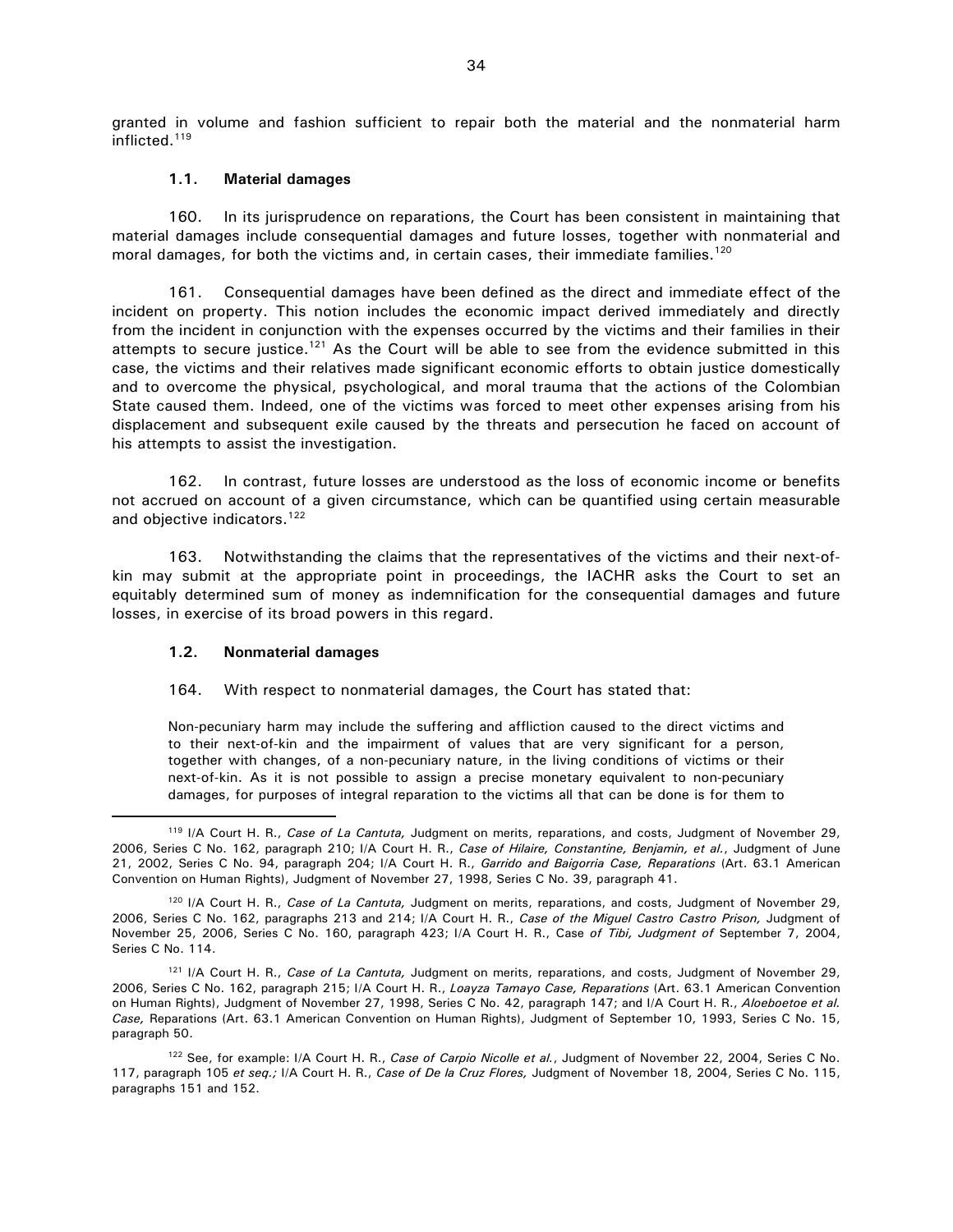receive compensation, and this in two ways. First, by means of the payment of an amount of money or by providing goods or services that can be appraised in monetary terms, to be determined by the Court through reasonable use of judicial discretion and in terms of equity. Secondly, by carrying out acts or public works whose scope or public repercussion have an effect in terms of the remembrance of the victims, recovery of their dignity, consolation to their relatives or issuing a message of official reproof of the violations of human rights involved and of commitment to avoid their repetition.<sup>123</sup>

165. In addition, the Court has suggested the existence of an assumption regarding the nonmaterial damage inflicted on the victims of human rights violations by stating that moral or nonmaterial harm imposed on the victims is evident, since it is inherent in human nature for all individuals whose human rights are affronted or undermined to suffer nonmaterial moral harm and that "no proof is required to reach the aforesaid conclusion."<sup>124</sup>

166. In the case at hand, the surviving victims and the relatives of all the victims have suffered intense psychological suffering, anguish, uncertainty, sorrow, and alterations to their lifestyle on account of the lack of justice for the injuries inflicted on them and for the death of their loved one.

167. In the case at hand, the suffering endured by the surviving victims and the families of all the victims as a result of the human rights violations described in this case, particularly the failure to conduct a diligent investigation of the incident and subsequently to punish the quilty, along with other affronts, justify the Commission's asking the Court, in light of the nature of the case, to set an equitably determined sum as compensation for nonmaterial damages.

#### **2. Measures of cessation and satisfaction and guarantees of nonrepetition**

168. Satisfaction has been defined as all measures that the perpetrator of a violation is required to adopt under international instruments or customary law with the purpose of acknowledging the commission of an illegal act.<sup>125</sup> Satisfaction takes place when three events occur, generally one after the other: apologies, or any other gesture showing acknowledgement of responsibility for the act in question; prosecution and punishment of the guilty; and the adoption of measures to prevent the harm from recurring.<sup>126</sup>

169. On November 29, 1985, the General Assembly of the United Nations adopted the Declaration of Basic Principles of Justice for Victims of Crime and Abuse of Power,<sup>127</sup> according to

<sup>126</sup> *Ibid.*

**<sup>123</sup>** I/A Court H. R., *Case of La Cantuta,* Judgment on merits, reparations, and costs, Judgment of November 29, 2006, Series C No. 162, paragraph 216; I/A Court H. R., *Case of the Miguel Castro Castro Prison,* Judgment of November 25, 2006, Series C No. 160, paragraph 430; I/A Court H. R., *Case of the Ituango Massacres,* Judgment of July 1, 2006, Series C No. 148, paragraph 383; I/A Court H. R., *Case of the Massacre of Pueblo Bello,* Judgment of January 31, 2006, Series C No. 140, paragraph 254.

<sup>124</sup> See, *inter alia:* I/A Court H. R., *Case of the Dismissed Congressional Employees (Aguado Alfaro et al.),*  Judgment on preliminary objections, merits, reparations, and costs, Judgment of November 24, 2006, Series C No. 158, paragraph 150; I/A Court H. R., *Case of the Ituango Massacres,* Judgment of July 1, 2006, Series C No. 148, paragraph 384; I/A Court H. R., *Case of the Gómez Paquiyauri Brothers,* Judgment of July 8, 2004, Series C No. 110, paragraph 217; *I/A Court H. R., Case of the 19 Merchants,* Judgment of July 5, 2004, Series C No. 109, paragraph 248.

<sup>&</sup>lt;sup>125</sup> Brownlie, *State Responsibility*, Part 1, Clarendon Press, Oxford, 1983, p. 208.

<sup>&</sup>lt;sup>127</sup> A/RES/40/34, Access to justice and fair treatment. "4. Victims should be treated with compassion and respect for their dignity. They are entitled to access to the mechanisms of justice and to prompt redress, as provided for by national legislation, for the harm that they have suffered. 5. Judicial and administrative mechanisms should be established and strengthened where necessary to enable victims to obtain redress through formal or informal procedures that are expeditious, Continued…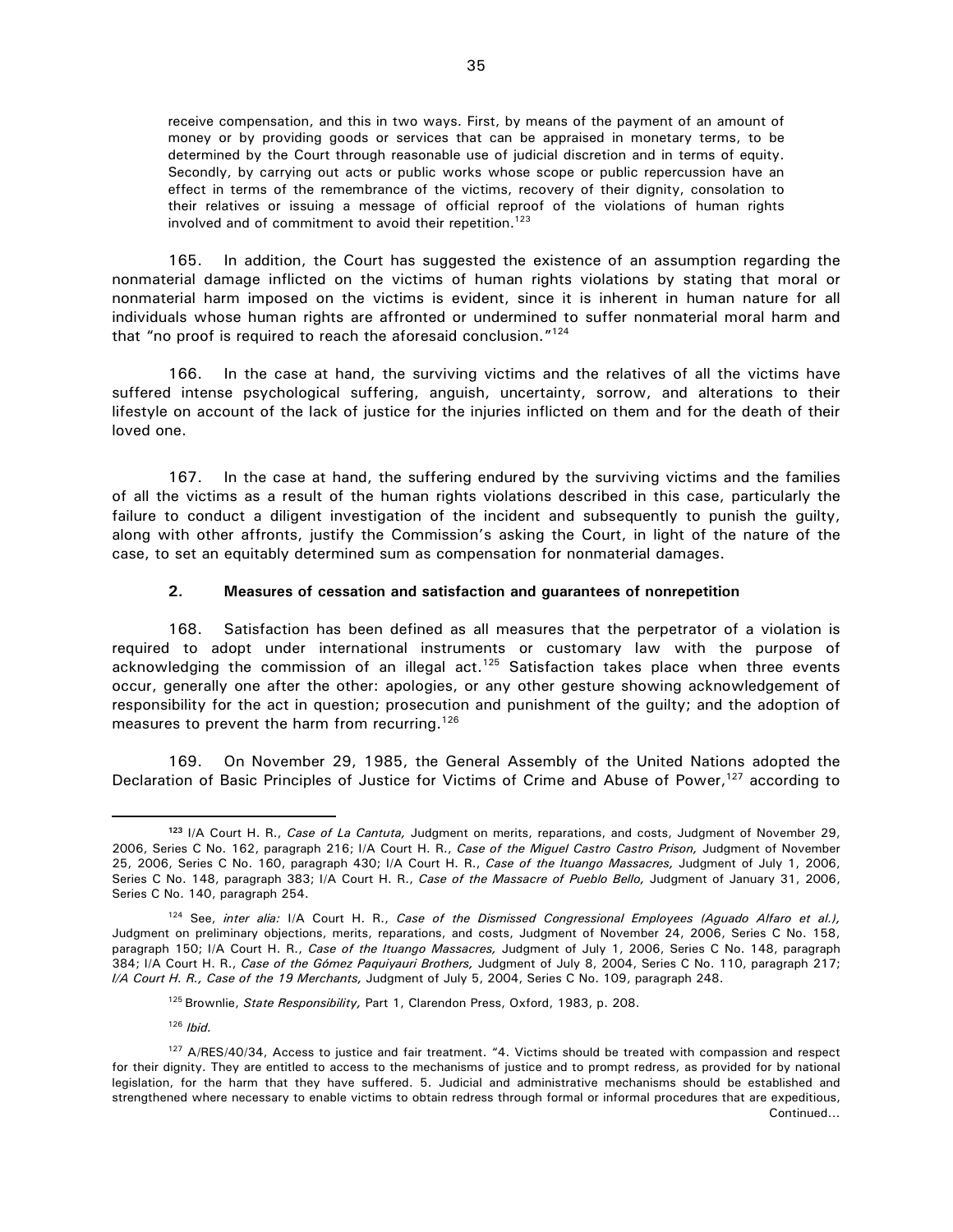which victims "are entitled to access to the mechanisms of justice and to prompt redress," for which purpose "the views and concerns of victims [must] be presented and considered at appropriate stages of the proceedings where their personal interests are affected, without prejudice to the accused and consistent with the relevant national criminal justice system."

170. Under European jurisdiction, in contrast, the European Convention on the Compensation of Victims of Violent Crimes was drawn up in 1983. In essence, it addresses the situation of victims who have suffered bodily harm or diminished health, and of the dependents of persons killed as a result of such offenses; however, it also deals with the obligation of protecting victims and of granting them certain rights of participation in criminal proceedings.<sup>128</sup>

171. In the following paragraphs the IACHR will set out its position regarding the cessation and satisfaction measures and guarantees of nonrepetition required in the case at hand, reserving the right to expand, at a later time, its arguments on this point.

172. The Court has stated on repeated occasions that all individuals, and society as a whole, have the right to be informed about incidents involving human rights violations.<sup>129</sup> Similarly, the United Nations Commission on Human Rights has recognized that for the victims of human rights violations, public knowledge of their suffering and the truth about the perpetrators and their accomplices are essential steps towards rehabilitation and reconciliation; consequently, it has urged states to intensify their efforts to provide victims of human rights violations with a fair and equitable process through which these violations can be investigated, and it has encouraged victims to participate in that process.<sup>130</sup>

173. As indicated by the claims made by the State during the processing of this case by the Commission, the facts of the incident involve individuals with ties to paramilitary blocs that have joined the demobilization process and could thus receive the benefits of the Justice and Peace Law.<sup>131</sup> In this connection, the Commission stresses the State's obligation of removing all practical and legal obstacles that could hinder the exhaustive legal clarification of the human rights violations committed in the case at hand. In an earlier case involving the Colombian State, the Court reiterated

<sup>…</sup>continuation

fair, inexpensive and accessible. Victims should be informed of their rights in seeking redress through such mechanisms. 6. The responsiveness of judicial and administrative processes to the needs of victims should be facilitated by: (a) informing victims of their role and the scope, timing and progress of the proceedings and of the disposition of their cases, especially where serious crimes are involved and where they have requested such information; (b) allowing the views and concerns of victims to be presented and considered at appropriate stages of the proceedings where their personal interests are affected, without prejudice to the accused and consistent with the relevant national criminal justice system; (c) providing proper assistance to victims throughout the legal process; (d) taking measures to minimize inconvenience to victims, protect their privacy, when necessary, and ensure their safety, as well as that of their families and witnesses on their behalf, from intimidation and retaliation; (e) avoiding unnecessary delay in the disposition of cases and the execution of orders or decrees granting awards to victims."

<sup>&</sup>lt;sup>128</sup> European Convention on the Compensation of Victims of Violent Crimes, November 24, 1983. The Council of Europe has also issued regulations and recommendations regarding the rights of crime victims.

<sup>129</sup> I/A Court H. R., *Case of the Miguel Castro Castro Prison,* Judgment of November 25, 2006, Series C No. 160, paragraph 347; I/A Court H. R., *Case of Montero Aranguren et al. (Detention Center of Catia),* Judgment of July 5, 2006, Series C No. 150, paragraph 139; I/A Court H. R., *Case of Ximenes Lopes,* Judgment of July 4, 2006, Series C No. 149, paragraph 245.

<sup>130</sup> E/CN.4/RES/2001/70.

<sup>&</sup>lt;sup>131</sup> Law 975 of July 25, 2005. In this regard, see: IACHR, "Statement of the Inter-American Commission on Human Rights on the Application of the Law of Justice and Peace in the Republic of Colombia," August 1, 2006, available at http://www.cidh.org/Comunicados/English/2006/28.06eng.htm as of February 13, 2007.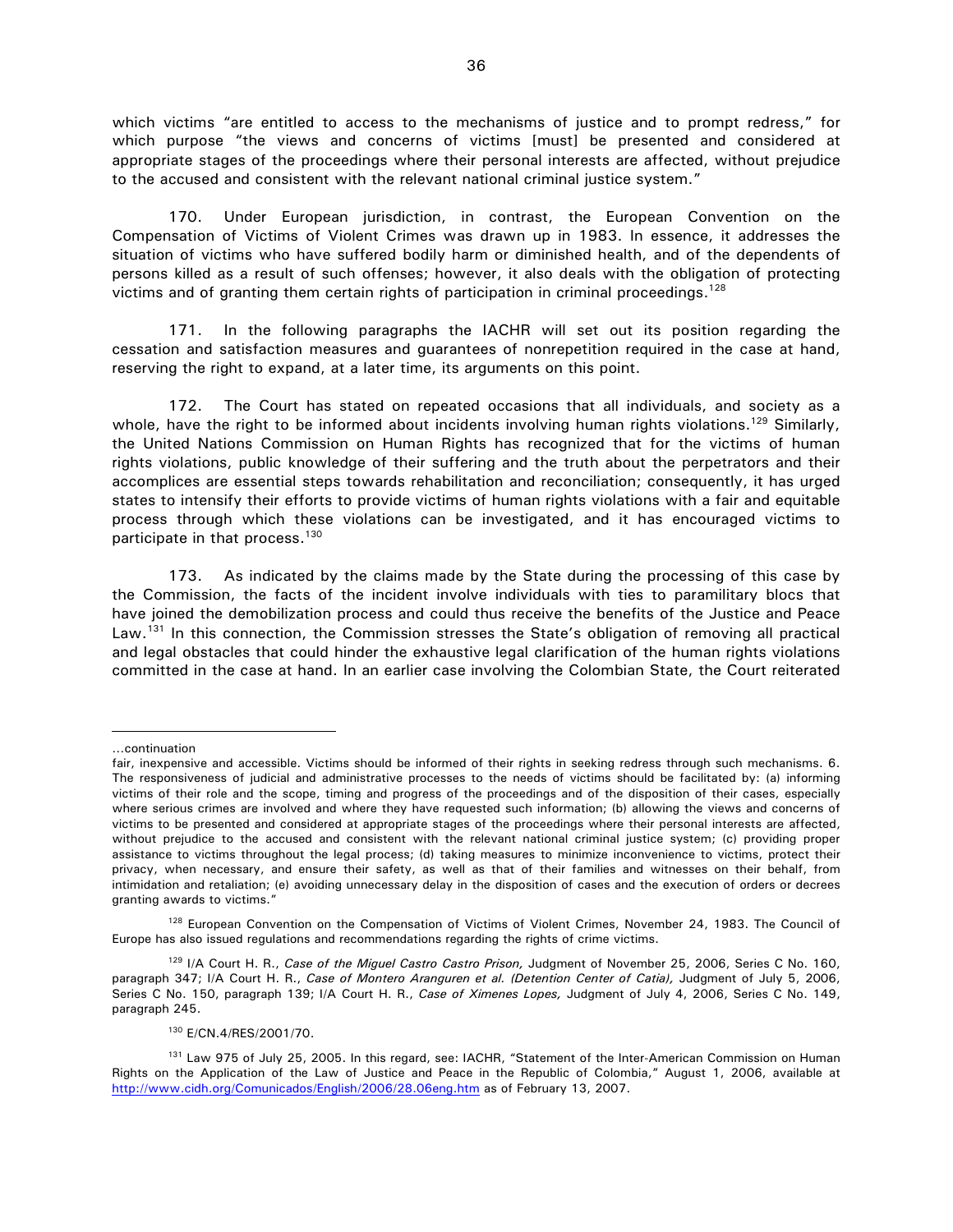its constant jurisprudence that no domestic law or legal provision can prevent a state from meeting its obligation of investigating and punishing those guilty of human rights violations.<sup>132</sup>

174. The Court has also ruled that:

 $\overline{a}$ 

The State must also remove all *de facto* and legal mechanisms and obstacles that maintain impunity in the instant case; it must provide sufficient security measures to the judicial authorities, prosecutors, witnesses, legal operators, and victims, and use all means available to it so as to expedite the proceeding.<sup>133</sup>

175. The Commission's basic opinion is that until an impartial and effective investigation is conducted into the arbitrary detention and subjection to cruel, inhuman, and degrading treatment of all the victims, and into the death of Jesús María Valle Jaramillo, there remains a permanent violation of the right of access to efficient and effective justice.

176. In accordance with the Court's jurisprudence, and in light of the particularly serious nature of the human rights violations described in the instant case, comprehensive redress requires the State to investigate the incident with all due diligence in order to identify, prosecute, and punish the guilty. To this end, it must take all the judicial and administrative steps necessary to complete the investigation, to locate, prosecute, and punish the perpetrators and planners of the incident, and to report on the results thereof. The State is also obliged to investigate and punish those responsible for the impunity, obstructions of justice, and concealments that have characterized this case. The surviving victims, their families, and the next-of-kin of the dead victim must be given full access and authority to appear at all phases and stages of those investigations, in accordance with domestic law and the provisions of the American Convention. The State must also ensure effective compliance with the decisions adopted by the domestic courts under this obligation. The result of this process must be made public, to make Colombian society aware of the truth.<sup>134</sup>

177. Secondly, Colombia must adopt rehabilitation measures for the victims and their next-of-kin. These measures shall necessarily include forms of psychological and medical rehabilitation.

178. Thirdly, the gravity and nature of the facts in this case demand that the State take steps intended to dignify the victim's memory. In that connection, the Commission asks the Court to order, *inter alia:* 

- The publication, in a national newspaper, of whatever judgment the Court may hand down;
- An act of public recognition of the State's responsibility for the harm inflicted and for the grave violations that occurred;

<sup>132</sup> I/A Court H. R., *Case of the "Mapiripán Massacre,"* Judgment of September 15, 2005, Series C No. 134, paragraph 204.

<sup>133</sup> I/A Court H. R., *Case of La Cantuta,* Judgment on merits, reparations, and costs, Judgment of November 29, 2006, Series C No. 162, paragraph 226; I/A Court H. R., *Case of Carpio Nicolle et al.*, Judgment of November 22, 2004, Series C No. 117, paragraph 134. See also: I/A Court H. R., *Case of Almonacid Arellano,* Judgment on preliminary objections, merits, reparations, and costs, Judgment of November 26, 2006, Series C No. 154, paragraph 156.

<sup>134</sup> I/A Court H. R., *Case of La Cantuta,* Judgment on merits, reparations, and costs, Judgment of November 29, 2006, Series C No. 162, paragraph 228; I/A Court H. R., *Case of the Miguel Castro Castro Prison,* Judgment of November 25, 2006, Series C No. 160, paragraph 441; I/A Court H. R., *Case of Almonacid Arellano,* Judgment on preliminary objections, merits, reparations, and costs, Judgment of November 26, 2006, Series C No. 154, paragraph 157; I/A Court H. R., *Case of Carpio Nicolle et al.*, Judgment of November 22, 2004, Series C No. 117, paragraph 128.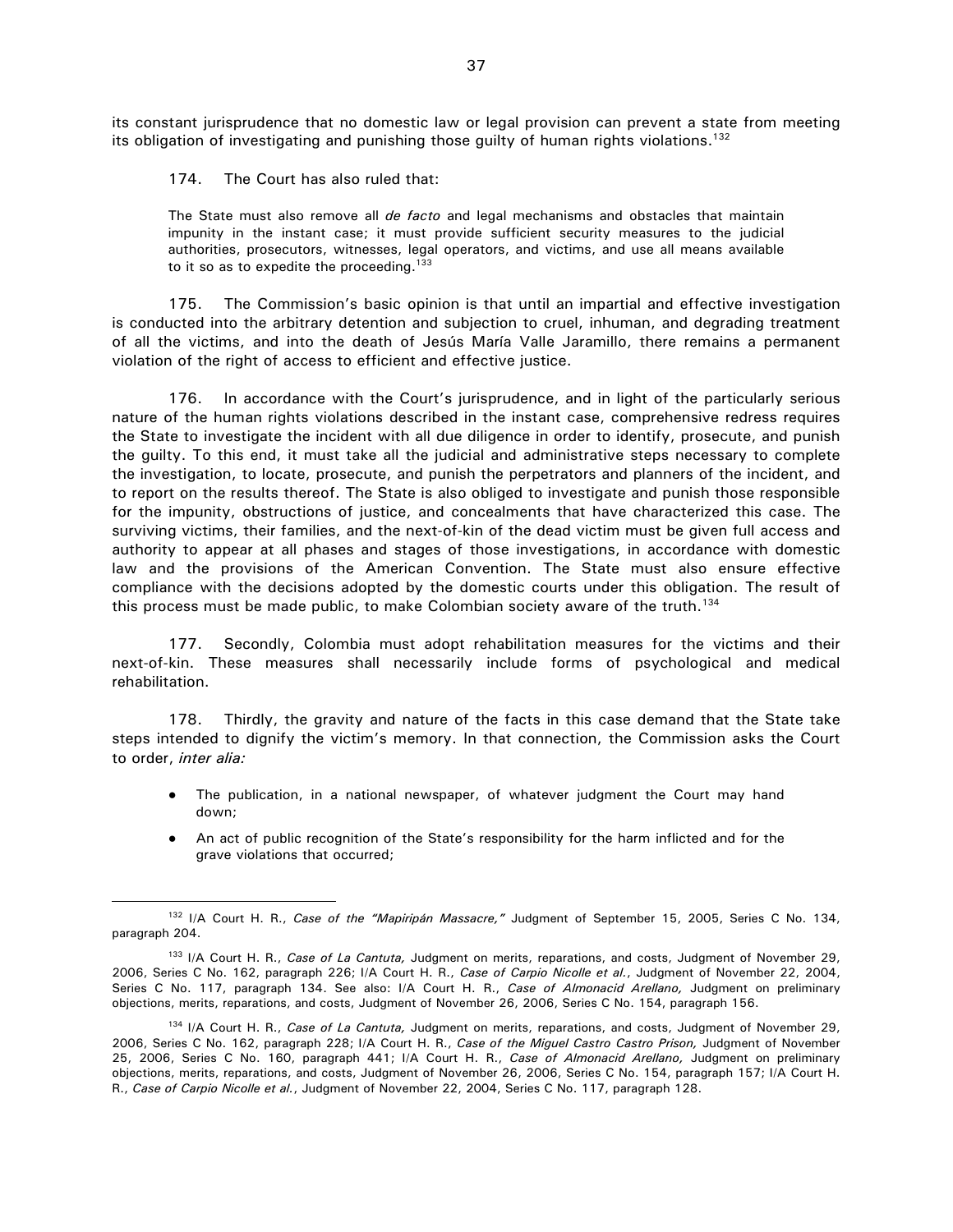- Actions toward reclaiming the historical memory of Jesús María Valle and of other human rights defenders from Antioquia who have been killed for denouncing injustices; and,
- In consultation with the next-of-kin of the dead victim, the establishment of a street, school, monument, or memorial to his memory.

179. In addition, the Commission believes that the State is obliged to prevent the recurrence of human rights violations such as those described in the instant case; consequently, it asks the Court to order the Colombian State to adopt, on a priority basis, a policy to protect and promote the work of human rights defenders, along with all the measures necessary to prevent similar incidents from occurring in the future, in accordance with the duty of upholding and ensuring the basic rights enshrined in the American Convention.

## **C. Beneficiaries**

180. Article 63(1) of the American Convention requires that the consequences of a violation be remedied and that "fair compensation be paid to the injured party." The persons entitled to this compensation are generally those who suffered direct harm as a result of the violation in question.

181. In accordance with the nature of the instant case, the beneficiaries of redress to be ordered by the Court are the following: the victims already named in this application and their family members who have suffered material and/or nonmaterial injuries as a result of the human rights violations described.

## **D. Costs and expenses**

182. In accordance with the Court's consistent jurisprudence, costs and expenses must be included in the reparations described in Article 63(1) of the American Convention. This is because the activities pursued by the injured parties, their heirs, or their representatives in securing access to international justice imply expenditures and financial commitments that must be compensated.<sup>135</sup> In addition, the Court has also ruled that costs referred to in Article 55(1)(h) of its Rules of Procedure include the necessary and reasonable expenses incurred in securing access to the American Convention's supervisory bodies, with those expenses including the fees charged by those providing them with legal assistance.

183. In the case at hand, the Inter-American Commission asks the Court, after hearing the representatives of the victims and their next-of-kin, to order the Colombian State to reimburse such costs and expenses as they duly evidence, taking into consideration the special characteristics of this case*.*

## **IX. CONCLUSION**

 $\overline{a}$ 

184. The extrajudicial killing of Jesús María Valle Jaramillo, a human rights defender; the detention and inhuman and degrading treatment of Mr. Valle Jaramillo, of his sister Nelly Valle Jaramillo, and of Mr. Carlos Fernando Jaramillo Correa that preceded the killing; the failure to investigate and punish the perpetrators of those deeds; the failure to provide the victims and their

<sup>135</sup> I/A Court H. R., *Case of La Cantuta,* Judgment on merits, reparations, and costs, Judgment of November 29, 2006, Series C No. 162, paragraph 243; I/A Court H. R., *Case of the Miguel Castro Castro Prison,* Judgment of November 25, 2006, Series C No. 160, paragraph 455; I/A Court H. R., *Case of the Dismissed Congressional Employees (Aguado Alfaro et al.),* Judgment on preliminary objections, merits, reparations, and costs, Judgment of November 24, 2006, Series C No. 158, paragraph 152.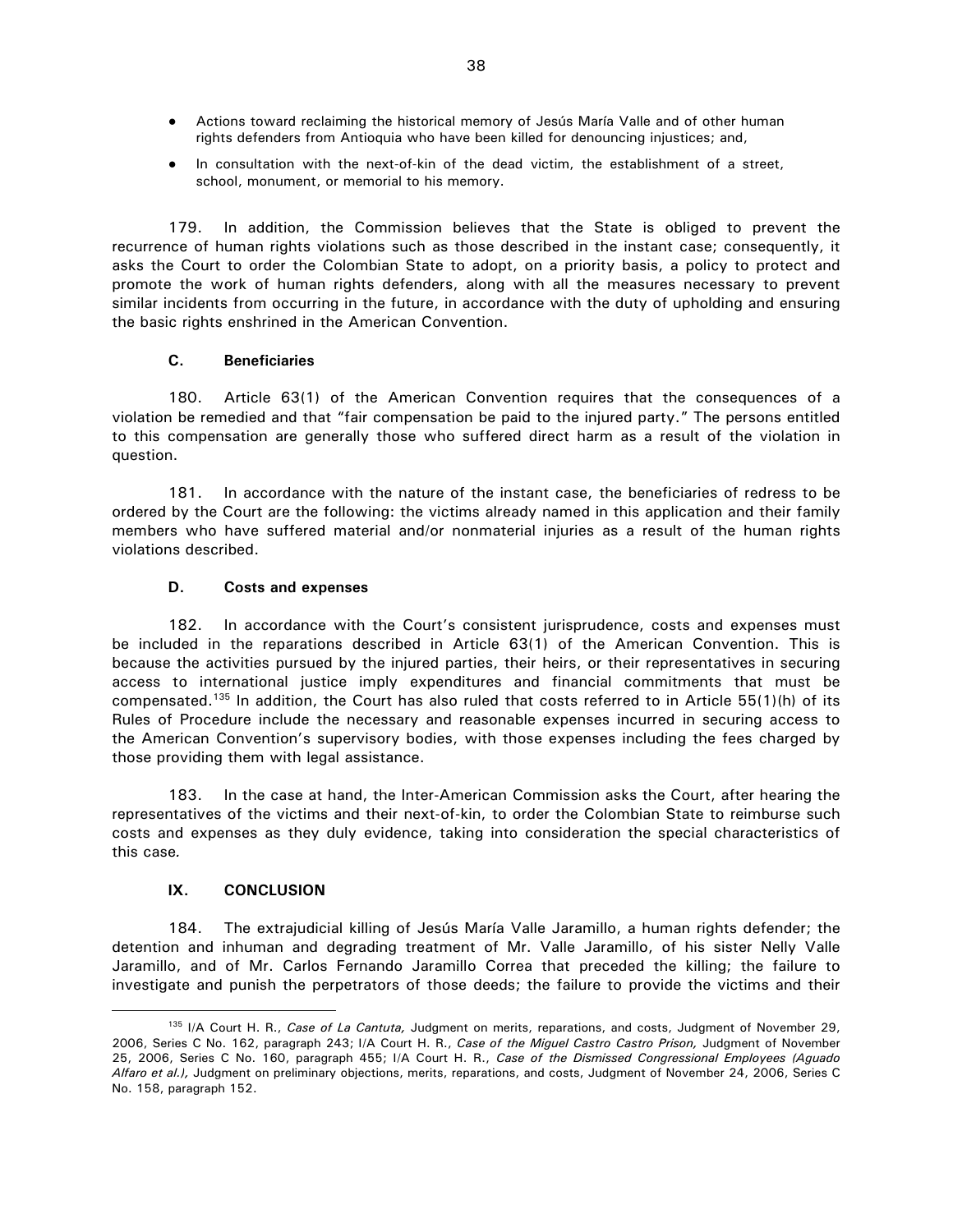next-of-kin with due redress; and the forced displacement that Mr. Jaramillo Correa suffered following the incident: all these constitute violations of the rights protected by Articles 4 (right to life), 5 (right to humane treatment), 7 (right to personal liberty), 8 (right to a fair trial), 22 (right to freedom of movement and residence) and 25 (right to judicial protection) of the American Convention on Human Rights, all in conjunction with the general obligation of respecting and ensuring human rights set out in Article 1(1) thereof.

#### **X. DEMANDS**

185. Based on the considerations of fact and law set out above, the Inter-American Commission on Human Rights asks the Court to conclude and declare that:

- (a) the Colombian State is responsible for violating, with respect to Mr. Jesús María Valle Jaramillo, the right to life, to humane treatment, and to personal liberty set out in Articles 4, 5, and 7 of the American Convention, in conjunction with the general obligation of respecting and ensuring human rights enshrined in Article 1(1) thereof;
- (b) the Colombian State is responsible for violating, with respect to Messrs. Nelly Valle Jaramillo and Carlos Fernando Jaramillo Correa, the right to humane treatment and to personal liberty set out in Articles 5 and 7 of the American Convention, in conjunction with the general obligation of respecting and ensuring human rights enshrined in Article 1(1) thereof;
- (c) the Colombian State is responsible for violating, with respect to Mr. Carlos Fernando Jaramillo Correa and his family, the right to freedom of movement and residence set out in Article 22 of the American Convention, in conjunction with the general obligation of respecting and ensuring human rights enshrined in Article 1(1) thereof; and,
- (d) the Colombian State is responsible for violating, with respect to Messrs. Nelly Valle Jaramillo and Carlos Fernando Jaramillo Correa and to the next-of-kin of Mr. Jesús María Valle Jaramillo, the right to a fair trial and to judicial protection set out in Articles 8(1) and 25 of the American Convention, in conjunction with the general obligation of respecting and ensuring human rights enshrined in Article 1(1) thereof.

And, consequently, to order the State to:

- (a) conduct an impartial and exhaustive investigation in order to prosecute and punish all those individuals who planned and perpetrated the extrajudicial killing of the human rights defender Jesús María Valle Jaramillo;
- (b) indemnify Jesús María Valle's family for the material and nonmaterial harm they suffered as a result of the violation of his right to life, personal liberty, and human treatment, and as a result of the denial of justice the next-of-kin themselves faced;
- (c) perform actions toward reclaiming the historical memory of Jesús María Valle in his capacity as a human rights defender;
- d) indemnify Mrs. Nelly Valle for the violation of her rights to personal liberty and to humane treatment, and for the denial of justice she suffered;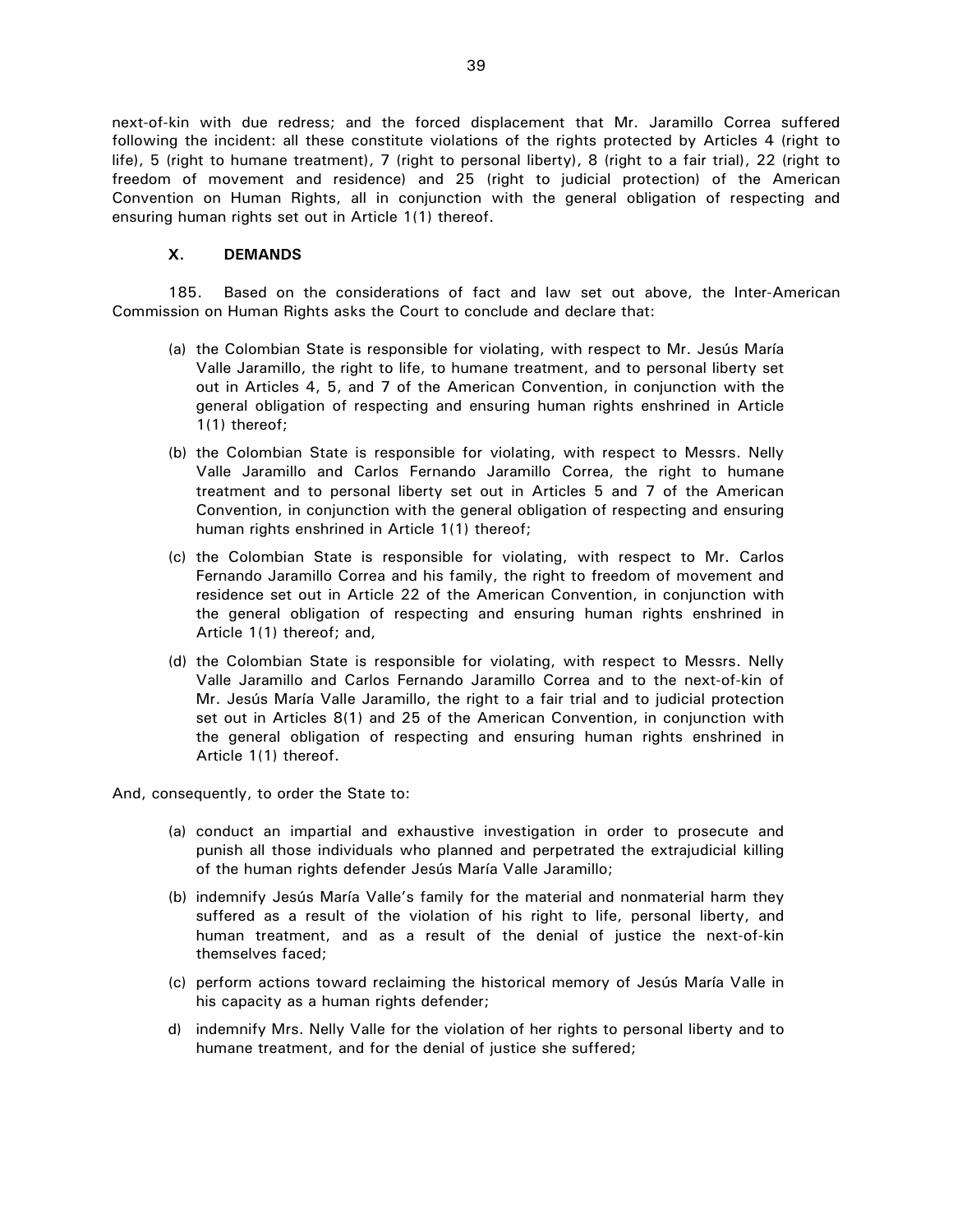- (e) indemnify Mr. Carlos Fernando Jaramillo for the violation of his rights to personal liberty and to human treatment, and for the consequences of his displacement and exile, as well as for the denial of justice he suffered;
- (f) take the steps necessary to prevent the occurrence of similar incidents in the future, pursuant to the duty of upholding and guaranteeing basic rights set out in the American Convention; and,
- (g) pay the legal costs and expenses incurred in pursuing this case at the national level, as well as those arising from its processing before the inter-American system.

#### **XI. EVIDENCE**

#### **A. Documentary evidence**

- 186. The documentary evidence available at this time is listed below:
- **APPENDIX 1.** IACHR, Report No. 75/06 (merits), Case 12.415, *Jesús María Valle Jaramillo*, Colombia, October 16, 2006;
- **APPENDIX 2.** IACHR, Report No. 5/03 (admissibility), Petition 519/2001, *Jesús María Valle Jaramillo,* Colombia, February 20, 2003.
- **APPENDIX 3.** Case file from the Inter-American Commission on Human Rights.
- **ANNEX 1.** Office of the Prosecutor Assigned to the Regional Judges of Medellín, Resolution of May 21, 1999, assessing the committal proceedings of case No. 26017.
- **ANNEX 2.** Third Criminal Court of the Medellín Specialized Circuit, ordinary judgment of March 15, 2001, in case No. 26017.
- **ANNEX 3.** Office of the Prosecutor Assigned to the Criminal Judges of the Medellín Specialized Circuit, grounds for filing appeal against the ordinary judgment of March 15, 2001, handed down by the Third Criminal Court of the Medellín Specialized Circuit, April 6, 2001.
- **ANNEX 4.** Superior Court of Medellín, Criminal Decisions Chamber, Judgment of July 25, 2001, in case No. 048 (002027).
- **ANNEX 5.** Specialized Prosecution Office 5, Deed No. 205, December 4, 2006.
- **ANNEX 6.** Antioquia Departmental Attorney's Office, Evaluative Report No. 139, October 22, 1996.
- **ANNEX 7.** Office of the Disciplinary Delegate Attorney for the Defense of Human Rights, judgment of September 30, 2002, in case No. 008-50035-2000.
- **ANNEX 8.** Office of the Prosecutor General, Human Rights Unit, statement given by Dr. Jesús María Valle Jaramillo, June 13, 1997, in connection with the incident at La Granja.
- **ANNEX 9.** Communication from the Héctor Abad Gómez Permanent Committee to the Governor of Antioquia, November 20, 1996, signed by Dr. Jesús María Valle Jaramillo.
- **ANNEX 10.** Communication from the Héctor Abad Gómez Permanent Committee to the Office of the United Nations High Commissioner for Colombia, July 29, 1997, signed by Dr. Jesús María Valle Jaramillo and others.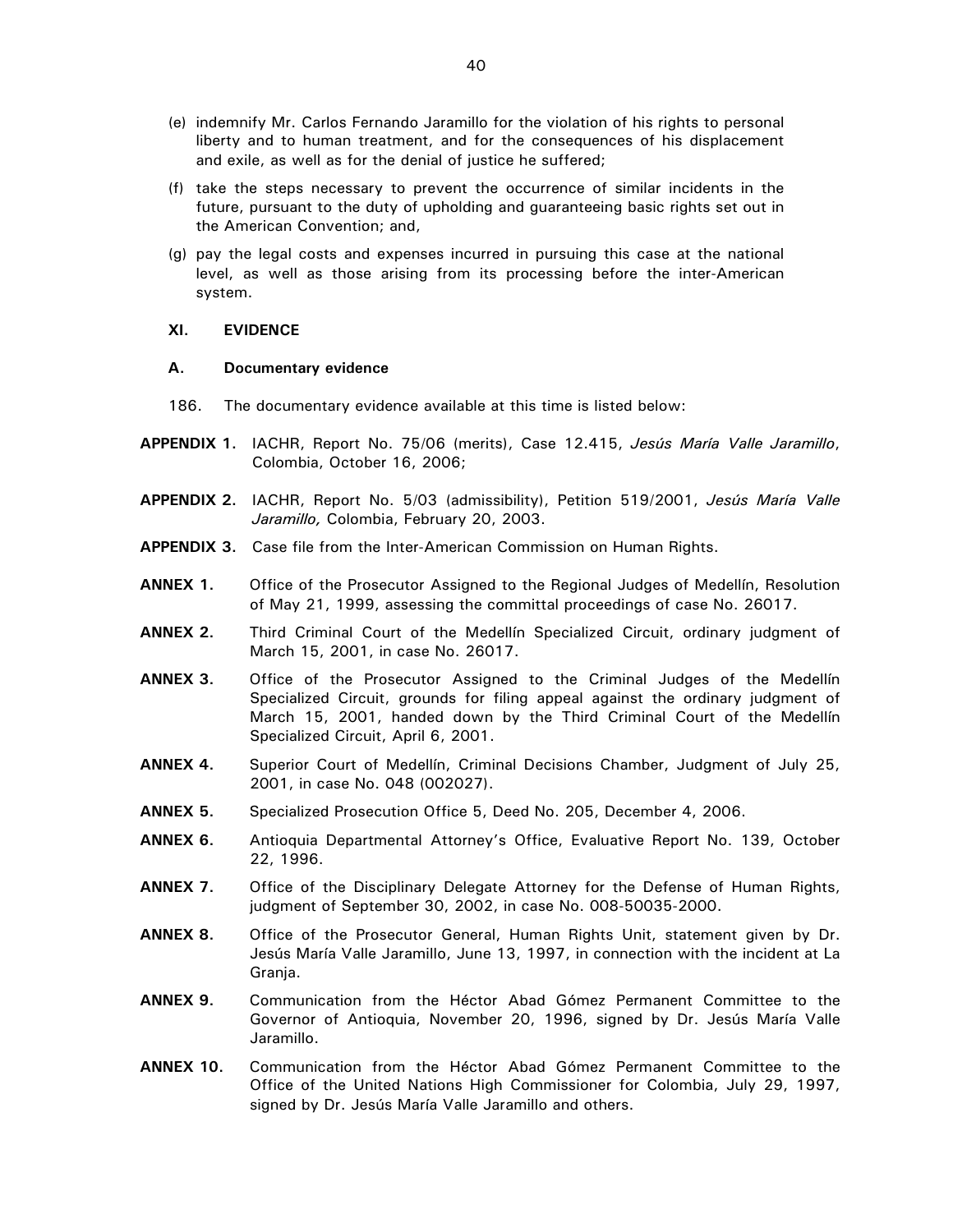- **ANNEX 11.** Communication from the Héctor Abad Gómez Permanent Committee to the Departmental Prosecutor, November 4, 1997, signed by Dr. Jesús María Valle Jaramillo.
- **ANNEX 12.** Communication from the Héctor Abad Gómez Permanent Committee to the President of the Republic, Dr. Ernesto Samper Pizano, July 7, 1997.
- **ANNEX 13.** CD containing the recording of the hearing held before the IACHR at its 119th regular session, March 1, 2004, in connection with Case 12.415, *Jesús María Valle*.
- **ANNEX 14.** Transcription of the hearing held before the IACHR at its 106th regular session, March 2, 2000, in connection with Case 12.050, *Massacre of La Granja*.
- **ANNEX 15.** CD containing the recording of the hearing held before the Inter-American Court of Human Rights on September 22 and 23, 2005, in connection with Cases 12.050 and 12.266, *Massacre of Ituango*.
- **ANNEX 16.** CD containing the recording of the hearing held before the Inter-American Court of Human Rights on March 7, 2005, in connection with Case 12.250, *Massacre of Mapiripán.*
- **ANNEX 17.** List of persons that the representatives of the victims and their next-of-kin consider to be possible beneficiaries of any redress ordered.

187. The Commission asks the Court to request that the illustrious State of Colombia submit certified copies of all the documents related to the investigations carried out under domestic jurisdiction in connection with this incident, together with authenticated copies of the applicable legislation and regulatory provisions.

#### **B. Witness evidence**

 $\overline{a}$ 

188. The Commission asks the Court, in accordance with the principle of procedural economy and with the terms of Article 44(2) of its Rules of Procedure, to accept, as witness testimony, the following statements: $136$ 

- Sworn statement given by Carlos Fernando Jaramillo Correa during the hearing held before the IACHR at its 119th regular session, on March 1, 2004, in connection with Case 12.415, *Jesús María Valle,* which hearing was attended by the Colombian State. This statement is contained in Annex 13.
- Sworn statement given by Carlos Fernando Jaramillo Correa during the hearing held before the Inter-American Court of Human Rights on September 22 and 23, 2005, in connection with Cases 12.050 and 12.266, *Massacres of Ituango,* which hearing was attended by the Colombian State. This statement is contained in Annex 15.
- Sworn statement given by Carlos Álvaro Bonilla Cifuentes, Regional Prosecutor for Medellín between March and August 1998, during the hearing held before the IACHR at its 106th regular session, on March 2, 2000, in connection with Case 12.050, *Massacre of La Granja*, which hearing was attended by the Colombian State. This statement is contained in Annex 14.

<sup>136</sup> I/A Court H. R., *Case of the Miguel Castro Castro Prison,* Judgment of November 25, 2006, Series C No. 160, paragraph 188.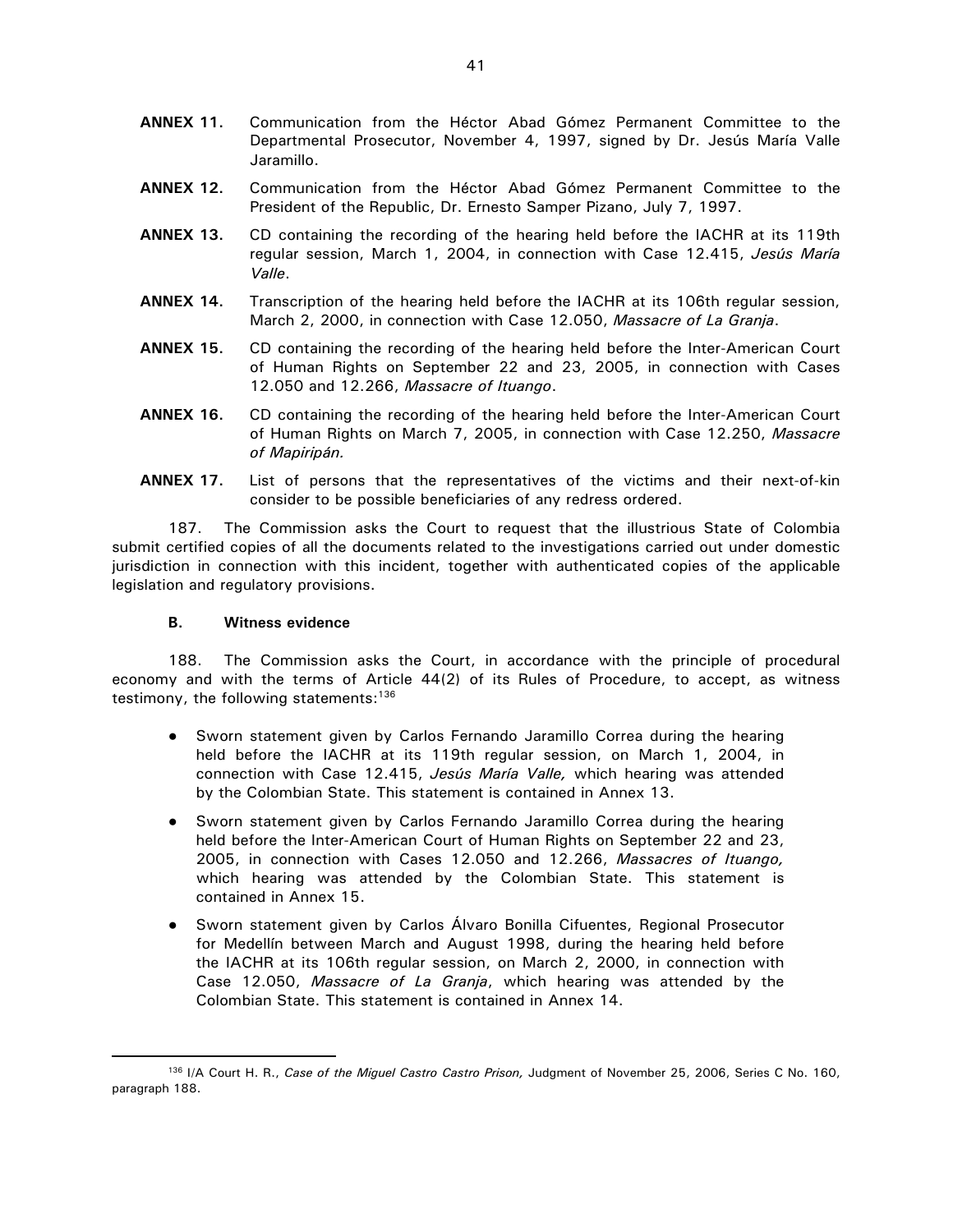189. The Commission asks the Court, in accordance with the principle of procedural economy and with the terms of Article 44(2) of its Rules of Procedure, to accept, as expert testimony, the following statement:

• Sworn statement given by Dr. Federico Andreu during the hearing held before the Inter-American Court of Human Rights on March 7, 2005, in connection with Case 12.250, *Massacre of Mapiripán,* which audience was attended by the Colombian State. The relevant part of this statement is contained in Annex 16.<sup>137</sup>

190. Should the Court not accept these statements as witness testimony, the Commission reserves the right to request the appearance before the Court of the aforesaid witnesses and expert.

191. Additionally, the Commission asks the Court to take statements from the following witnesses:

- Nelly Valle Jaramillo, surviving victim and sister of the murdered victim, to give a statement on the events of February 27, 1998; on the obstacles encountered by the victim's family in seeking to ensure justice in the case; on the impact of the human rights violations described in this application on her personal life and on her family; and on other issues of relevance to the purpose and scope of this application.
- Magdalena Valle Jaramillo, sister of Jesús María Valle, to give a statement on the events of February 27, 1998; on the obstacles encountered by the victim's family in seeking to ensure justice in the case; on the impact of the human rights violations described in this application on her personal life and on her family; and on other issues of relevance to the purpose and scope of this application.
- Rafael Rincón, to give a statement on the sociopolitical and human rights context within which the incidents described in this case took place; and on other issues of relevance to the purpose and scope of this application.
- Ligia Bedoya, to give a statement on the circumstances in which Mr. Carlos Fernando Jaramillo was forced into internal displacement and, subsequently, into exile as a result of having assisted the investigation of the human rights violations described in this case; and on other issues of relevance to the purpose and scope of this application.
- Liliana Uribe, to give a statement on the impact of Dr. Jesús María Valle Jaramillo's extrajudicial killing on the human rights movement and the work of Antioquia's human rights defenders; and on other issues of relevance to the purpose and scope of this application.

<sup>&</sup>lt;sup>137</sup> With reference to this case, the expert testimony in question addressed the following issues: "historical and current ties between the paramilitaries and the security forces[;] the role of the Colombian justice system in investigating crimes committed by paramilitary groups, […] the practical, legal, and political obstacles that prevent justice from being served in investigations of human rights violations in general." I/A Court H. R., *Case of the "Mapiripán Massacre,"* Order calling a public hearing, January 28, 2005, p. 9.